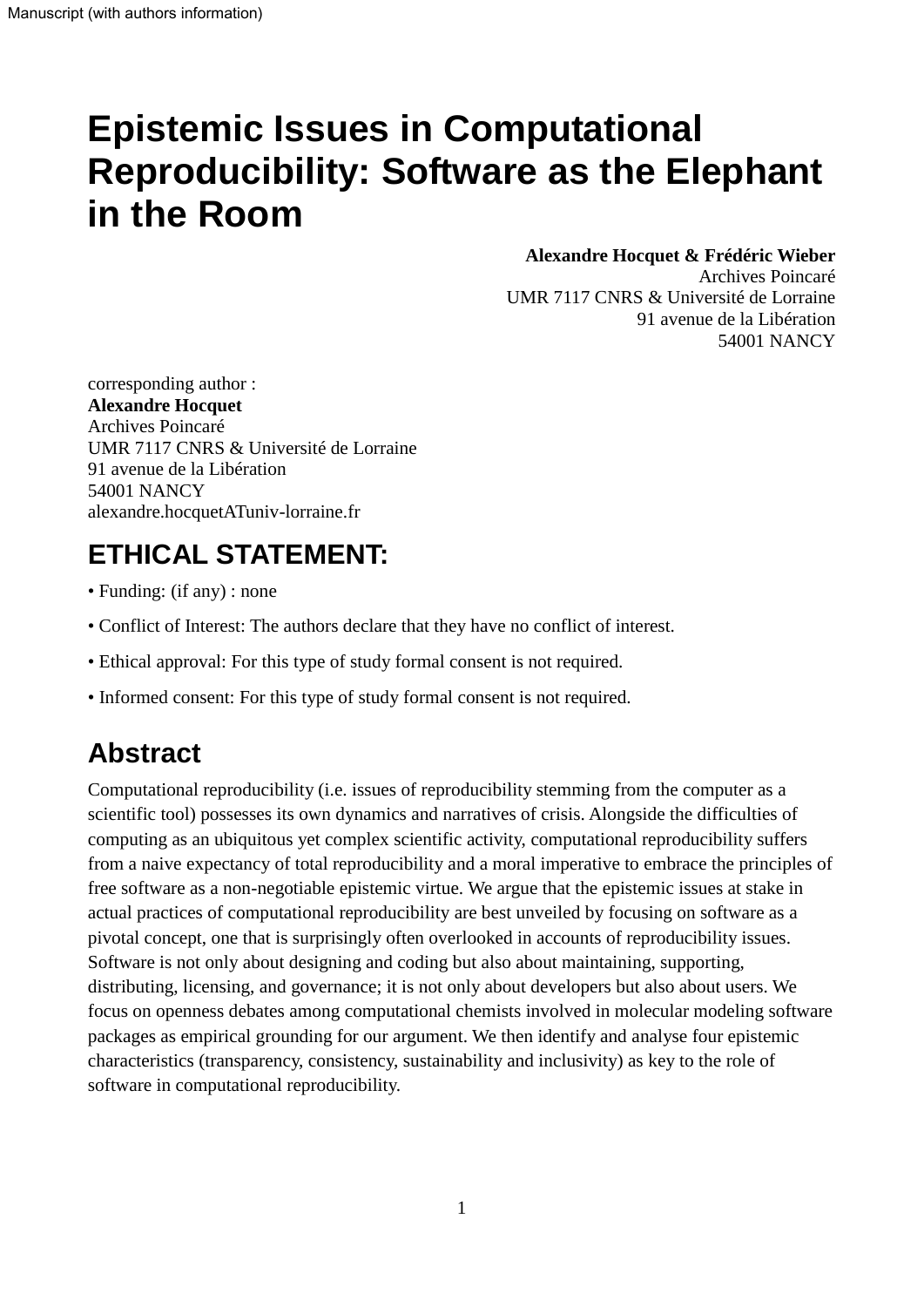# **Keywords**

computational reproducibility, software, computational chemistry, transparency, consistency, sustainability, inclusivity

# **Article**

# **1. Computational reproducibility**

Is there "a growing sense that science has reached a reproducibility crisis" (Getzelter, 2015)? The tension between reproducibility as a general moral imperative of "the core principles of science", and the acknowledgment in almost every quarter of scientific domains that reproducibility indeed poses many problems, is key in the feeling that reproducibility in science might be in crisis (Baker, 2016). More often than not, this crisis is addressed in terms of epistemic transparency as a necessary and sufficient condition for science to be reproducible, in the (vague) name of open science.

Through the narratives of a reproducibility crisis in science throughout the last decade, there have been attempts to classify reproducibility into categories (for a review, see Atmanspacher and Maasen, 2016). The so-called "computational reproducibility" emerged as one of them. Computational reproducibility is naturally linked to the computer as a scientific tool: it "generally refers to the description and sharing of software tools and data in such a manner as to enable their use and evaluation by others" (AlNoamany & Borghi, 2018, p. 3). The notion has gained momentum because of the pervasiveness of the computer within scientific activity. In these narratives, computational reproducibility as a category is often contrasted with what is often referred to as experimental reproducibility. Computational reproducibility is, in this context, often naively perceived as the part of reproducibility that could (and should) be achieved exactly: "to re-run a computation however many times as wished for, in whichever context, without changes"<sup>1</sup>.

Philosopher of science Sabina Leonelli, unsatisfied with an overarching definition of reproducibility across scientific disciplines, has convincingly defined six categories of reproducibility varying in scope and space (Leonelli, 2019). Her aim is to assert that scientific fields define reproducibility in diverse ways and that the very relevance of the concept of reproducibility is itself variable. The first of Leonelli's six categories is named "computational reproducibility" and is, according to her, the only one concerned with total reproducibility of datasets (as opposed to the plain reproduction of patterns or even inferences). Computational reproducibility is, in Leonelli's words, the only one that is agnostic towards the circumstances of data production. In this regard, Leonelli, in line with her description of data-centric science, suggests a view of computation as an activity that is limited to data treatment. Many accounts of reproducibility conform to this view when it comes to the computational part of reproducibility (see for example Peng, 2011). Computational reproducibility is defined in those accounts as wearing the burden of a requirement of total reproducibility. We are sympathetic to Leonelli's categorization because it offers a nuanced depiction of the reproducibility landscape in science, and we acknowledge the importance of computational reproducibility as a

1

 $<sup>1</sup>$ As per the wording of an anonymous reviewer.</sup>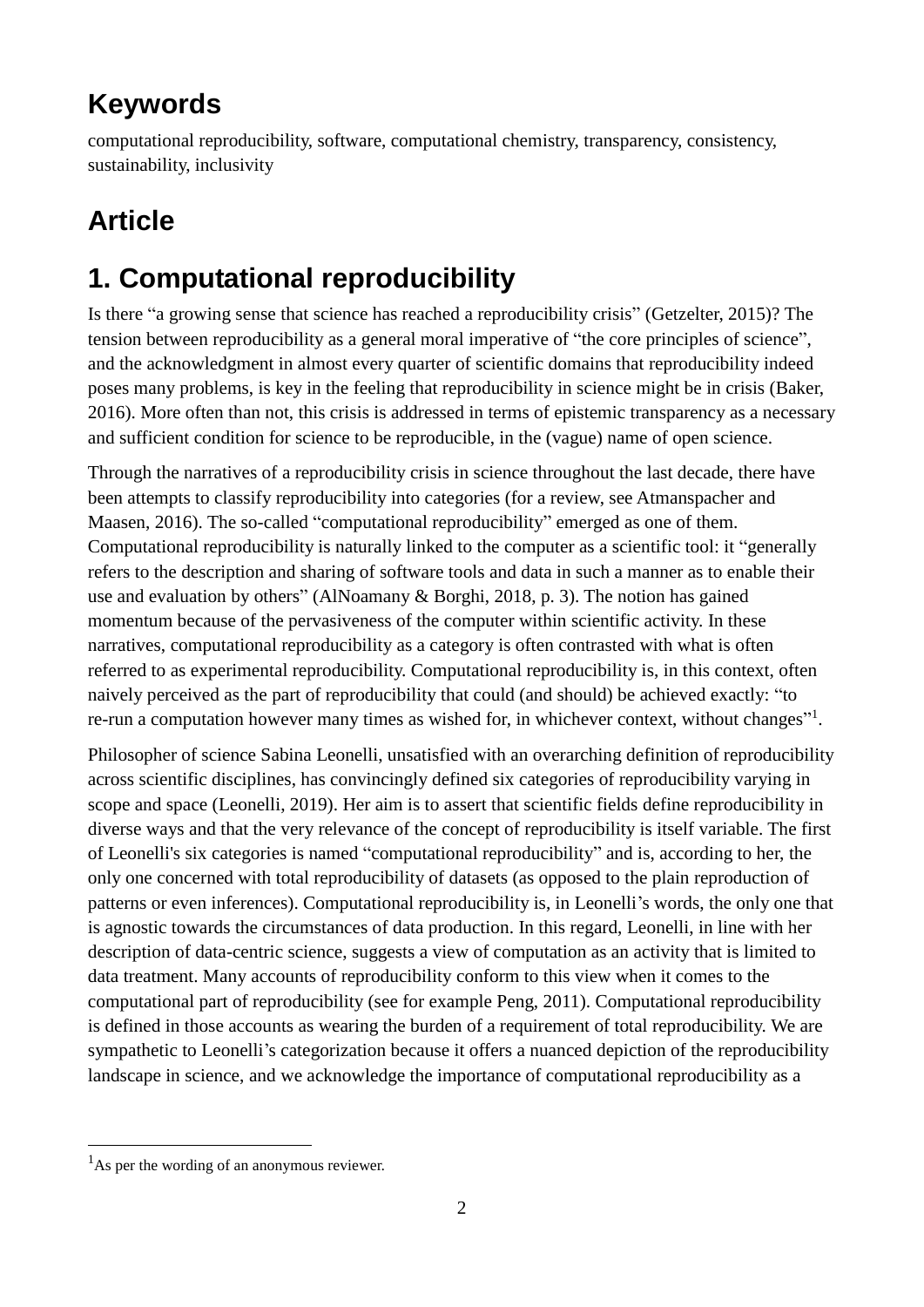category of its own. Nevertheless, we argue that the landscape of computational reproducibility is itself more complex.

Practitioners such as computer scientists, computational scientists or software curators express concerns about computational reproducibility. For example, Benureau & Rougier (2018) consider that problems of replicability in computational software exist precisely because "it is easy to believe that if a program runs once and gives the expected results it will do so forever" (Benureau  $\&$ Rougier, 2018, p. 1). AlNoamany & Borghi (2018) observe that in discussions about reproducibility, emphasis is most of the time put on data-related scientific practices but not sufficiently on software practices. Yet, computational reproducibility poses specific problems, such as "the lifetime reproducibility of a particular code" (Hinsen & Rougier, 2019, p. 634), or "the lack of transparency in disclosure of computational methods" (Stodden et al., 2016, p. 1240). What is at stake is thus not only to be able to reproduce data, but also to focus on the disclosure and sustainability of computational methods used to produce data in the first place.

To a certain extent, advocating that computational reproducibility issues are important is a way, for some practitioners, to stress that software has to be taken into account within the Open Science movement, along with publications (as in Open Access) and data (as in Open Data). As Hey & Payne (2015) write: "[The] global momentum towards 'open science' […] necessarily requires not only open access to research publications, but also to the metadata and data required to validate and make sense of the results of research. And improving the comprehensibility and reproducibility of computational science is an important step in this endeavour [by offering] access to the *software*, data and computer environment used to produce the results." (Hey & Payne, 2015, p. 367, our emphasis).

Thus, computational reproducibility cannot be reduced to reproducibility concerns associated with open or closed literature, even if they are linked to matters of publication's practices (like for example the availability of the code used within a scientific paper). Nor can it be reduced to reproducibility concerns associated with closed or open data, even if they are linked to issues of data disclosure (like for example the minutiae of model parameters used in a calculation). A common statement made by most practitioners discussing computational reproducibility is that computational methods have led to significant changes in actual scientific practices. Yet, they complain that the disclosure of models, computational steps and computing environment used to produce data is insufficient in the published scientific literature to achieve reproducibility. "A detailed understanding of what a given piece of software does is often limited to the software's authors", as Hinsen (2014, p. 2) summarizes. He even goes further as, for him, "there is no clear separation between the tool (software) and the model it operates on". Hinsen considers that computational scientists should strive to explain to their peers the computational models and methods they use, because "scientific software is much too complicated to be an efficient way to communicate these models and methods" (Hinsen, 2014, p. 2). Computational transparency is not that easy to achieve, indeed.

Whether they are writing, using or reviewing scientific software, actors express their dismay about how to achieve reproducibility in practice. We reckon that the issue of computational reproducibility linked to software is complex and we aim to address this complexity, beyond the mere requirement for code transparency. To this end, we argue in this paper that epistemic issues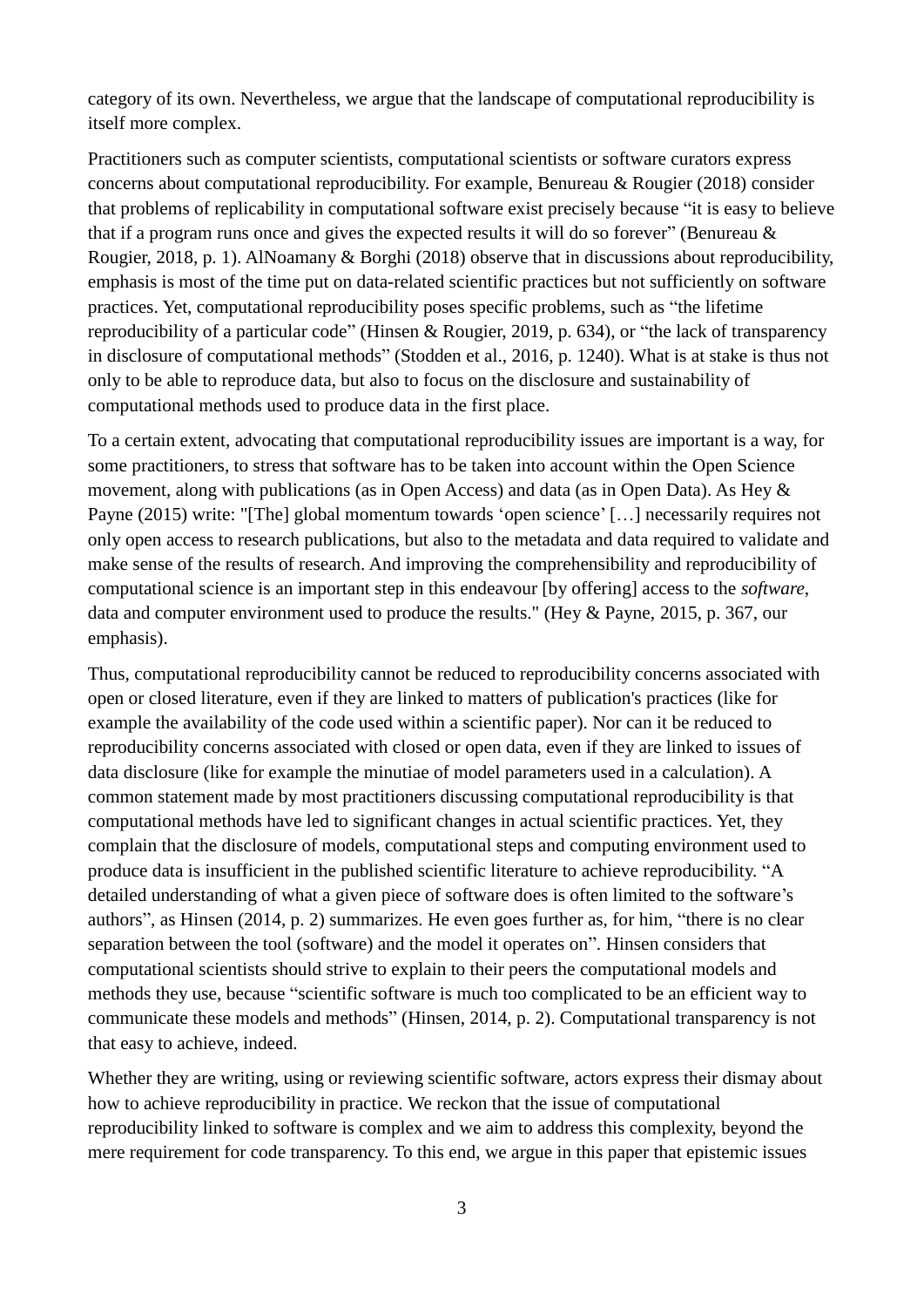beyond transparency are key to the role of software. In addition to transparency, we offer a categorization of three more epistemic characteristics (namely consistency, sustainability and inclusivity) to depict a more complex epistemic landscape. We also argue that this complexity is to be understood within the entanglements of the different layers of what we call a software millefeuille, beyond its reduction to "code". To put it bluntly, software, even though ubiquitous in the practices, is surprisingly missing in the analyses, like the elephant in the room (Hatton and van Genuchten, 2019).

#### **2. Computational Science and Software**

Our way to deal with computational reproducibility is to focus on an important subpart of computational science, one that is concerned with calculations based on scientific models translated into computer programs. This activity of modeling as well as simulations has received considerable interest from philosophers of science. It even possesses its own "epistemology of computer simulations" (Winsberg, 2019, 2010).

One of its features, according to Winsberg, is that computer simulations are "motley" in the sense of that they may depend not "just on theory but on many other model ingredients and resources as well, including parameterisations, numerical solution methods, mathematical tricks, approximations and idealizations, outright fictions, ad hoc assumptions, function libraries, compilers and computer hardware, and perhaps most importantly, the blood, sweat, and tears of much trial and error" (Winsberg, 2019, part 4.1). Procedures of validation (between theory and model) and verification (between model and program) are not that easily discernable, according to Winsberg. For instance, discretisation techniques, as a classical example of epistemic trade-offs, rely more on engineering and programming practices than on pure formalization of theories. In the same vein, Lenhardt and Küster (2019) explicitly express computational reproducibility concerns in terms of this kind of imperfect "numerical solutions". Building on this acknowledgment of the entanglement of engineering practices and formal theories, Symons and Alvarado (2019) discuss the concern for trust in computer simulations. They argue that "computer simulations and computational methods in general—as instruments deployed in scientific inquiry—are neither reliably transparent conveyors in all contexts, nor can they be regarded as equivalent to expert sources of testimony" (p. 47). "Thus, when computer simulations can be trusted it is because of their adherence to theoretical principles, empirical evidence, or engineering best practices and not because of their output alone" (p. 52). Winsberg (2019) adds that "the credentials [of computer simulations] develop over an extended period of time and become deeply tradition-bound. In Hacking's language, the techniques and sets of assumptions that simulationists use become 'self-vindicating'. […] the locus of our trust in simulations [resides] in practical aspects of the craft of modeling and simulation, rather than in any features of the models themselves" (part 4.2). These descriptions and analysis of computer simulations clearly emphasise the complexity of computational methods. They show that to trust a computational simulation, one needs more than the validation of a simulated model.

Some authors express this idea in terms of software. Gelfert (2011) distinguishes two aspects concerned with computational reproducibility. First, so-called "software" aspects involve the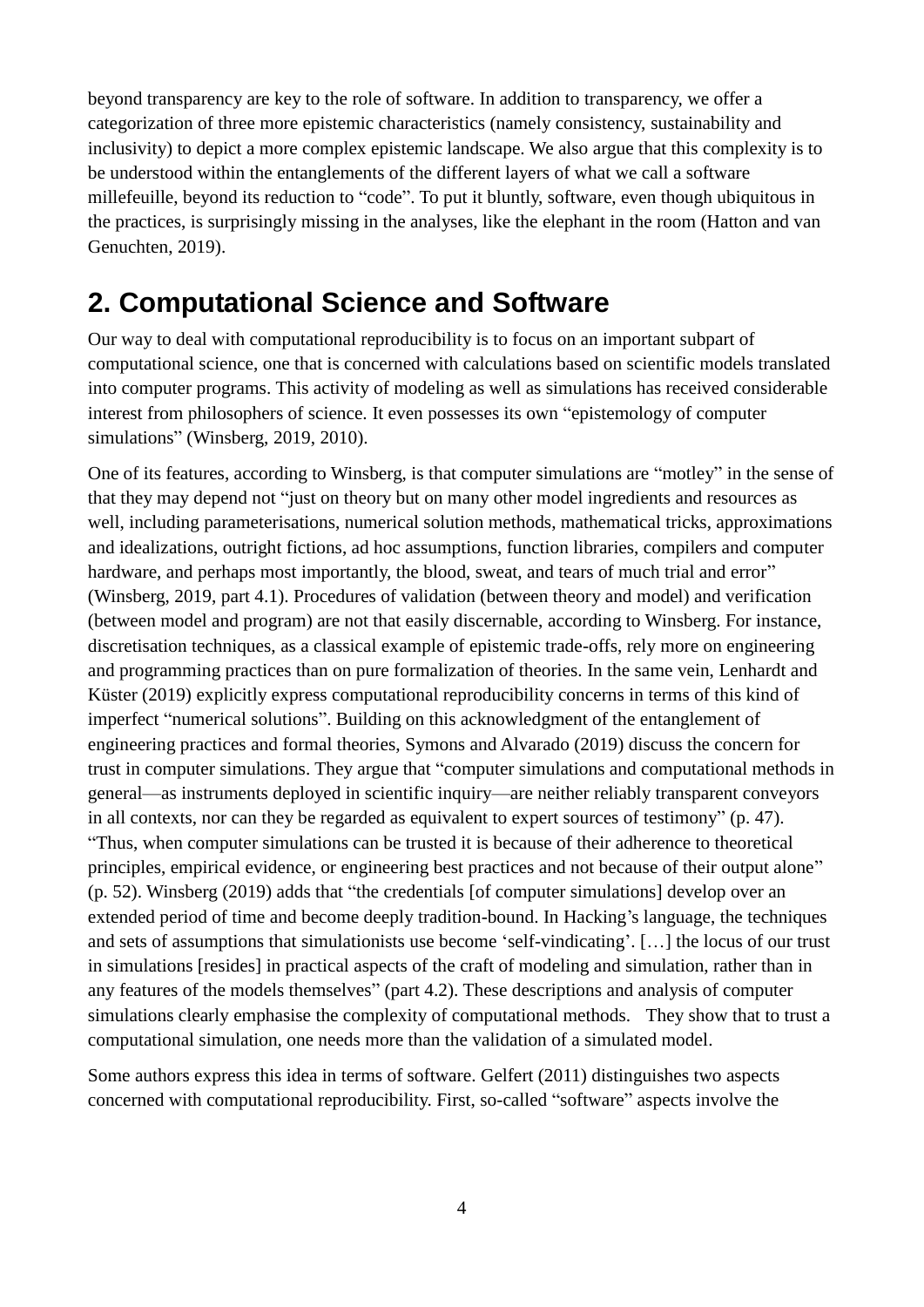implementation of a model into a computational template<sup>2</sup> that makes it computationnally tractable. Gelfert considers that "this stage of setting up simulations often involves tacit know-how on the part of the investigator and is rarely fully documented" (p. 154). He then adds that "replicability in the case of computer simulation, however, also has a 'hardware' component, […] [that] concerns the further problem of the reliability of the concrete device, on which a simulation is being run" (p. 154). Focusing on the influence of software on these reproducibility matters, Horner and Symons (2014) posit that "the high conditionality of typical [scientific] software […] implies that [...] there is no known effective method for characterizing […] the error distribution in software" (p. 491), thereby asserting the difficulty and specificity of the task.

Thus, engineering practices of programming, tacit know-how and entrenched craft, software error management, implementation on concrete devices highlight issues that belong to the realm of software. The requirement for transparency as a simple way to achieve total reproducibility of computational methods, either at the level of computational templates or within code, appears then naive. Yet, we consider that software, in those accounts (as algorithms in the case of Gelfert, or as programming in the case of Symons and Horner), is viewed as too narrow and not sufficiently historicized. Building on these works, but also on the field of the history of software, we thus aim to expand on the multifaceted nature of software to better apprehend the complexity of computational reproducibility issues, as a simplistic moral imperative for more transparency may be not enough.

As the entanglement between all these aspects is of tremendous importance for the issue of computational reproducibility, we are choosing, as a case study, the field of computational chemistry to shed light on this entanglement. Computational chemistry is an interesting computational science, with peculiarities concerning software. Because of its particular historical context of development, because of its proximity to the pharmaceutical industry, computational chemistry has had to deal with academic norms as well as business norms (Hocquet & Wieber, 2017). Software packages, in this context, are devised to produce novel scientific results. It is also important to acknowledge that they are distributed, maintained and licensed under these sometimes conflicting norms. We thus argue that computational chemistry is an interesting field to engage in, so as to articulate multiple dimensions of software within the problem of computational reproducibility.

#### **3. Computational chemistry as a case study**

Computational chemistry is a scientific community involved in designing models to explore the physico-chemical properties of molecules (and materials). It is a field where reproducibility concerns are expressed in numerous "benchmarks" to assess the validity of computer simulations. These "benchmark" publications (some of them contain the word "reproducibility" in their very title) strive to compare scientific models such as density functionals (Lejaeghere et al. 2016) or molecular dynamics force fields (Schappals et al., 2017). These benchmarks include their mathematical expressions, the parameterization of these expressions, their translation into code, and their embedding into software packages. As an extreme example, a recent publication has even

1

 $2$  On computational templates and computational tractability, see Humphreys (2004).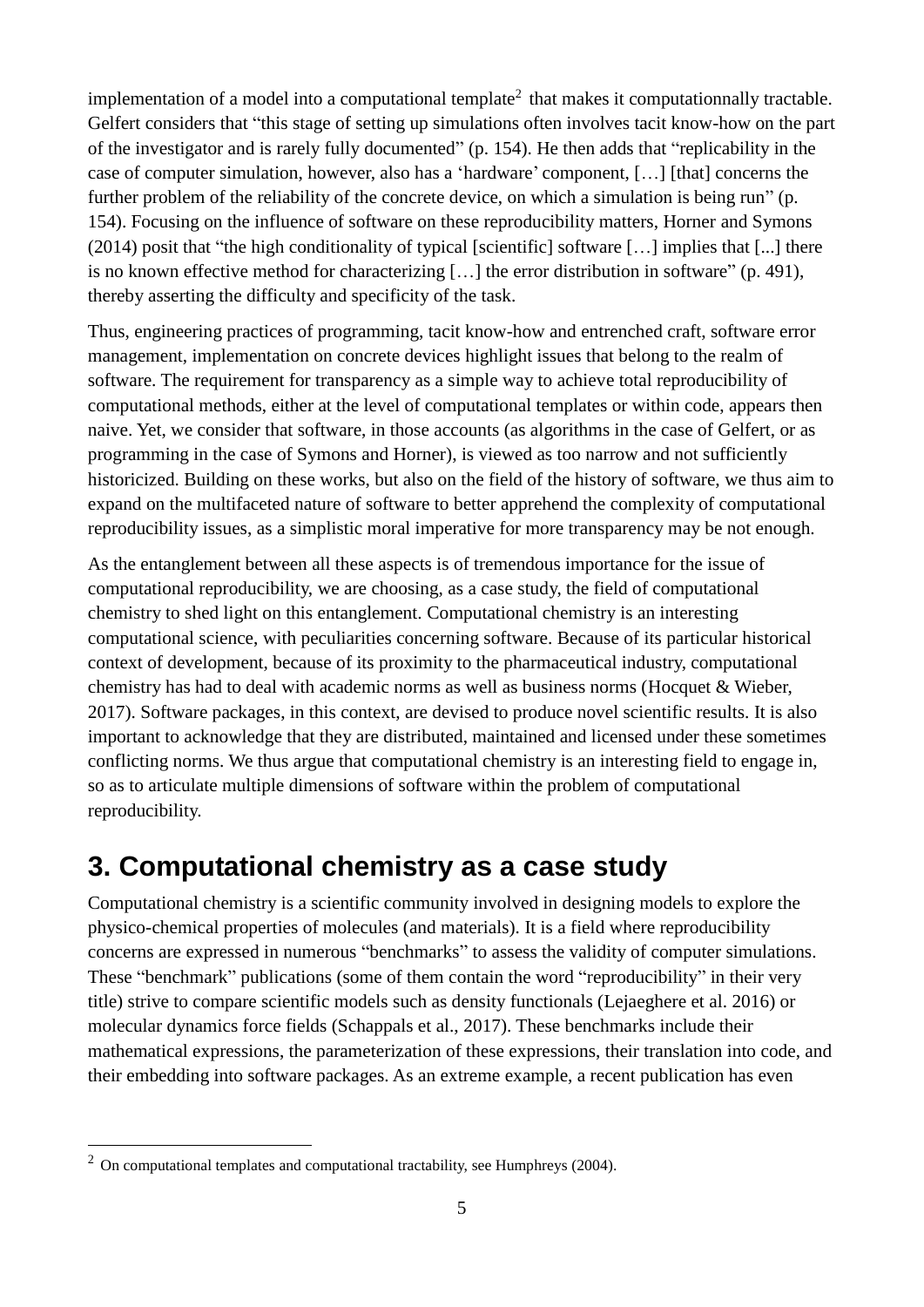highlighted a Nuclear Magnetic Resonance (NMR) chemical shift calculation that depends on the operating system the software is installed on! (Bhandari Neupane et al., 2019)

Our way to study computational chemistry is to focus on application software designed by computational chemists to model physico-chemical properties, a genre of software designed within the community and for the community. While some of the members of this community do program software as developers, others are only users of these application software packages, either in Academia or in the industry. Some even sell or market software packages. The profiles in this community are thus extremely diverse when it comes to using or developing software. It is also notable that computational chemistry has emerged in times of mobilization of American universities to produce innovation and was involved with two major industries: the computer manufacturers and the pharmaceutical industry, the latter becoming a potential market for the former through molecular modelling software packages. In this specific context, tensions between academic norms and business norms arise (Hocquet & Wieber, 2017).

In another publication (Wieber & Hocquet, 2020), we have argued that opacity in computational chemistry models lies in different layers: in the parameters of the mathematical formalization of the model itself, in the code into which these models are translated, in the packages where these implementations are embedded, in the licensing policies that define how software is shared and used, and in the communities of developers and users. We have also argued that these layers are entangled and not easily separated. Our point is that models and software have to be addressed together: beyond the entanglement of theories and motley models, and models and code, we argue that other dimensions of software are to be studied.

Hence, our aim in the present paper is to move a step further by shedding light on the incompleteness of expressing reproducibility in terms of mere transparency of code. To better comprehend the complexity of computational reproducibility, we describe different layers of what we call a software millefeuille. We build on this description to depict three more epistemic characteristics (namely consistency, sustainability and inclusivity) beyond transparency. As empirical grounding for our argument, we are focusing in this paper on a timely series of five opinion pieces evolving into an asynchronous debate within the computational chemistry community. They have been written and published in 2015 and 2016, and they explicitly refer to a "reproducibility crisis". The articles have been published in "Journal of Physical Chemistry Letters" for three of them and in blog posts for three of them (one was a blog post eventually turned into a paper). We make use of these five papers and we also at times refer to debates within the Computational Chemistry List along the years, especially the so-called 1993, 2001 and 2011 flame wars we have analyzed before (Hocquet & Wieber, 2017).

The first paper (Gezelter, 2015) has a self-explaining title: "Open Source and Open Data Should Be Standard Practices". Gezelter, as a computational chemist and an Open Science activist, argues for code sharing as desirable transparency, especially for peer reviewing, encourages versioning to improve code sustainability, and laments the lack of academic recognition for the activity of developing software. It is followed by a paper by ten co-authors (all involved in the development of commercial software packages among the most renowned in their field) entitled "What is the price of open source software?" that counters Getzelter's arguments (Krylov et al., 2015). The aim of this reply is to stand up for their business and epistemic model, and to question the feasibility and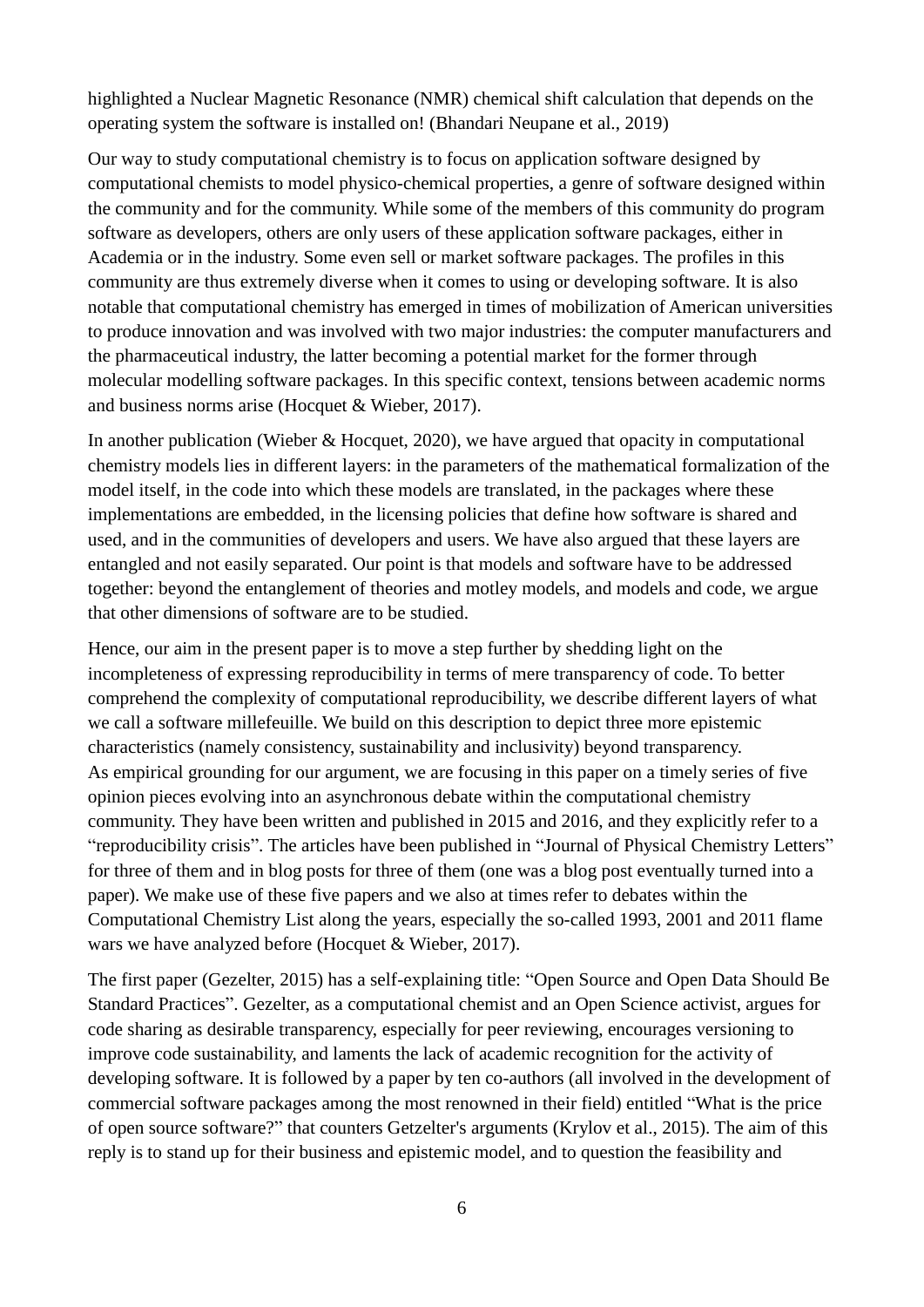sustainability of open source software in computational chemistry. This second paper is in turn replied to by a blog post co-authored by four ("The Price of Open-Source Software – A Joint Response") (Chue Hong et al., 2015) and another paper by Jacob ("How Open Is Commercial Scientific Software?") (Jacob, 2016) that mitigate both views. A fifth blog post by Miletic, "What is the price of open-source fear, uncertainty, and doubt?", criticizes Krylov et al. from the viewpoint of libre activism (Miletic, 2015). Chue Hong and his co-authors are software engineers and work in the field of scientific software sustainability. Jacob is a computational chemist and part of the development team of yet another commercial package. Miletic is a contributor to a decentralized open source package project. Throughout these five pieces, typical software and epistemic issues related to computational reproducibility are discussed, a diversity of viewpoints are opposed, arguments are put forward, countered and debated.

#### **4. Software and epistemic issues of reproducibility**

Software is a difficult topic to grasp, first of all because its very definition is elusive. As historian of software Nathan Ensmenger puts: "Although the idea of software is central to our modern conception of the computer as a universal machine, defining exactly what software is can be surprisingly difficult" (Ensmenger, 2010, p. 7).

In many accounts, software and code are interchangeably used, yet software encompasses many dimensions that go beyond what is understood as code. Ensmenger summons the notion of socio-technical object to circumscribe these many dimensions. "Unlike hardware, which is almost by definition a tangible thing that can readily be isolated, identified, and evaluated, software is inextricably intertwined with the larger sociotechnical system of computing that includes machines [...], people (users, designers, and developers), and processes [...]" (Ensmenger, 2010, pp. 7-8).

To address computational reproducibility, we argue that a focus not only on the design of programs but also on the implementation, distribution, maintenance, support and uses of software is necessary. For an operational assessment of the different yet entangled layers of the software millefeuille, we will in this paper try to stick to a categorization that distinguishes between the model, the code, the computing environment, the package, the licence and the community, even though each of these categories are not impermeable, and even though other phrasings exist to designate layers within or in between those categories, such as methods, algorithms, or programs. We are trying here to design an operational categorization to highlight the diversity of layers at stake.

We thus are choosing the term *"model"* as encompassing the methods for which scientists envision the possibility to compute "numerical solutions" out of them. By *"code"*, we mean the translation of those models into a language that a computer comprehends. Both layers are entangled. *"Computing environment"* refers to the interactions of code with other computer layers such as operating systems, or libraries dependencies, or the compiling into an executable. It is also entangled with the previous layers because some hardware evolution like parallelization or the use of graphical processing units need reassessment of programming and calculation techniques. *"Package*" illustrates that part of software that is designed as something to be distributed. It might embed several different scientific models into an assemblage of code sub-units, possibly tied together within a user interface, and possibly evolving into a full software suite. Support and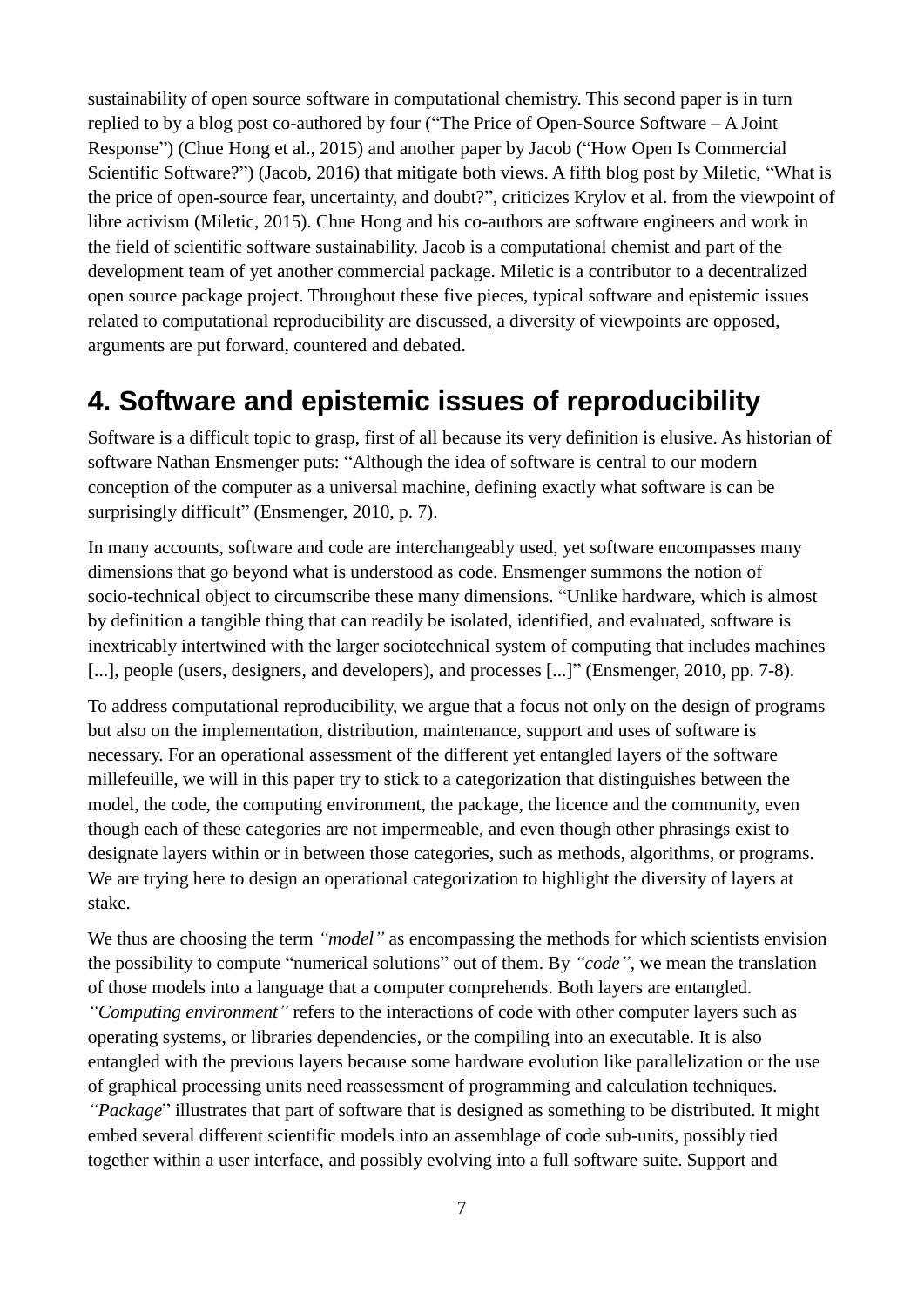maintenance, when they exist, apply mainly to this package layer<sup>3</sup>. The "licence" is the contract that links the package and its users. It defines under which conditions the package is distributed and used. Finally, the *"community"* embraces scientists, developers, programmers, maintainers, professionals, possible marketers and sellers, but also users. Users are in turn potentially further divided into categories such as lay users or lead users.

We argue that not only transparency is difficult to achieve indeed throughout this software millefeuille, it is also not enough to account for the reproducibility problems at stake. We thus introduce three other epistemic characteristics, namely consistency, sustainability and inclusivity that are distinct from transparency and yet play a significant role in computational reproducibility issues.

We define *"transparency*" as the ability to check how a tool functions and what it does. As far as software is concerned, transparency is obviously linked to open-source code as a commonly-viewed necessary prerequisite to any reproducibility attempt. Yet, transparency extends well beyond the scope of open-source code as we clarify further down in this paper. We define *"consistency"* as the ability to be certain about which tool is actually used in which computing environment, transparent or not. Transparency may not be enough for replication, if one cannot ascertain which transparent tool is used in which computing environment, and therefore ensure that said tool does what it claims it does. Consistency is linked for example to the practices of versioning, or to software dependency problems. We define *"sustainability"* as the guarantee that the tool works the same way over time, or with different hardware configurations, or with different compilers. Sustainability is linked to support, maintenance but also portability. Sustainability is an essential matter for results to be replicated over time or different computing environments, something that transparency and consistency alone cannot offer. We define *"inclusivity"* as the ability for anyone to use, benchmark or develop the tool. Transparency, consistency and sustainability may be not enough for replication if some people, but not all, are actually allowed, or empowered to test or try to replicate. Evidently, these characteristics are interrelated. Yet, they are also at times conflicting, and we argue that this categorization is useful to illustrate the tensions within computational reproducibility. Consistency, sustainability and inclusivity are in a way the hidden part of the iceberg of computational reproducibility. Beyond the sole transparency, taking those four characteristics into account altogether allow for a deeper understanding of the epistemic complexity of computational reproducibility.

In the following sections, we describe three different perspectives about how the concept of software can be grasped in the scientific milieu. First of all, software is akin to a scientific instrument, a tool that is used by scientists to perform scientific calculations. Secondly, as scientific software development norms are at times at odds with academic norms, software is also a business model, being actually either pursued or criticized as such. Finally, software introduces a social dimension. First, development involves many interacting humans. Software also defines a relationship between users on the one hand and developers on the other. This social dimension raises the bureaucratic question of governance as a reproducibility matter.

1

 $3$ We thank a anonymous reviewer for suggesting "documentation" as yet another layer. While we agree that a variety of epistemic concerns may arise from such a layer, we have chosen, based on our case study corpus, to account for the documentation layer within what we have named the "package" layer.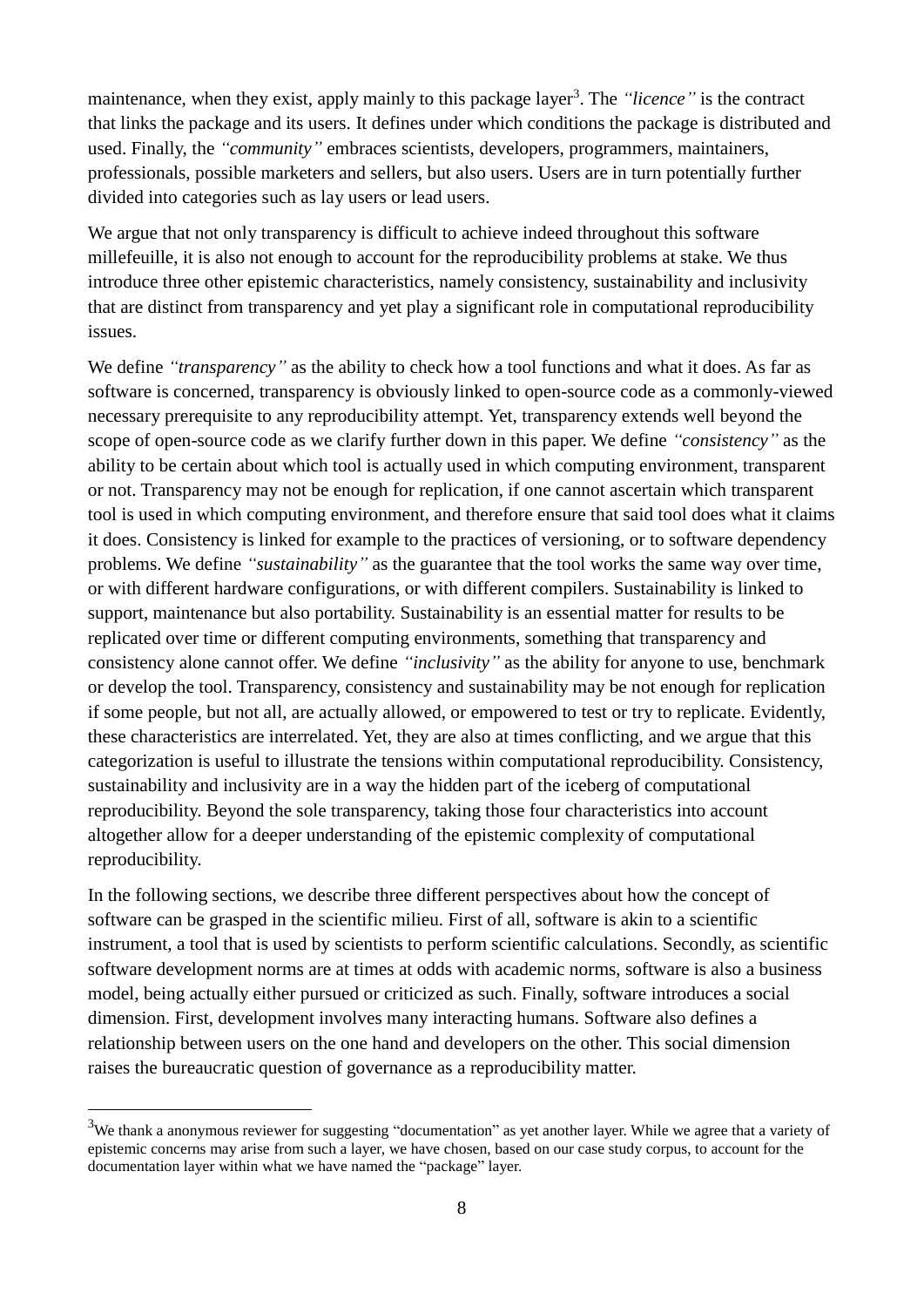In these three different perspectives, the way the four previously defined epistemic characteristics are interrelated is diverse, bringing a kaleidoscopic view of computational reproducibility epistemic issues. We will now assess software as instrument, software as distribution and software as governance in terms of these four epistemic characteristics linked to the six layers of software millefeuille (model, code, computing environment, package, licence and community), in order to stress how computational reproducibility is impacted.

### **5. Software as Instrument**

Scientists construct models in ways that are linked to the phenomena their models try to represent, to the theories they can use, but also to the technological, professional, economic and political context in which they work. These epistemic roots are a pivotal step to understand how the models they construct are then translated into software, and how these models influence the actors' discourses and the tensions at stake among them. As the historian of software Michael Mahoney writes, computational scientists "have put their portion of the world into the computer" (Mahoney, 2008, p. 8). These models, and their translations into software, are "operative" representations. "Through the computer, we can manipulate them, and they in turn can trigger actions in the world" (Mahoney, 2008, p. 13).

In a publication describing the designing of a piece of software within a computational fluid dynamics academic laboratory, Spencer (2015) points out this performativity: "The focus on the framework, on keeping it workable, portable, durable, arises from the intersection of the properties of expanding software with its conditions of application as a particular kind of medium for research"*.* Scientific software thus shares many aspects with scientific instrumentation. It is a tool, designed by scientists for scientists, part and parcel of the scientific lab.

Typically, the actors of our corpus view software as a complex scientific instrument. The Nuclear Magnetic Resonance (NMR) apparatus is a frequent metaphor they employ. Not only NMR and molecular modelling are the bread and butter of many chemistry labs instrumentation, the metaphor is also used because NMR is exemplar of modernity and complexity in the chemistry lab, at the crossroads between Big Science and Entrepreneurship Science, as narrated by Reinhardt (2006).

Two different, almost opposed, Weltanschauungen regarding scientific instrumentation are referred to in the papers of the corpus we explore. In the first one, the instrument is home-made. The practitioner knows the instrument well. The trust of the community is based on the *transparency* of the instrument: it is open for all to see. The claim here is that transparency is the epistemic virtue that entails reproducibility. Failing to achieve transparency leads to the instrument being accused of being a so called "black box", i.e. an instrument where it is not known what is going on "under the hood".

In the second one, the instrument is manufactured by a corporation. The trust of the practitioner and the community is based on an industrial commodity, that is supposed to be calibrated, standardised and even liable. The corporation is in charge of providing a reliable instrument. It is not challenged to open the black box. Reproducibility is here based on the stability and dissemination of a (industrial) standard. Failure to warrant it leads to issues of *consistency*, as in the proliferation of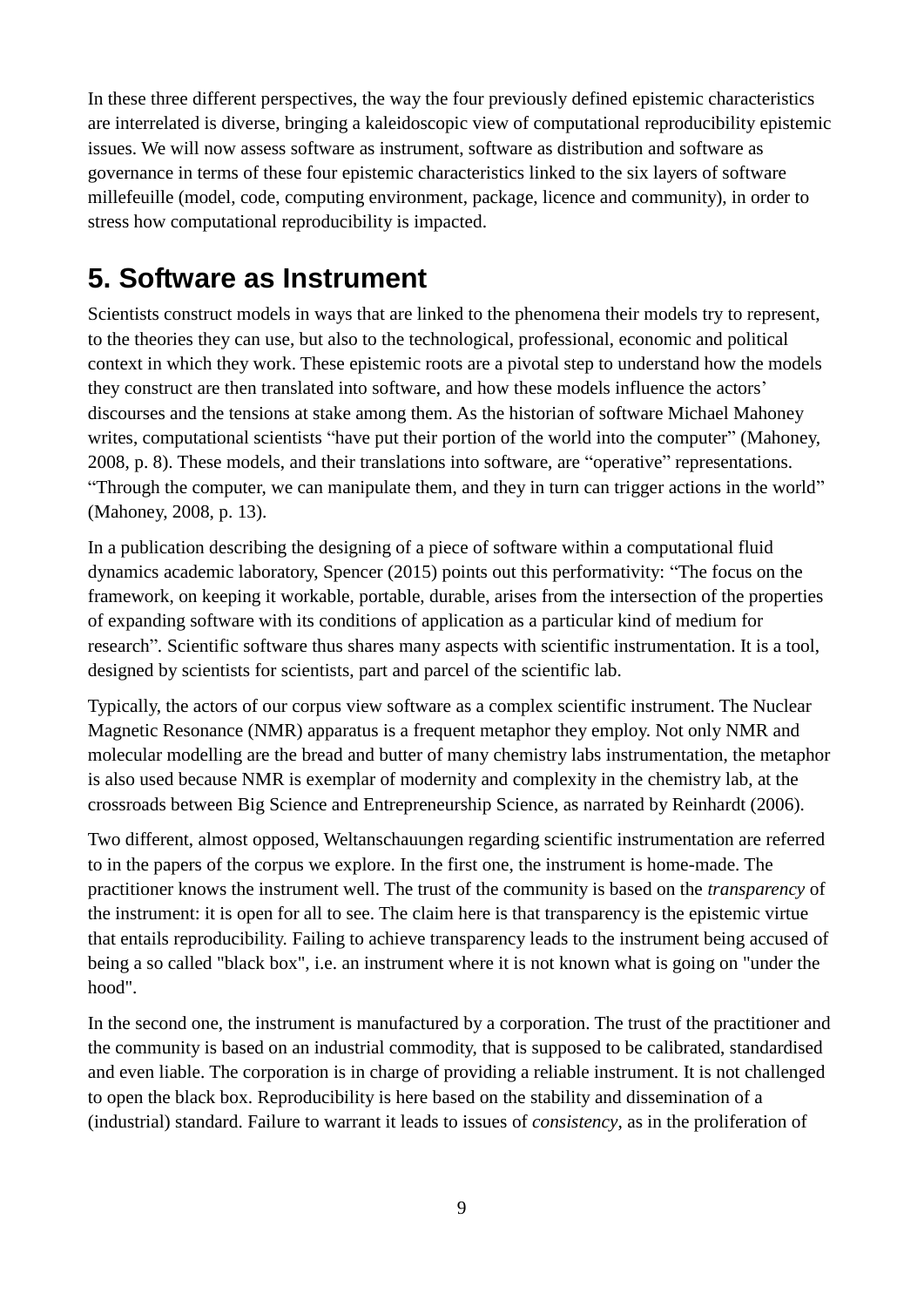non-certified versions of the instrument, and *sustainability*, as for example in the lack of its maintenance.

Of course, these are ideal types: software, as instruments in general, may belong to an intermediate category, or be as complex as to mix parts belonging to each category. Instruments may even share characteristics of one category and the other at the same time (for a review of epistemic instrumentation issues in chemistry, see Reinhardt, 2001). Yet, these two ideal types function in the narratives of the actors to oppose two Weltanschauungen of how reproducibility is built.

In our case study, the two types are exemplified in advocacy for open source software vs proprietary software. The proponents of open source software as an imperative typically argue that transparency should be a must for "taxpayers funded" science. Science as a public good should not be enclosed into proprietary software. Transparency must therefore be achieved by publication of the details of the *model*, the source *code* being open (and intelligible), accessible to reviewers, to users, or to any "taxpayer". According to whom it is actually transparent, *inclusivity* concerns are here at stake.

These arguments are countered by Krylov et al. (2015) by referring to the complexity of a quantum chemistry program. The metaphor of the "phone app" is used to describe what in contrast "complex quantum chemsitry code" is: it is slow to write, develop, maintain and support and the community of contributors is small, akin to an NMR apparatus, whereas the "phone app" can afford to be "free" (the narrative is replete with confusion between free beer and free speech) because the phone app, in their words, is easy to write, is disposable, and the community of contributors can be large. Therefore, proprietary licensing is used by "complex quantum chemistry code" developers to generate revenue that allows to finance the required workforce to develop, maintain and support the software *package* in order to achieve *sustainability* and *consistency*. Reproducibility is to be attained thanks to this proprietary financing.

Moving beyond the open/proprietary dichotomy, the well known (in the field) Gaussian *package* is subject to a similar tension. The company is priding itself on providing a readable source *code* (to allow *transparency*), yet it forbids its compiling with unsupported compilers. It does so to avoid the proliferation of "suboptimal" versions of the official *package*, expressing concerns of *consistency*. It also does so to avoid the portability to unsupported hardware, thus expressing concerns of *sustainability* regarding the *computing environment*. The debates around this very tension have been analysed in Hocquet & Wieber (2017). As Chue Hong et al. (2015) point out, the mere publication of equations, parameters or algorithms or even source code is not enough to warrant reproducibility. The mere compiling of a piece of software or the dependence on evolving libraries may jeopardize the reproducibility of a calculation. Hence, epistemic characteristics are clashing here: *transparency* on the one hand, as expressed by the fact that a readable source code may not be transparent enough for reproducibility of calculations, and *consistency* on the other, as expressed by the fact that a modifiable source code may lead to a proliferation of versions that hamper the consistency of results.

#### **6. Software as Distribution**

Software is also what turns code into an activity linked to the rest of the world, sometimes an industrial one. Nathan Ensmenger argues that software, as the interface between computer and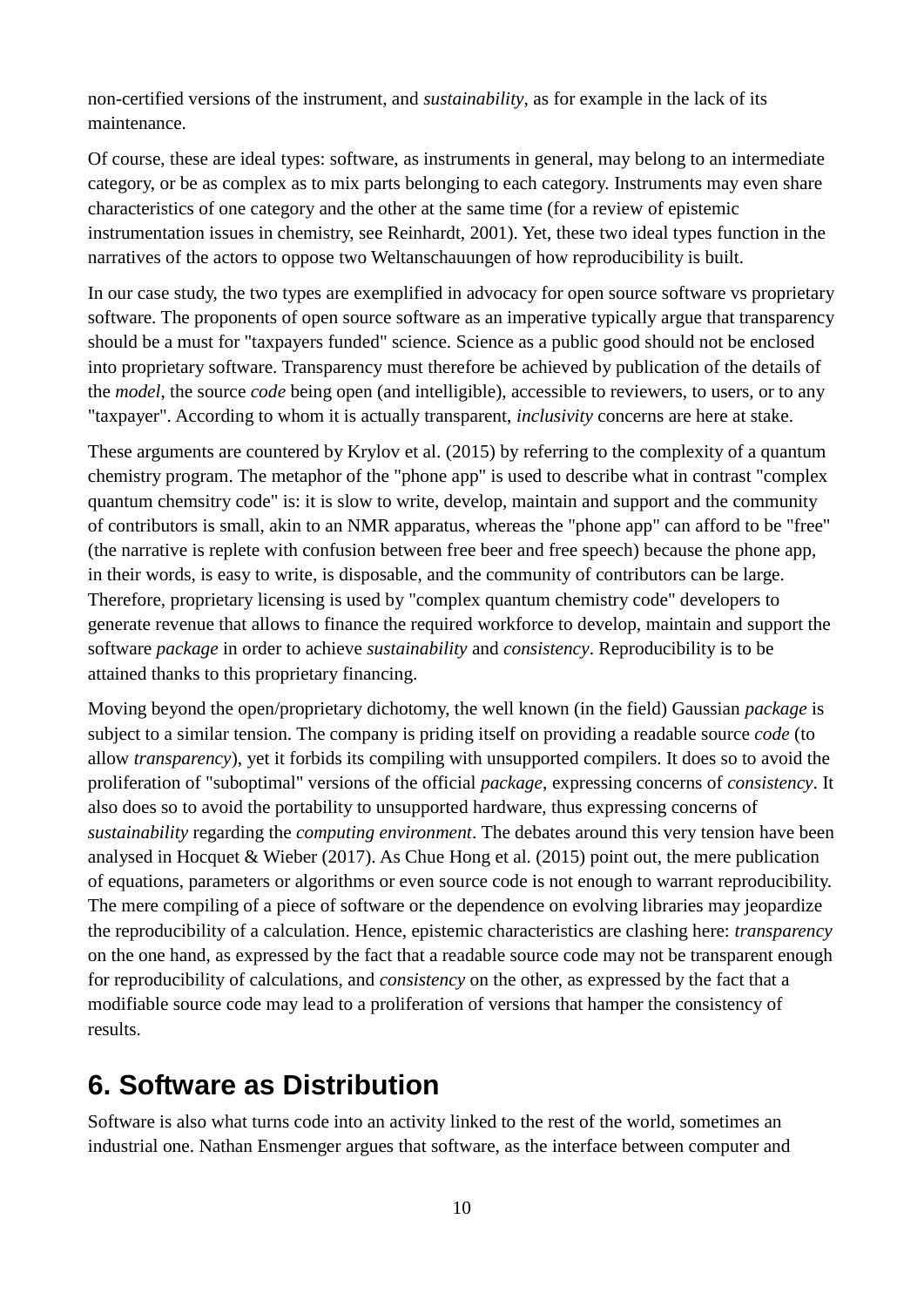society, defines our relationship to the computer. "Software sits uncomfortably at the intersection of science, engineering and business, a heterogeneous technology that blurs the boundaries between the technological and organizational, fraught with disputes over conflated social, political and technological agendas" (Ensmenger, 2010, p. 8).

In the professional history of software, the phrasing "software crisis" describes a major disenchantment that occurred soon after software was envisioned as a business opportunity: in a nutshell, from the late nineteen sixties onwards, the computing industry realised that while the performance of hardware went up and its cost went down, the software followed the exact opposite trend, precisely because of the increased difficulty to keep up with the hardware development pace, with increasing demands for workforce, for investment and for technology, especially in the domains of maintenance and support more than the actual design or programming. More than a turning point, the "software crisis" has been known more as an art-de-vivre ever since (Ensmenger, 2010). In his description of the academic developing of a piece of software, Spencer (2015) similarly emphasises on the tensions introduced by time: "Both brittleness and the accumulation of supporting processes make demands on time, whether it is time spent figuring out how to make changes or fix bugs, or time spent adhering to new administrative routines for tracking changes and logging bugs".

Software has also to be understood as something to share or distribute. More than fifty years ago, scientists began to write programs to be used by others. "Market-oriented" scientific software thus shares concerns that are similar to the general software industry. Even if scientific software is not necessarily a commercial product (and it sometimes is), it is prone to commodification. Miletic (2015) argues that the limit of the NMR instrument metaphor shows when distribution issues arise: from a certain open point of view, the sharing of a piece of software is unlimited. Yet, issues of (lack of) academic recognition regarding the labour of programming can be found in scientific fields where software is a tool and not the object of research itself. The notion of a (lack of) "business model" is ubiquitous in actor phrasings, exemplifying the tensions between academic norms and business norms.

#### **Business models**

Software developing oftentimes is an unrewarded scientific activity within Academia. The traditional publication reward of scientific activity fails to account for the amount of work, energy, time and money invested in developing a scientific method turned into a piece of software. It is an acute problem in computational science because developing, and even more so maintaining, is barely the core activity of computational scientists, in contrast to computing scientists. In this regard, computational scientists are often portrayed as "bad programmers". Many computational reproducibility issues are summed up into a lack of sound programming practices (AlNoamany & Borghi, 2018). In the same vein, the lack of incentives and rewards, or mechanisms of recognition for software developing (quite similarly to data curating) is a well known problem mentioned in computational reproducibility pamphlets (Stodden et al., 2016). What is much less mentioned however is the fact that a "sustainable business model" is one of the way computational scientists try to address the issue.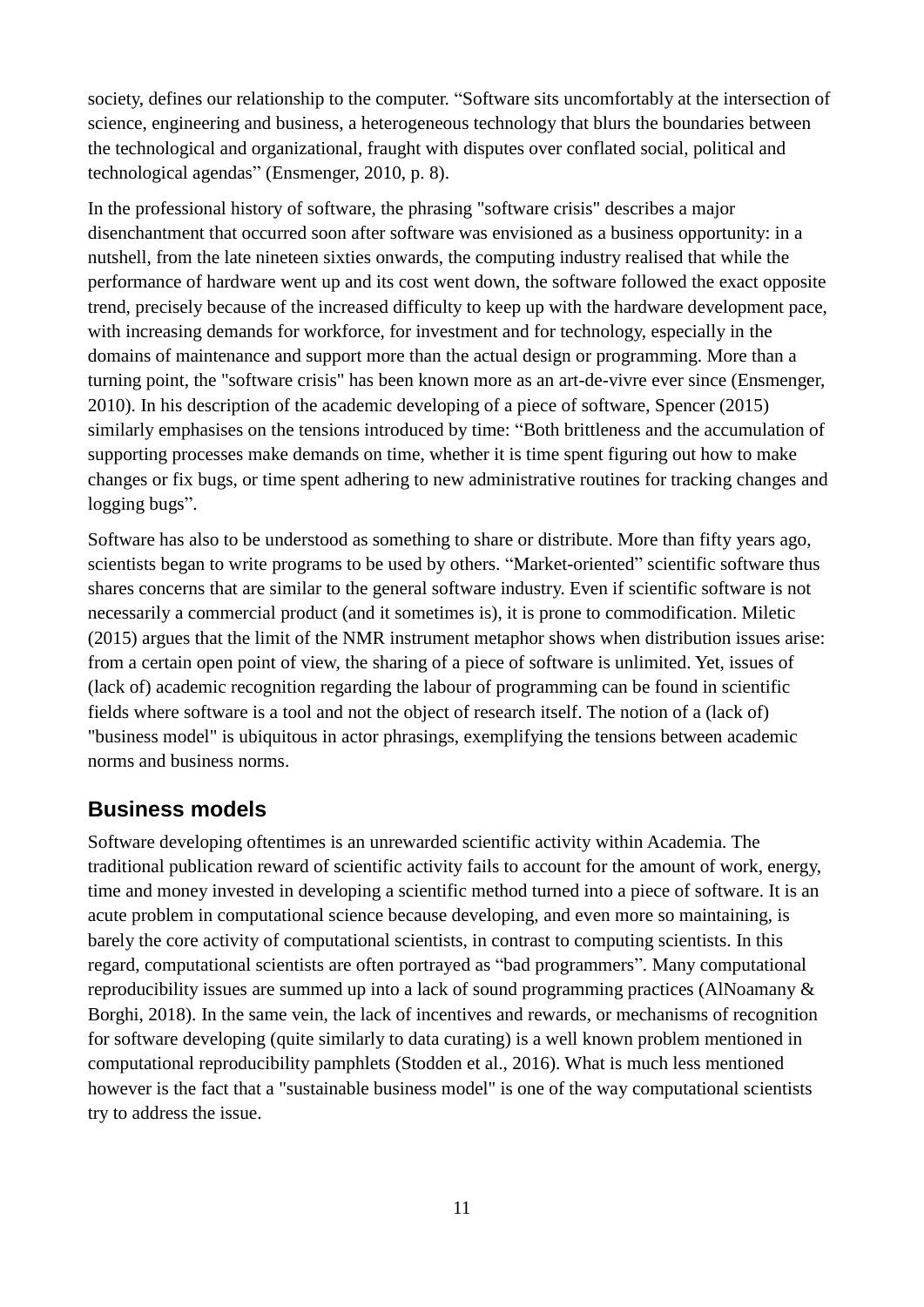Not unexpectedly, proprietary software is criticized by open source promoters. Not only do proprietary *packages* turn software into epistemically opaque scientific instruments that lack *transparency*, Miletic also points out that they trap their users-customers in a "vendor lock-in" situation: price is not negligible, users cannot benchmark, *portability* is discouraged, and above all, users are restricted to only make use of the scientific methods that are validated by the software corporation. The market is such that distributors (industrial or academic turned into companies) embed several (but not all) molecular modeling methods into competing software *suites* that are mutually exclusive in terms of the choice of *models*. Access to the tools is thus restricted, expressing an issue of *inclusivity*.

Even though it is common to find arguments in favour of alternative business models in the realm of general open source software (like paid services, assistance, support, maintenance...), it is much more difficult for a "complex quantum chemistry code" with a limited community of developers and users, in contrast to the (in)famous phone app. Actually, even the most hardcore promoters of open source in our case study acknowledge the need for a sustainable business model. Still, their suggested business models are vague or surprising (like a proprietary GUI around an open source engine, for example). The "cost of open software" in general is actually an issue that is gaining attention (Geiger et al., 2019).

Proprietary packages rely on a professional workforce to ensure "strict coding guidelines" (in Krylov et al. words), support and maintenance (at least in their rhetorics). Linked to the issue of industry, recognition, market and workforce, they express a concern about the reliance on interns, graduates or post-docs to code (an activity that is detrimental to their career), de facto transforming junior researchers into the lumpenproletariat of scientific software in "free software" development. The portability of the *package* into diverse pieces of hardware, the rewriting of the *code* with regard to vectorisation, parallelisation or GPU processors, are issues of *computing environment sustainability* that, they argue, can only be addressed by a (well paid) professional team of programmers. Yet, it is argued on the opposing side, that this labour is also part and parcel of the computational scientist toolkit. Such understanding, leanrt by experience, of the entanglements of model and code are empowering the coding scientist. The division of labour is thus criticized as an issue of *inclusivity*, since it lowers the number of people able to delve into these entanglements.

It is also argued that equating *transparency* of software as reproducible good practice with free software principles may lead to conceptual dead ends. As scientists turned into software developers commonly fear for the stealing of their code (precisely because this activity requires a lot of investment and gives only minuscule rewards in return), some are wary to give away their code to the reviewer, even though the code is supposed to be licensed under an open licence. Delaying for as long as possible the sharing of ones code is a technique used to minimize the dangers of being stolen of a cutting edge scientific tool in a competitive scientific world. The actual practices of publishing and reviewing in competitive research are surely key here, and this participates in a wider wariness of scientists towards the publishing process. In contrast to code commenting as recommended sound research practices that allow intelligibility and thus *transparency*, the practices of code obfuscation do exist as a perverse technique to make an open source code *less* intelligible, in the same competitive outlook. The notion of an open source *code* is thus not as straightforward as it seems.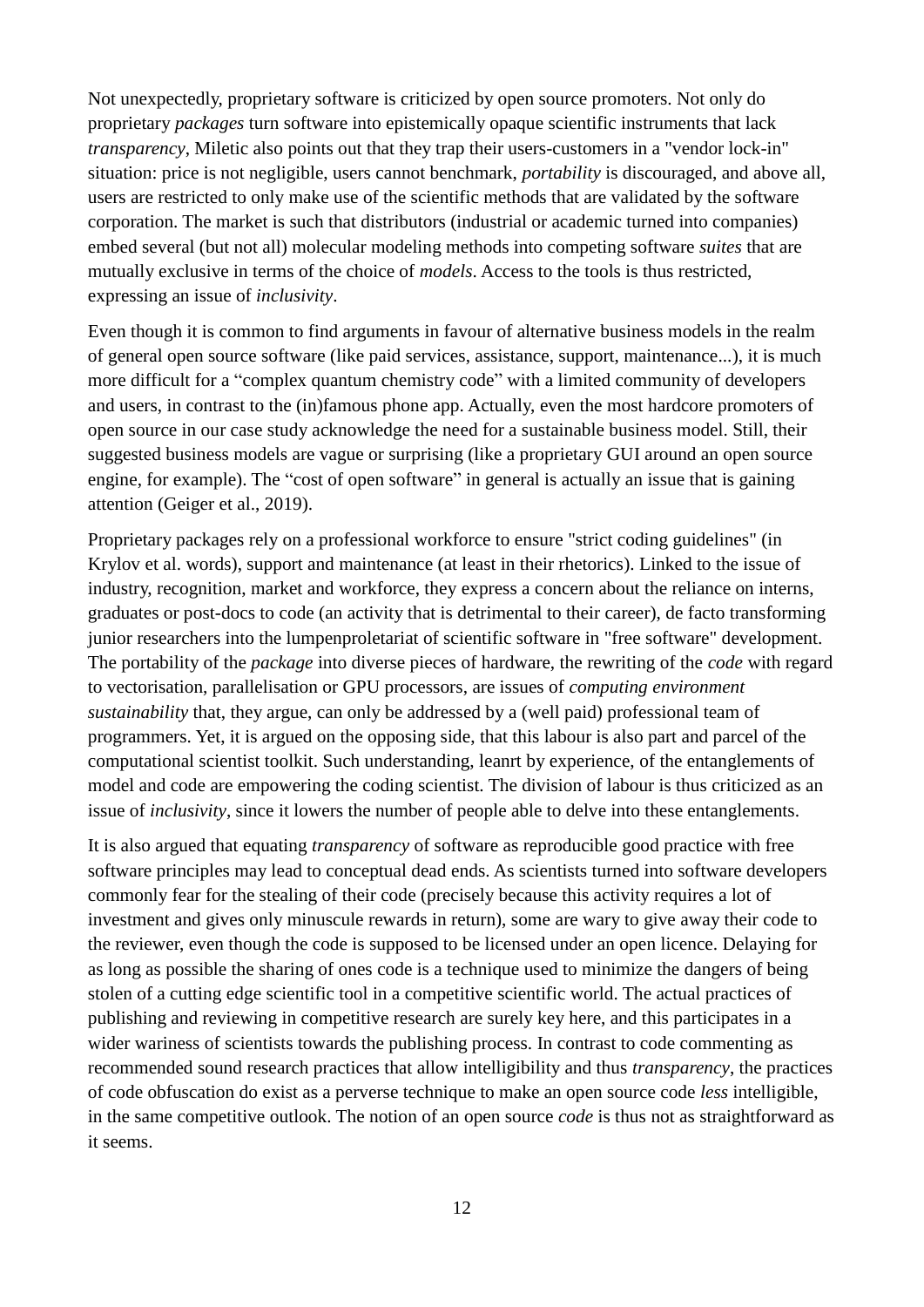#### **Licensing policies**

Licensing is what permits the distribution of software from developers to users under some form of law, by defining the contractual obligations of both parties. In that sense, business models are materialized into sharing practices by licenses. Licenses are also a way to materialise what it means to be "open" when referring to free software as a role model for open science. Licensing is a core practice of software developing and it is, in particular, fundamental in order to be able to embed the principles of free software into an actual package. Yet, it is frequently overlooked. A lot of scientific programs are "given away for free" without any licensing considerations, thus leaving in the dark the actual distribution strategies of the program owner (AlNoamany & Borghi, 2018).

The Gaussian software package example that we mentioned earlier allows to shed light on a blind spot in the open source narrative for reproducibility: it is often argued that the source *code* should be available, and the weakest sense (open as available to read) actually is problematic, not only because trying to read a source code raises its own issues of intelligibility, but also because, available to read may be not enough. If a source code is readable but not available to reuse (modify, compile, benchmark...), then its "openness" is debatable. Since *transparency* as a virtue of reproducibility often refers to the commitments of free software as a role model to follow, it is surprising that so little case is made for reuse as an "essential freedom". The tension here is between the readability of the source *code* (to ensure *transparency*) vs the control of the stability of the *package* and its versions (to ensure *consistency*).

On the other hand, the issues of licensing may be more complex than this Manichean view. Consider, for example, the parameterization of modelling methods. It is a fundamental step in the modelling process. The readability of parameters may be hidden away in the *code* (thus affecting *transparency***)**, but the licencing policy has also a role here, especially when it discriminates between academic and industrial users. Industrial users are for example sometimes given the possibility to alter modelling parameters (for a higher licensing price). The industrial license thus allows more *transparency* that the academic one, because the user can actually check and benchmark parameters (the black box is open). Yet, actors argue that published calculations from industrial licensees may have used altered parameters, thus revealing a problem of *consistency* in the *model* being used for the calculations, because of the then possible obfuscation of which modelling parameters have been actually used in a calculation (Wieber & Hocquet, 2020).

### **7. Software as Governance**

Software is also a community of developers and users. The work of anthropologist Chris Kelty has focused on the practices of free software communities (Kelty, 2008). Even though scientists involved with software adopt a diversity of standpoints regarding what is open or not in software and how important it is, the cultural influence of the free software community shows in the debates around scientific software. It certainly has an influence on how software is tackled in computational science. Among the core practices of free software communities that Kelty (2008) defines (such as sharing source code or defining licensing policies), one of them is organising communities around the development and use of software. Light is thus shed on the importance of social aspects on software matters in scientific activity, and their materialization into bureaucratic policies of development. Defining licensing policies (as seen earlier) and organising bureaucratic forms of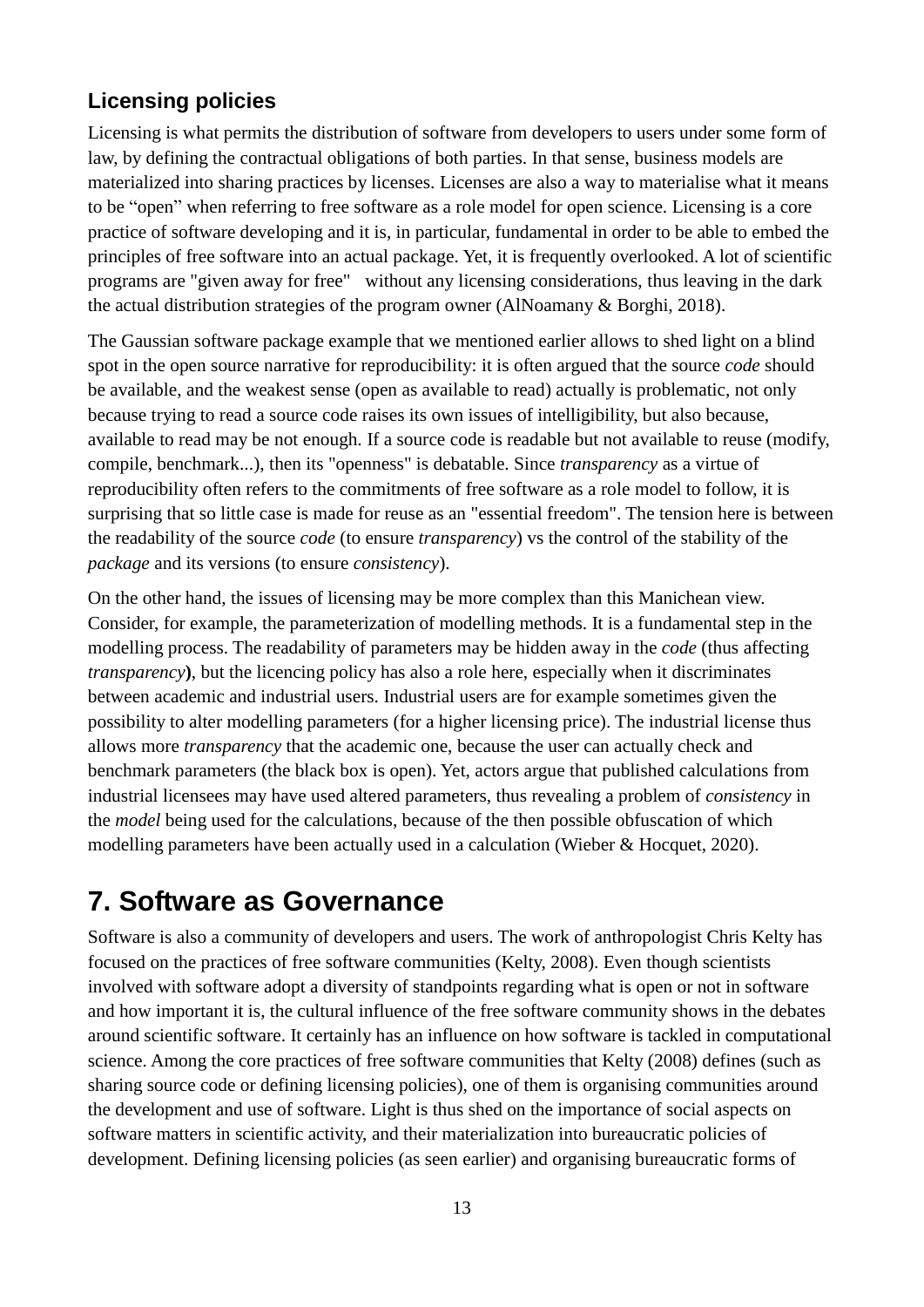governance are essential in these communities, according to Kelty, and these "core practices" are also salient in the computational scientific communities. As Spencer (2015) reminds us, "tendencies towards […] bureaucracy could be discounted as merely practical, having little bearing on the legitimacy of discourse. But they play a major role in conditioning the investigations through which such discourse is generated in the first place. They are the geological processes shaping the landscape of possibilities that scientists navigate when they put their techniques into action".

Another way of addressing the governance of software projects is to focus on the interactions between developers and different groups of users. As "market oriented" software is distributed to outsiders, and at times customers, the relationship between developers and users as conceptualised by innovation theorists, such as von Hippel, becomes relevant for reproducibility matters. Not unlike the "lead users" in NMR as described by Reinhardt (2006), borrowing from Von Hippel's theory of user driven innovation, different categories of users are emerging or disappearing around software projects. These dynamics exert influence over reproducibility, especially on the issue of who is able to do what, who contributes to software development and how, which users are empowered and how.

#### **Development Teams**

The issue of recognition when contributing to a piece of software shines a light on the collective aspect of software contribution. Publication-like processes define how authorship and contributorship to software are addressed and this situation sometimes generates frustration in academic circles. Yet, beyond the issue of who deserves reward for software and how, the actual practices of working together towards designing, developing, distributing, maintaining and supporting a piece of software raises collaboration issues through the critical bureaucratic issue of governance. In the software industry, and especially in open source projects, the vitality of the community of contributors is key. Not only the workforce must be sufficient and sustained (and this is not obvious if the project is "more complex than a phone app"), the issue of governance is influential for reproducibility matters, when it comes to *inclusivity* and *consistency*.

Business competition as a driving force for scientific software improvement is logically criticized from the point of view of open source advocates. The complexity of quantum chemistry programs forces anyone willing to start a project to reinvent the wheel because basic computational subroutines are withheld into proprietary packages. The modularity of those *packages* could be used to collaboratively create better software and this prospect is impaired by the competitive stance of proprietary licences. Competition hinders here the *inclusivity* to access code subroutines or libraries that constitute state-of-the-art routine procedures.

We have mentioned earlier the question of division of labour. Professionalization is regarded as a warrant of *sustainability* and *consistency* for a software package on the one hand. On the other, empowerment of scientists is argued to lead to *inclusivity* as they are then able to both act on models and to write code. Among the issues of "the cost of open software", the community of contributors (its size, its vitality, its governance) is part of a "business model" and "recognition" issue. Unless the software package gets huge public funding (and it sometimes does), it is often difficult to get a team to extend beyond one research group, to form a lasting workforce beyond interns, and to rely on other governance forms than counting entirely on one principal investigator.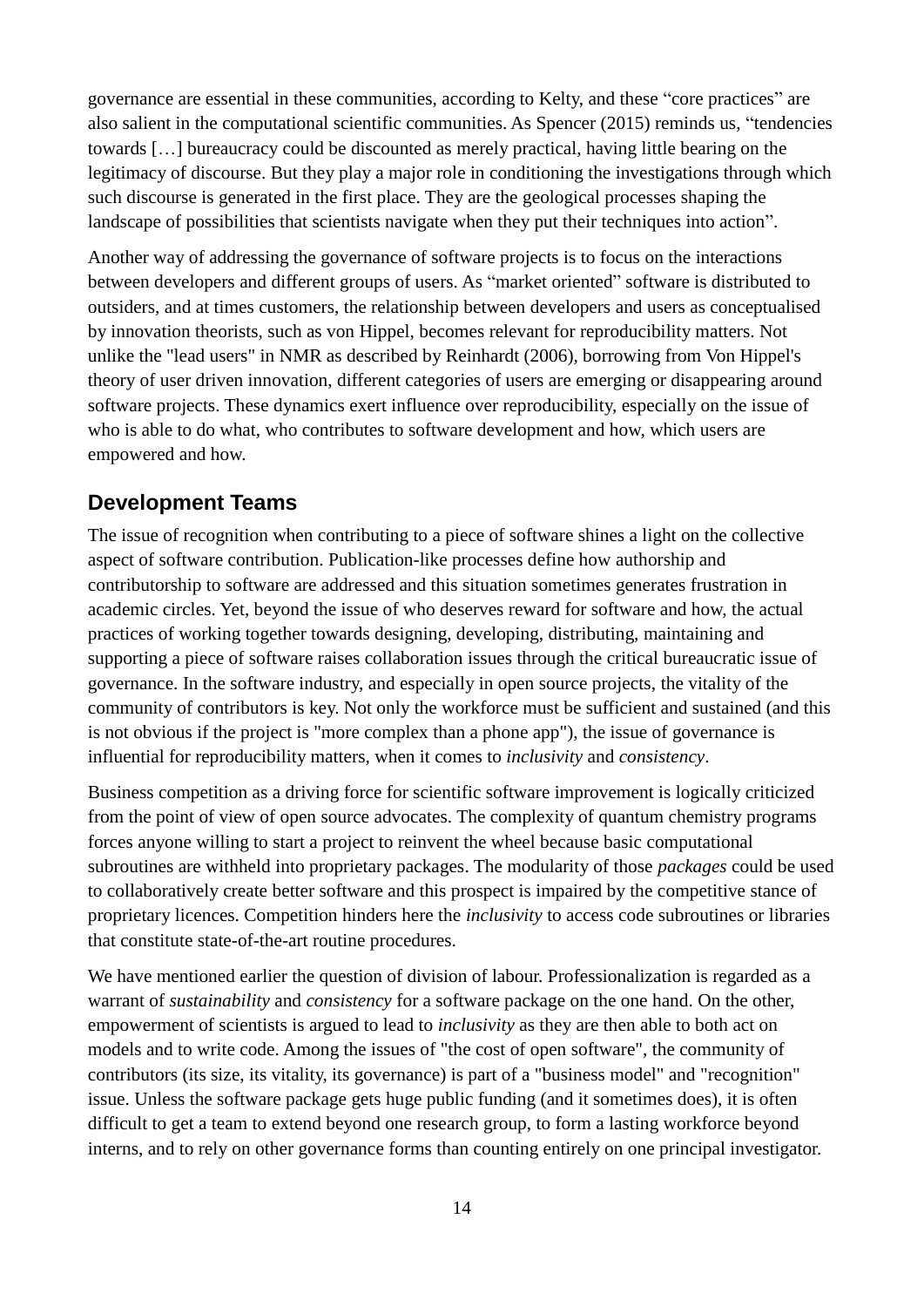If the software *package* project is open source, then another governance issue may raise yet another problem: the forking of a project, a typical practice from the open source software world, may be a dividing threat for a community. Open source repositories are full of corpses of software projects that did not survive the withering of its community. It is a reproducibility issue because of the subsequent lack of *sustainability* of a project if a community fades away. It can also be an issue because of the proliferation of software versions that blurs its *consistency*. Spencer (2015), observing a team of computational fluid dynamics, has described the collaboration difficulties of contributing to a local piece of software, and how the developing team tried to address those bureaucratic issues by importing organisational practices from the free software world. Hey and Pane (2015) describe a successful example with the software involved in acquisition and treatment of data at the Large Hadron Collider, where all the worldwide community of high energy physics gathers in one place (and gets enormous funding). Those bureaucratic processes are a way of achieving *consistency* and *sustainability* by organising collectively the social rules of the versioning and maintenance around a *model* embedded in a software, at the scale of a laboratory (Spencer, 2015) or an entire community (Hey and Pane, 2015).

#### **User-Developer Relationship**

We have already described how the advocates of proprietary software argue that they enhance the reliability of their packages with the hiring of professional software developers. But we have also hinted that the actual choice of scientific *models* embedded in *packages* is also pivotal: if the software is in a dominant market position, it has the power indeed to define what scientific *model* will be used by the community of its users-customers. To be part of a developing team (not only the actual coders, but also the scientists involved in the design of the models embedded into the suite) is therefore a strategic choice for the promotion of a model from a research team, and thus for academic careers. Krylov et al. (2015) argue that, while the source code of one of their software suites is not available to the whole community, it is indeed available to the community of partners of the project, a community that can be seen as a kind of lead-users (as defined in Reinhardt, 2006). They call this community an "open teamware" (Krylov et al., 2015) and argue that this selection process is actually what makes the community vibrant. Their source code is also available to its user base, upon request. Jacob, in response, points out that the "on demand source code" is in fact subject to the signing of a disclosure agreement that is dictated by the corporation. Suggestions of improvements to the software suite from "lead-users" research groups are traded in exchange of their surrendering of property rights. This situation results for these lead users in the hampering of potential external collaborations with other scientists as a consequence of those agreements. These mechanisms of *inclusivity* and exclusivity and the associated governance dynamics are thus complex, and are criticized as gatekeeping, and perpetuating power positions (Jacob, 2016). It is striking that the co-authors of the Krylov et al. paper are for the most part well established scientists. They have managed to make a software *suite* prosper along decades, and, as oftentimes in self-made meritocratic narratives, they have inherited this situation by being the students (or the students of students) of founding pioneers. A software suite in this regard is very much akin to dynasty and the stakes of being in or out the contributing team resembles playing the role of a courtier.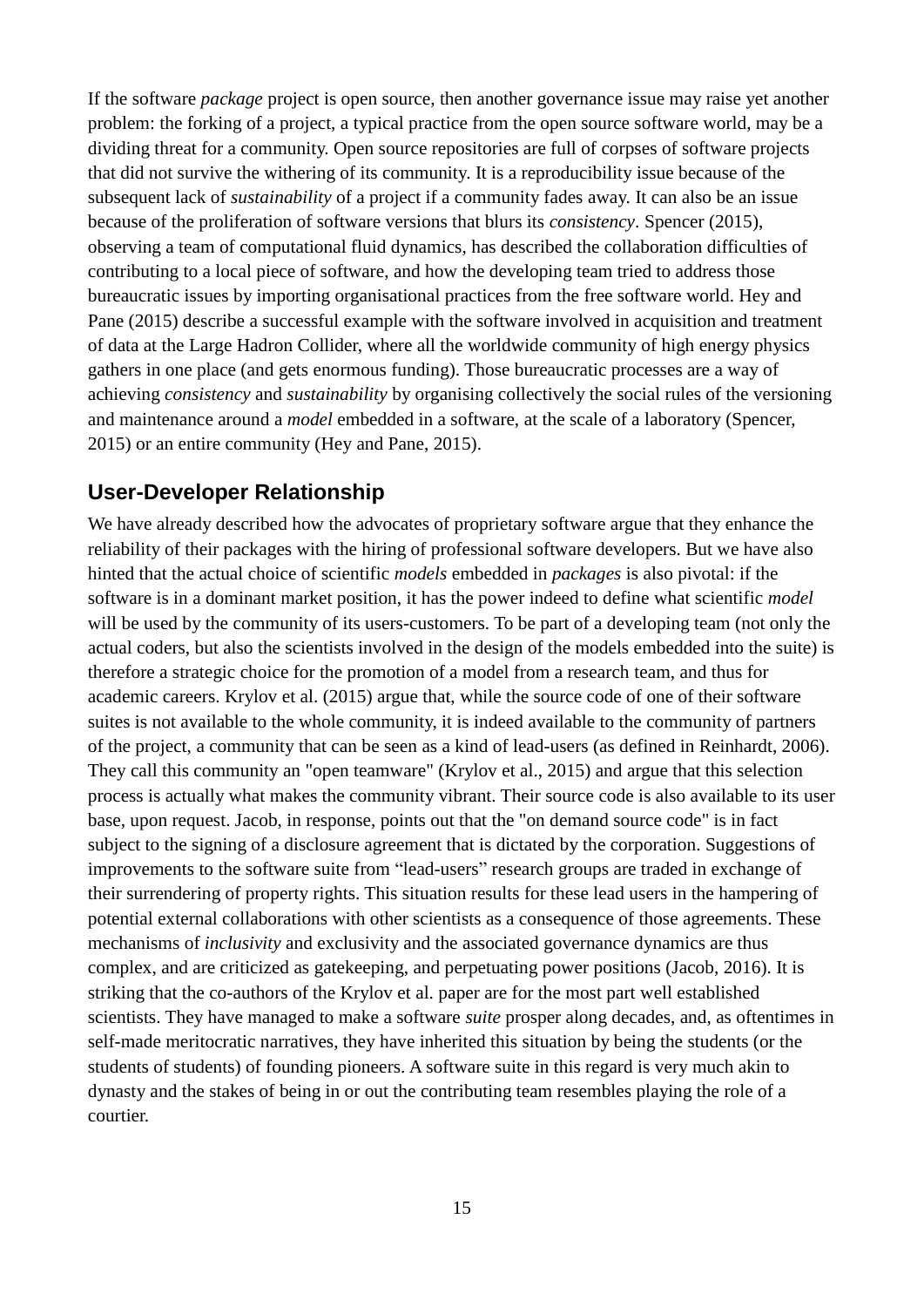Thus, in a Weltanschauung where users are customers, the actual access to *models* poses a problem of *inclusivity*. Moreover, beyond the theoretical possibility of access, the implementation or not within the *package* of so called "user-friendly" empowering interfaces to access the parameterisation of the model, or even the portability to different hardware or operating systems, is a way of defining which user can use the tools (and thus who is in principle able to reproduce the scientific results produced with that tools). In this regard, it is another expression of the lock-in problem that hinders reproducibility.

### **8. Conclusion**

Throughout our analysis of a corpus of opinion pieces dealing with openness in computational chemistry, we have depicted how computational reproducibility issues are more complex than a naive requirement for transparency as a sufficient and necessary condition, in the name of openness. We want to make clear, here, that we do not advocate for the futility of code transparency and open source scientific software as a source of reproducibility, quite the contrary. But we do regard this view of transparency as sufficient for computational reproducibility as superficial, and even detrimental to openness.

We have introduced four epistemic characteristics (namely transparency, consistency, sustainability and inclusivity) to account for a deeper understanding of the epistemic issues at stake within the computational reproducibility iceberg, of which transparency is only the most visible part. Alongside this epistemic account , we have shown that code is only a part of a much more complex concept that is summed up into software. Informed by a history of computing that recognizes the overlook of software in computational matters until recently, we have described software as a millefeuille composed of many layers. Within the domain of computer simulations, our general claim is that entanglements among these layers make models and software inextricable, both technically and epistemically. These entanglements has hardly been tackled by philosophers of science until now. From the formal model to the code, the computing environment, the package, the licensing and the community around software, all these entangled layers constitute our software millefeuille.

To grasp the multifaceted concept of software, we built on three perspectives on how to consider software: as a scientific instrument, as a commodity, and as a social project. These three perspectives allow us to highlight these entanglements, and to highlight how the four epistemic characteristics interplay in different manners in each of these three perspectives, and to which layers they relate in each case.

In particular, we have described how these characteristics sometimes conflict one with another. For example, transparency and consistency conflict within two Weltanschuungen of a scientific instrument. Sustainability and inclusivity also conflict when discussing the required workforce around a software project. These epistemic conflicts account for the tensions that are at play in the opinion pieces in computational chemistry we used as a corpus, and more generally within the issues of computational reproducibility.

Every scientific field possesses its own history as regards its relationship to software. Computational chemistry as a longue durée case study lends itself to study precisely the nuances of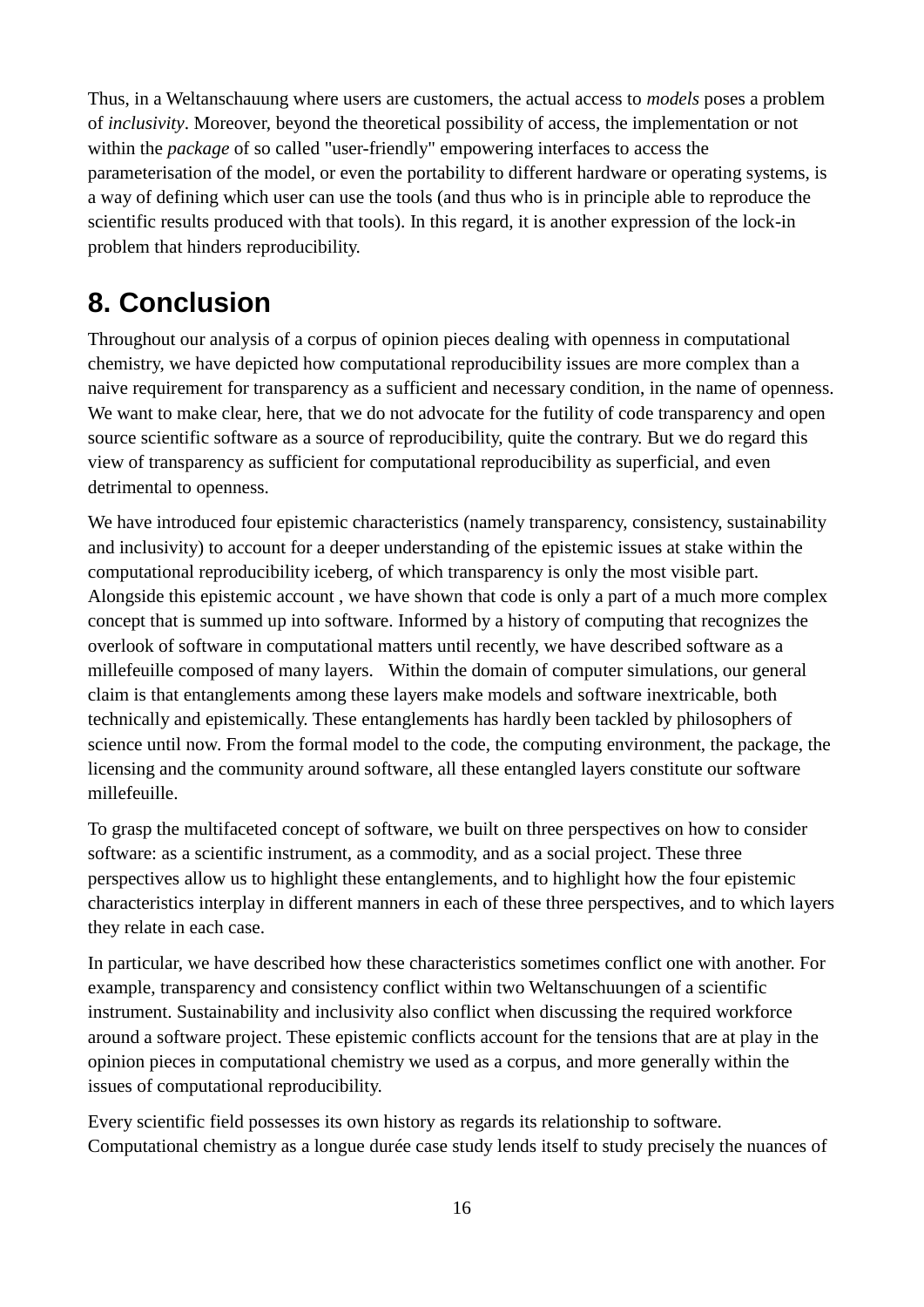these issues and allows to go further a superficial requirement for transparency. We argue that computational reproducibility is complex, its underlying epistemic issues are diverse, and they are deeply entangled with the concept of software, an ever present elephant in the room that still has to be acknowledged in its multiple dimensions as pivotal for computational reproducibility matters.

## **Acknowledgements**

The authors gratefully acknowledge the Science History Institute (Philadelphia) for a fellowship during which part of this research had been achieved. This research project is being supported by a grant from the MSH Lorraine, France.

We are indebted to both anonymous reviewers for their valuable suggestions, which have clearly improved, in our view, this paper.

### **References**

AlNoamany, Yasmin, and John A. Borghi. 2018. "Towards Computational Reproducibility: Researcher Perspectives on the Use and Sharing of Software." PeerJ Computer Science 4: e163. <https://peerj.com/articles/cs-163> (December 31, 2019).

Atmanspacher, Harald, and Sabine Maasen. 2016. Reproducibility: Principles, Problems, Practices, and Prospects. Hoboken, New Jersey: Wiley-Blackwell.

Baker, Monya. 2016. "1,500 Scientists Lift the Lid on Reproducibility." Nature News 533(7604): 452.<http://www.nature.com/news/1-500-scientists-lift-the-lid-on-reproducibility-1.19970> (December 31, 2019).

Bhandari Neupane, J., Neupane, R. P., Luo, Y., Yoshida, W. Y., Sun, R., & Williams, P. G. (2019). "Characterization of Leptazolines A–D, Polar Oxazolines from the Cyanobacterium Leptolyngbya sp., Reveals a Glitch with the "Willoughby–Hoye" Scripts for Calculating NMR Chemical Shifts". *Organic Letters*, *21*(20), 8449–8453.<https://doi.org/10.1021/acs.orglett.9b03216>

Benureau, Fabien C. Y., and Nicolas P. Rougier. 2018. "Re-Run, Repeat, Reproduce, Reuse, Replicate: Transforming Code into Scientific Contributions." Frontiers in Neuroinformatics 11. <https://www.frontiersin.org/articles/10.3389/fninf.2017.00069/full> (December 31, 2019).

Chue Hong, Neil, Simon Hettrick, Andrew Jones, and Daniel Katz. 2015. "The Price of Open-Source Software – A Joint Response." Software Sustainability Institute blog. <https://www.software.ac.uk/blog/2016-09-22-price-open-source-software-joint-response> (December 31, 2019).

Ensmenger, Nathan L. 2010. The Computer Boys Take Over: Computers, Programmers, and the Politics of Technical Expertise. The MIT Press.

Geiger, Stuart, Dorothy Roe Howard, Lilly Irani, Nelle Varoquaux, Alexandra Paxton, and Chris Holdgraf. 2019. "Who Pays the Costs of Free and Open-Source Scientific Software?" 4S Annual Meeting.<http://tinyurl.com/y2jqs4fb> (December 31, 2019).

Gelfert, Axel. 2011. "Scientific Models, Simulation, and the Experimenter's Regress". In Models, Simulations, and Representations, edited by Paul Humphreys and Cyrille Imbert, 145-167. Routledge.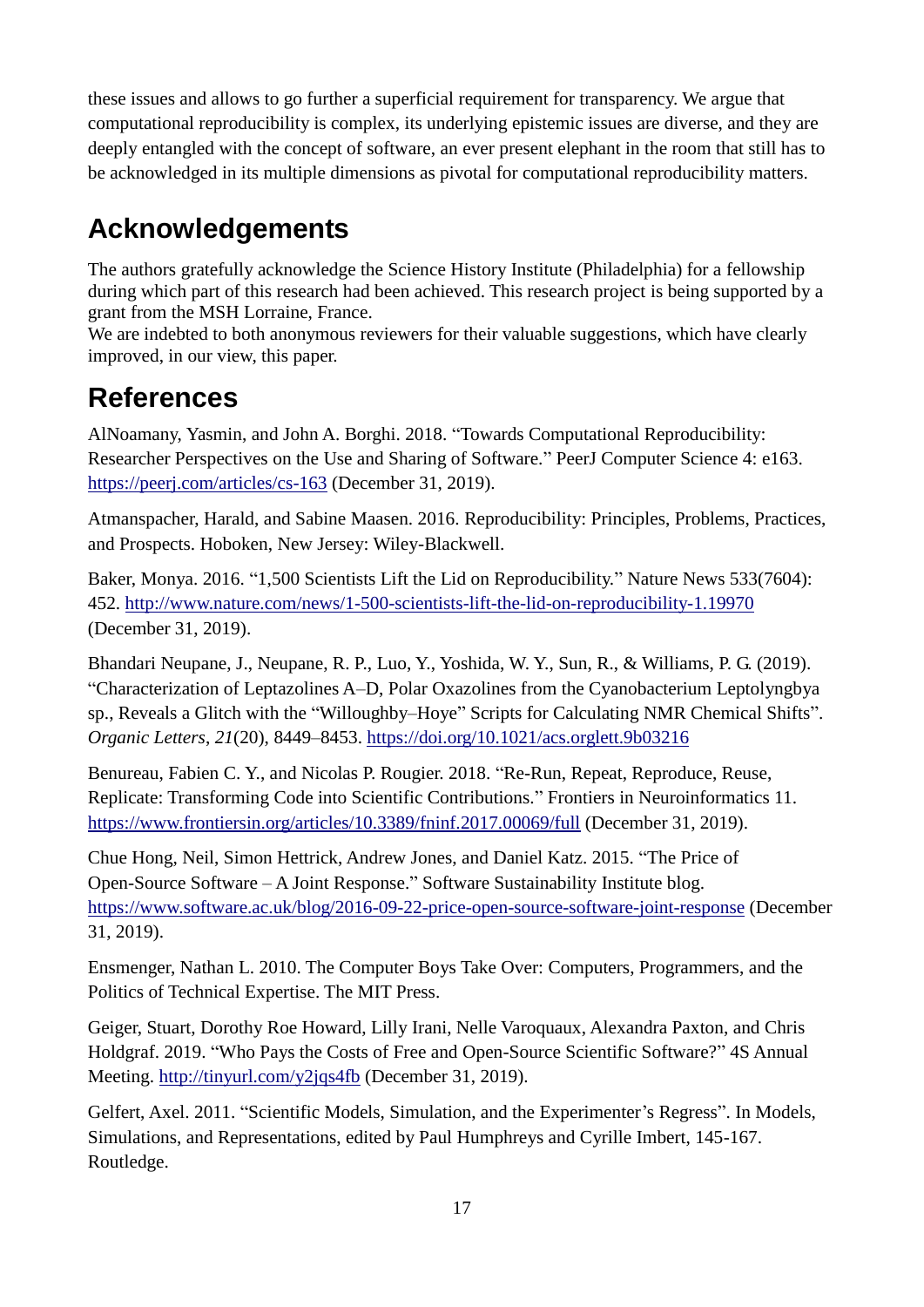Gezelter, J. Daniel. 2015. "Open Source and Open Data Should Be Standard Practices." The Journal of Physical Chemistry Letters 6(7): 1168–69.<https://doi.org/10.1021/acs.jpclett.5b00285> (December 31, 2019).

Hatton, L., & van Genuchten, M. (2019). Computational Reproducibility: The Elephant in the Room. *IEEE Software*, *36*(2), 137–144.<https://doi.org/10.1109/MS.2018.2883805>

Hey, Tony, and Mike C. Payne. 2015. "Open Science Decoded." Nature Physics 11(5): 367–69. <https://www.nature.com/articles/nphys3313> (December 31, 2019).

Hinsen, Konrad. 2014. "Computational science: shifting the focus from tools to models [version 2; peer review: 2 approved]". F1000Research 2014, 3:101. <https://doi.org/10.12688/f1000research.3978.2>

Hinsen, Konrad, and Nicolas Rougier. 2019. "Challenge to Test Reproducibility of Old Computer Code." Nature 574(7780): 634–634.<https://www.nature.com/articles/d41586-019-03296-8> (December 31, 2019).

Hocquet, Alexandre, and Frédéric Wieber. 2017. "'Only the Initiates Will Have the Secrets Revealed': Computational Chemists and the Openness of Scientific Software". IEEE Annals of the History of Computing 39(4): 40-58.

Horner, Jack, and John Symons. 2014. "Reply to Angius and Primiero on Software Intensive Science". Philosophy & Technology 27 (3): 491-94. [https://doi.org/10.1007/s13347-014-0172-9.](https://doi.org/10.1007/s13347-014-0172-9)

Humphreys, Paul. 2004. Extending Ourselves: Computational Science, Empiricism, and Scientific Method. Oxford University Press.

Jacob, Christoph R. 2016. "How Open Is Commercial Scientific Software?" The Journal of Physical Chemistry Letters 7(2): 351–53.<https://doi.org/10.1021/acs.jpclett.5b02609> (December 31, 2019).

Kelty, Christopher M. 2008. Two Bits: The Cultural Significance of Free Software. Duke University Press.

Krylov, Anna I., John M. Herbert, Filipp Furche, Martin Head-Gordon, Peter J. Knowles, Roland Lindh, Frederick R. Manby, Peter Pulay, Chris-Kriton Skylaris, and Hans-Joachim Werner. 2015. "What Is the Price of Open-Source Software?" The Journal of Physical Chemistry Letters 6(14): 2751–54.<https://doi.org/10.1021/acs.jpclett.5b01258> (December 31, 2019).

Lejaeghere, K., Bihlmayer, G., Björkman, T., Blaha, P., Blügel, S., Blum, V., Caliste, D., Castelli, I. E., Clark, S. J., Dal Corso, A., de Gironcoli, S., Deutsch, T., Dewhurst, J. K., Di Marco, I., Draxl, C., Dułak, M., Eriksson, O., Flores-Livas, J. A., Garrity, K. F., … Cottenier, S. (2016). "Reproducibility in density functional theory calculations of solids". *Science (New York, N.Y.)*, *351*(6280), aad3000.<https://doi.org/10.1126/science.aad3000>

Lenhard, Johannes, and Uwe Küster. 2019. "Reproducibility and the Concept of Numerical Solution." Minds and Machines 29 (1): 19–36. [https://doi.org/10.1007/s11023-019-09492-9.](https://doi.org/10.1007/s11023-019-09492-9)

Leonelli, Sabina. 2019. "Rethinking Reproducibility as a Criterion for Research Quality." In Including a Symposium on Mary Morgan: Curiosity, Imagination, and Surprise, Research in the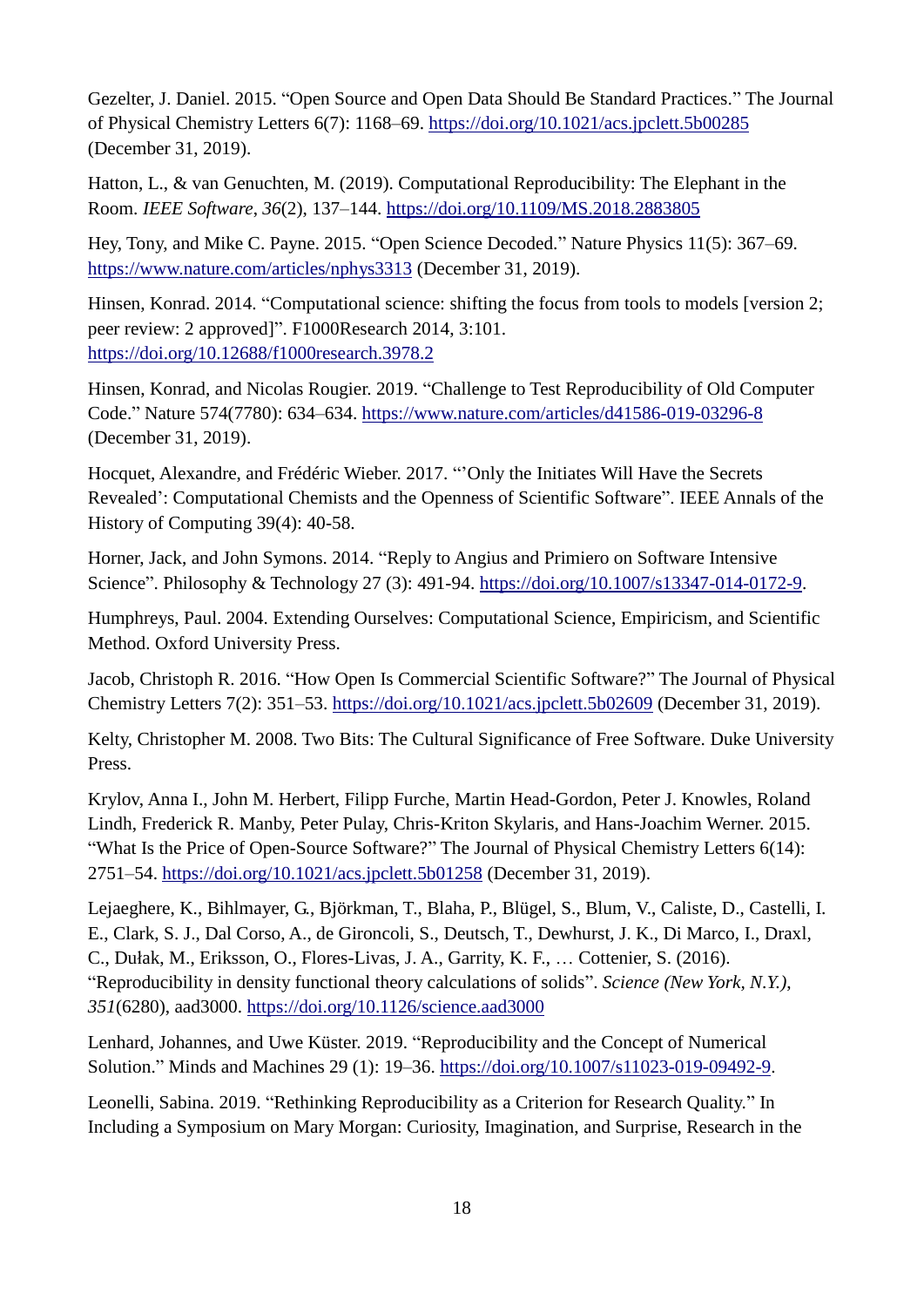History of Economic Thought and Methodology, Emerald Publishing Limited, 129–46. <https://doi.org/10.1108/S0743-41542018000036B009> (December 31, 2019).

Mahoney, Michael S. (2008). What Makes the History of Software Hard. IEEE Annals of the History of Computing 30(3): 8–18. https://doi.org/10.1109/MAHC.2008.55

Miletić, Vedran. 2015. "What Is the Price of Open-Source Fear, Uncertainty, and Doubt?" Nudged Elastic Band is my band name.

<https://nudgedelastic.band/2015/09/what-is-the-price-of-open-source-fear-uncertainty-and-doubt/> (December 31, 2019).

Peng, Roger D. 2011. "Reproducible Research in Computational Science." Science 334(6060): 1226–27.<https://science.sciencemag.org/content/334/6060/1226> (December 31, 2019).

Reinhardt, Carsten. 2001. Chemical Sciences in the 20th Century : Bridging Boundaries. Weinheim; New York: Wiley-VCH.

Reinhardt, Carsten. 2006. "A Lead User of Instruments in Science: John D. Roberts and the Adaptation of Nuclear Magnetic Resonance to Organic Chemistry, 1955–1975." Isis 97(2): 205–36. <https://www.journals.uchicago.edu/doi/abs/10.1086/504732> (November 29, 2019).

Schappals, M., Mecklenfeld, A., Kröger, L., Botan, V., Köster, A., Stephan, S., García, E. J., Rutkai, G., Raabe, G., Klein, P., Leonhard, K., Glass, C. W., Lenhard, J., Vrabec, J., & Hasse, H. (2017). "Round Robin Study: Molecular Simulation of Thermodynamic Properties from Models with Internal Degrees of Freedom". *Journal of Chemical Theory and Computation*, *13*(9), 4270–4280. <https://doi.org/10.1021/acs.jctc.7b00489>

Spencer, Matthew. 2015. "Brittleness and Bureaucracy : Software as a Material for Science." Perspectives on Science 23(4): 466–84. [http://dx.doi.org/10.1162/POSC\\_a\\_00184](http://dx.doi.org/10.1162/POSC_a_00184) (December 31, 2019).

Stodden, Victoria, Marcia McNutt, David H. Bailey, Ewa Deelman, Yolanda Gil, Brooks Hanson, Michael A. Heroux, John P. A. Ioannidis, and Michela Taufer. 2016. "Enhancing Reproducibility for Computational Methods." Science 354(6317): 1240–41. <https://science.sciencemag.org/content/354/6317/1240> (December 31, 2019).

Symons, John, and Ramón Alvarado. 2019. "Epistemic Entitlements and the Practice of Computer Simulation." Minds and Machines 29 (1): 37–60. [https://doi.org/10.1007/s11023-018-9487-0.](https://doi.org/10.1007/s11023-018-9487-0)

Wieber, Frédéric, and Alexandre Hocquet. 2020. "Models, Parameterization, and Software: Epistemic Opacity in Computational Chemistry". Perspectives on Science 28(5): 610-629.

Winsberg, Eric. 2010. *S*cience in the Age of Computer Simulation, Chicago, Ill.: University of Chicago Press.

Winsberg, Eric. 2019. "Computer Simulations in Science", The Stanford Encyclopedia of Philosophy (Winter 2019 Edition), Edward N. Zalta (ed.). <https://plato.stanford.edu/archives/win2019/entries/simulations-science/>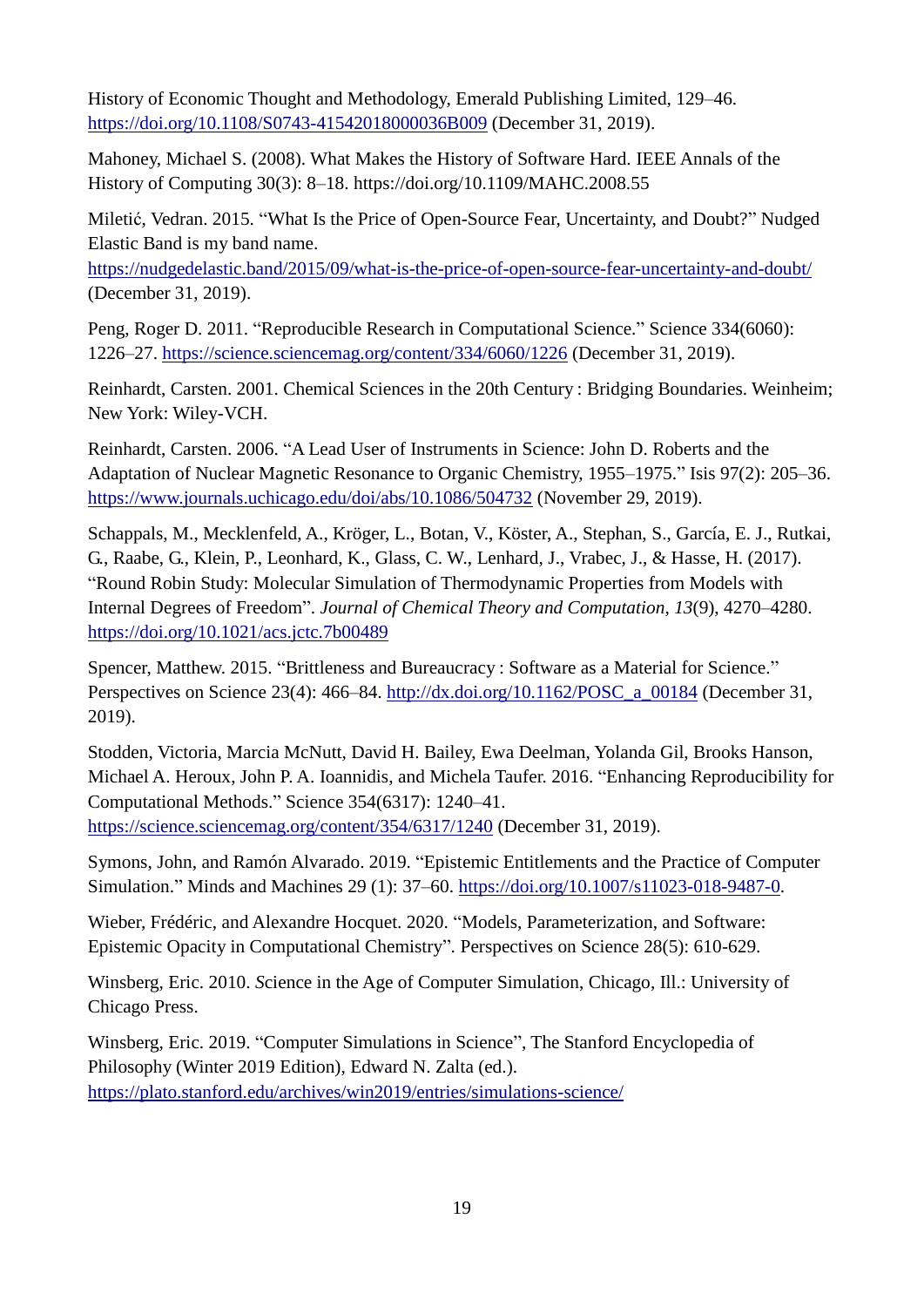# **Epistemic Issues in Computational Reproducibility: Software as the Elephant in the Room**

### **ETHICAL STATEMENT:**

- Funding: (if any) : none
- Conflict of Interest: The authors declare that they have no conflict of interest.
- Ethical approval: For this type of study formal consent is not required.
- Informed consent: For this type of study formal consent is not required.

### **Abstract**

Computational reproducibility (i.e. issues of reproducibility stemming from the computer as a scientific tool) possesses its own dynamics and narratives of crisis. Alongside the difficulties of computing as an ubiquitous yet complex scientific activity, computational reproducibility suffers from a naive expectancy of total reproducibility and a moral imperative to embrace the principles of free software as a non-negotiable epistemic virtue. We argue that the epistemic issues at stake in actual practices of computational reproducibility are best unveiled by focusing on software as a pivotal concept, one that is surprisingly often overlooked in accounts of reproducibility issues. Software is not only about designing and coding but also about maintaining, supporting, distributing, licensing, and governance; it is not only about developers but also about users. We focus on openness debates among computational chemists involved in molecular modeling software packages as empirical grounding for our argument. We then identify and analyse four epistemic characteristics (transparency, consistency, sustainability and inclusivity) as key to the role of software in computational reproducibility.

### **Keywords**

computational reproducibility, software, computational chemistry, transparency, consistency, sustainability, inclusivity

### **Article**

### **1. Computational reproducibility**

Is there "a growing sense that science has reached a reproducibility crisis" (Getzelter, 2015)? The tension between reproducibility as a general moral imperative of "the core principles of science", and the acknowledgment in almost every quarter of scientific domains that reproducibility indeed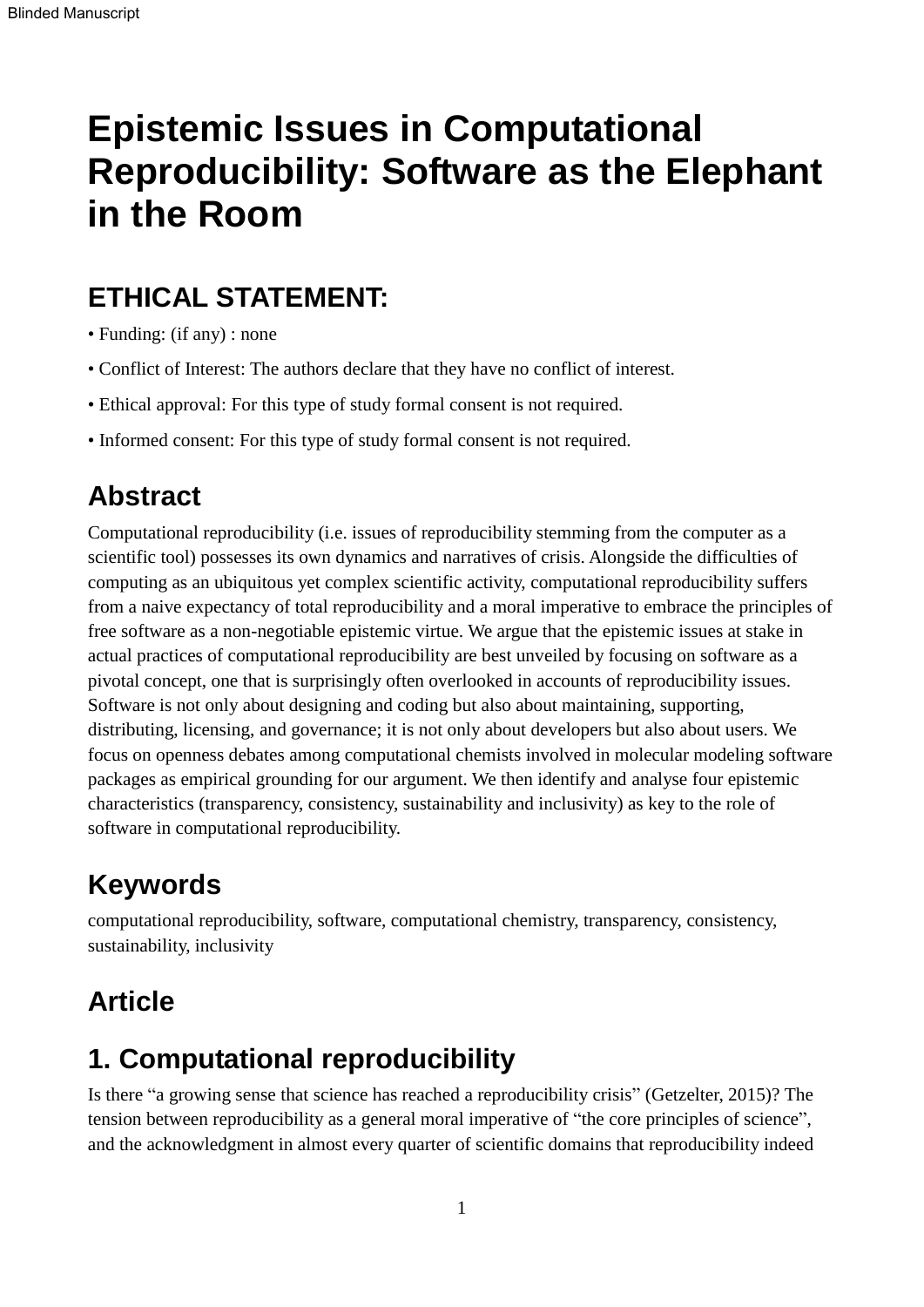poses many problems, is key in the feeling that reproducibility in science might be in crisis (Baker, 2016). More often than not, this crisis is addressed in terms of epistemic transparency as a necessary and sufficient condition for science to be reproducible, in the (vague) name of open science.

Through the narratives of a reproducibility crisis in science throughout the last decade, there have been attempts to classify reproducibility into categories (for a review, see Atmanspacher and Maasen, 2016). The so-called "computational reproducibility" emerged as one of them. Computational reproducibility is naturally linked to the computer as a scientific tool: it "generally refers to the description and sharing of software tools and data in such a manner as to enable their use and evaluation by others" (AlNoamany & Borghi, 2018, p. 3). The notion has gained momentum because of the pervasiveness of the computer within scientific activity. In these narratives, computational reproducibility as a category is often contrasted with what is often referred to as experimental reproducibility. Computational reproducibility is, in this context, often naively perceived as the part of reproducibility that could (and should) be achieved exactly: "to re-run a computation however many times as wished for, in whichever context, without changes"<sup>1</sup>.

Philosopher of science Sabina Leonelli, unsatisfied with an overarching definition of reproducibility across scientific disciplines, has convincingly defined six categories of reproducibility varying in scope and space (Leonelli, 2019). Her aim is to assert that scientific fields define reproducibility in diverse ways and that the very relevance of the concept of reproducibility is itself variable. The first of Leonelli's six categories is named "computational reproducibility" and is, according to her, the only one concerned with total reproducibility of datasets (as opposed to the plain reproduction of patterns or even inferences). Computational reproducibility is, in Leonelli's words, the only one that is agnostic towards the circumstances of data production. In this regard, Leonelli, in line with her description of data-centric science, suggests a view of computation as an activity that is limited to data treatment. Many accounts of reproducibility conform to this view when it comes to the computational part of reproducibility (see for example Peng, 2011). Computational reproducibility is defined in those accounts as wearing the burden of a requirement of total reproducibility. We are sympathetic to Leonelli's categorization because it offers a nuanced depiction of the reproducibility landscape in science, and we acknowledge the importance of computational reproducibility as a category of its own. Nevertheless, we argue that the landscape of computational reproducibility is itself more complex.

Practitioners such as computer scientists, computational scientists or software curators express concerns about computational reproducibility. For example, Benureau & Rougier (2018) consider that problems of replicability in computational software exist precisely because "it is easy to believe that if a program runs once and gives the expected results it will do so forever" (Benureau & Rougier, 2018, p. 1). AlNoamany & Borghi (2018) observe that in discussions about reproducibility, emphasis is most of the time put on data-related scientific practices but not sufficiently on software practices. Yet, computational reproducibility poses specific problems, such as "the lifetime reproducibility of a particular code" (Hinsen & Rougier, 2019, p. 634), or "the lack of transparency in disclosure of computational methods" (Stodden et al., 2016, p. 1240). What is at stake is thus not only to be able to reproduce data, but also to focus on the disclosure and sustainability of computational methods used to produce data in the first place.

1

 $<sup>1</sup>$ As per the wording of an anonymous reviewer.</sup>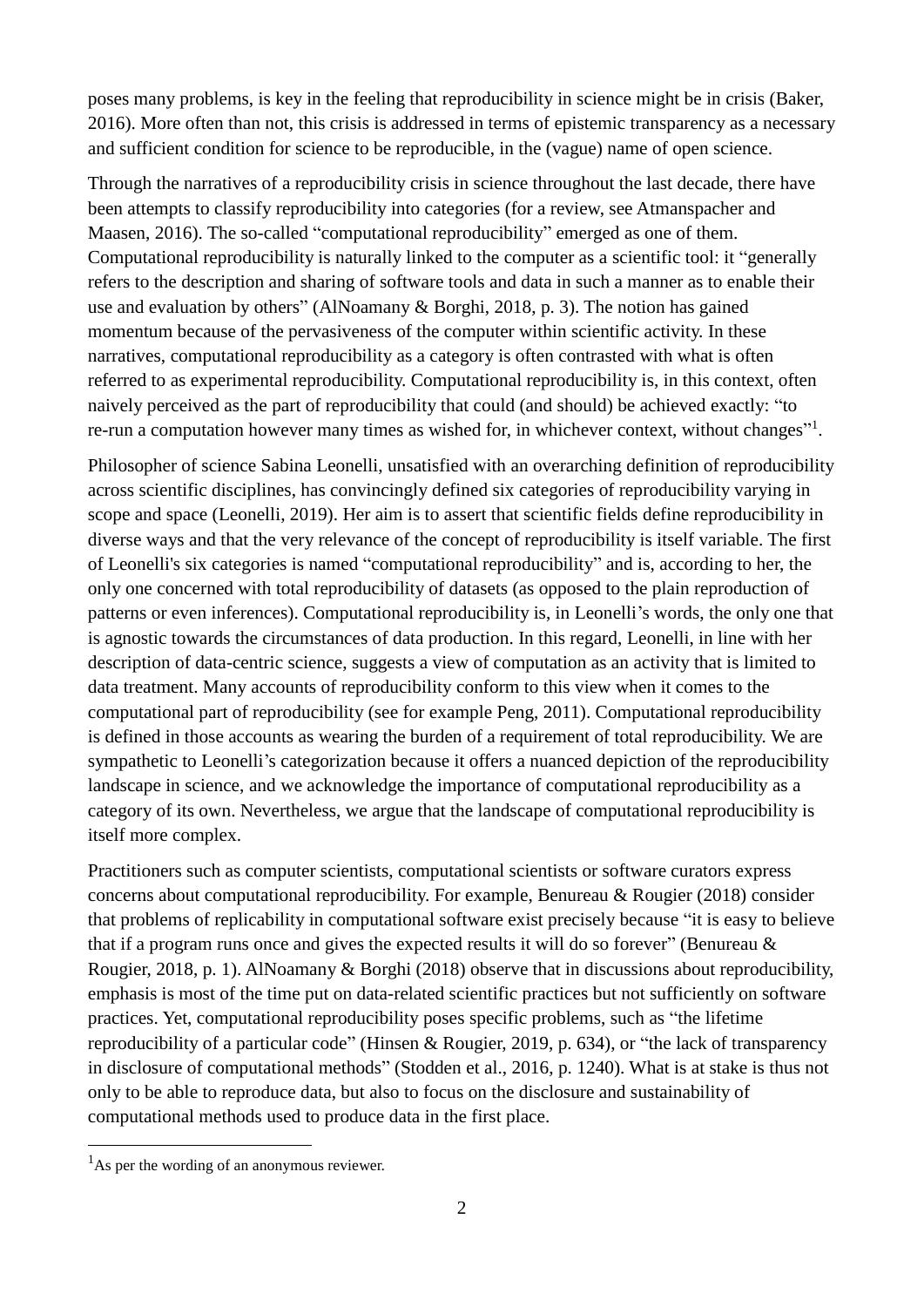To a certain extent, advocating that computational reproducibility issues are important is a way, for some practitioners, to stress that software has to be taken into account within the Open Science movement, along with publications (as in Open Access) and data (as in Open Data). As Hey & Payne (2015) write: "[The] global momentum towards 'open science' […] necessarily requires not only open access to research publications, but also to the metadata and data required to validate and make sense of the results of research. And improving the comprehensibility and reproducibility of computational science is an important step in this endeavour [by offering] access to the *software*, data and computer environment used to produce the results." (Hey & Payne, 2015, p. 367, our emphasis).

Thus, computational reproducibility cannot be reduced to reproducibility concerns associated with open or closed literature, even if they are linked to matters of publication's practices (like for example the availability of the code used within a scientific paper). Nor can it be reduced to reproducibility concerns associated with closed or open data, even if they are linked to issues of data disclosure (like for example the minutiae of model parameters used in a calculation). A common statement made by most practitioners discussing computational reproducibility is that computational methods have led to significant changes in actual scientific practices. Yet, they complain that the disclosure of models, computational steps and computing environment used to produce data is insufficient in the published scientific literature to achieve reproducibility. "A detailed understanding of what a given piece of software does is often limited to the software's authors", as Hinsen (2014, p. 2) summarizes. He even goes further as, for him, "there is no clear separation between the tool (software) and the model it operates on". Hinsen considers that computational scientists should strive to explain to their peers the computational models and methods they use, because "scientific software is much too complicated to be an efficient way to communicate these models and methods" (Hinsen, 2014, p. 2). Computational transparency is not that easy to achieve, indeed.

Whether they are writing, using or reviewing scientific software, actors express their dismay about how to achieve reproducibility in practice. We reckon that the issue of computational reproducibility linked to software is complex and we aim to address this complexity, beyond the mere requirement for code transparency. To this end, we argue in this paper that epistemic issues beyond transparency are key to the role of software. In addition to transparency, we offer a categorization of three more epistemic characteristics (namely consistency, sustainability and inclusivity) to depict a more complex epistemic landscape. We also argue that this complexity is to be understood within the entanglements of the different layers of what we call a software millefeuille, beyond its reduction to "code". To put it bluntly, software, even though ubiquitous in the practices, is surprisingly missing in the analyses, like the elephant in the room (Hatton and van Genuchten, 2019).

#### **2. Computational Science and Software**

Our way to deal with computational reproducibility is to focus on an important subpart of computational science, one that is concerned with calculations based on scientific models translated into computer programs. This activity of modeling as well as simulations has received considerable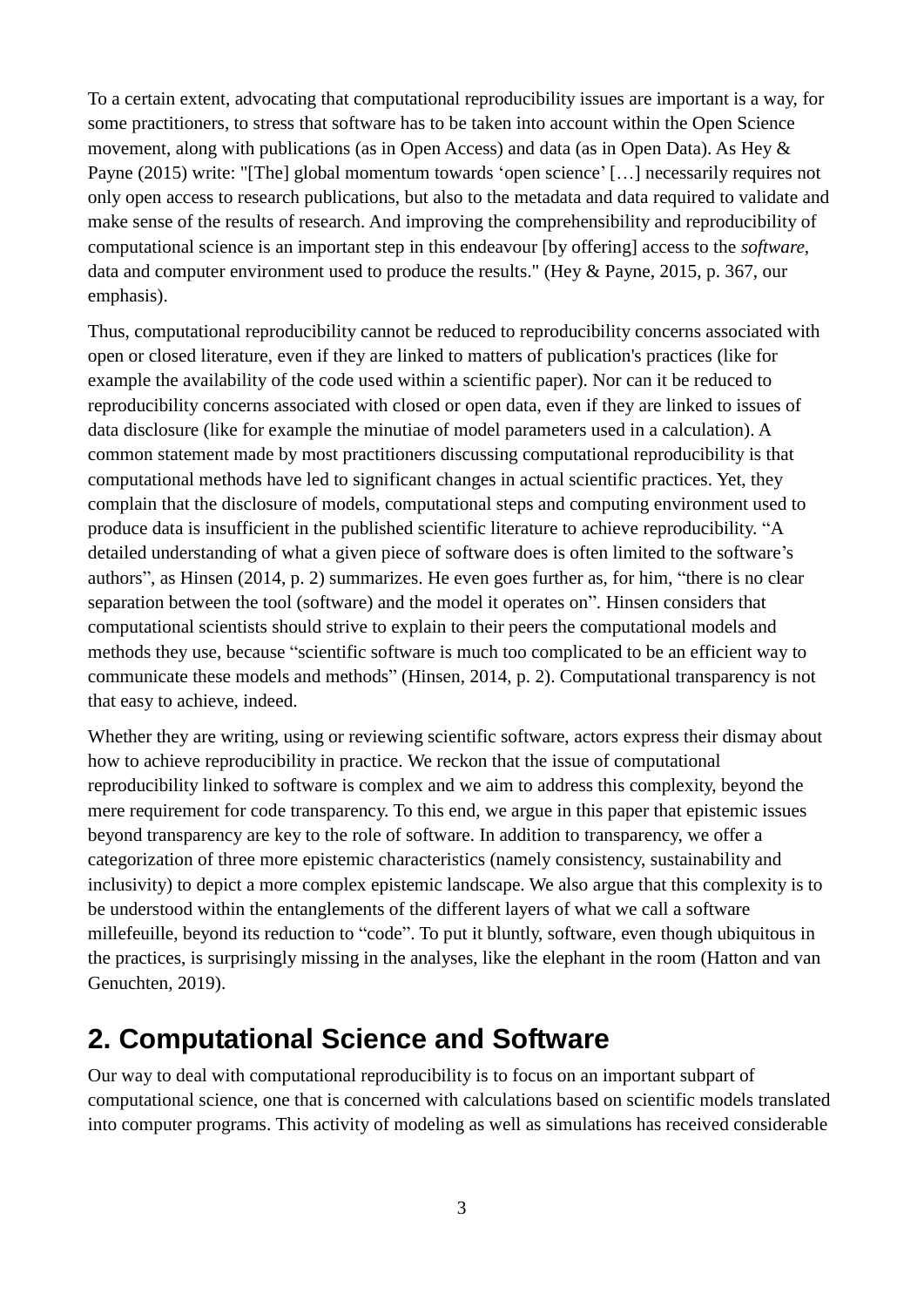interest from philosophers of science. It even possesses its own "epistemology of computer simulations" (Winsberg, 2019, 2010).

One of its features, according to Winsberg, is that computer simulations are "motley" in the sense of that they may depend not "just on theory but on many other model ingredients and resources as well, including parameterisations, numerical solution methods, mathematical tricks, approximations and idealizations, outright fictions, ad hoc assumptions, function libraries, compilers and computer hardware, and perhaps most importantly, the blood, sweat, and tears of much trial and error" (Winsberg, 2019, part 4.1). Procedures of validation (between theory and model) and verification (between model and program) are not that easily discernable, according to Winsberg. For instance, discretisation techniques, as a classical example of epistemic trade-offs, rely more on engineering and programming practices than on pure formalization of theories. In the same vein, Lenhardt and Küster (2019) explicitly express computational reproducibility concerns in terms of this kind of imperfect "numerical solutions". Building on this acknowledgment of the entanglement of engineering practices and formal theories, Symons and Alvarado (2019) discuss the concern for trust in computer simulations. They argue that "computer simulations and computational methods in general—as instruments deployed in scientific inquiry—are neither reliably transparent conveyors in all contexts, nor can they be regarded as equivalent to expert sources of testimony" (p. 47). "Thus, when computer simulations can be trusted it is because of their adherence to theoretical principles, empirical evidence, or engineering best practices and not because of their output alone" (p. 52). Winsberg (2019) adds that "the credentials [of computer simulations] develop over an extended period of time and become deeply tradition-bound. In Hacking's language, the techniques and sets of assumptions that simulationists use become 'self-vindicating'. […] the locus of our trust in simulations [resides] in practical aspects of the craft of modeling and simulation, rather than in any features of the models themselves" (part 4.2). These descriptions and analysis of computer simulations clearly emphasise the complexity of computational methods. They show that to trust a computational simulation, one needs more than the validation of a simulated model.

Some authors express this idea in terms of software. Gelfert (2011) distinguishes two aspects concerned with computational reproducibility. First, so-called "software" aspects involve the implementation of a model into a computational template<sup>2</sup> that makes it computationnally tractable. Gelfert considers that "this stage of setting up simulations often involves tacit know-how on the part of the investigator and is rarely fully documented" (p. 154). He then adds that "replicability in the case of computer simulation, however, also has a 'hardware' component, […] [that] concerns the further problem of the reliability of the concrete device, on which a simulation is being run" (p. 154). Focusing on the influence of software on these reproducibility matters, Horner and Symons (2014) posit that "the high conditionality of typical [scientific] software […] implies that [...] there is no known effective method for characterizing […] the error distribution in software" (p. 491), thereby asserting the difficulty and specificity of the task.

Thus, engineering practices of programming, tacit know-how and entrenched craft, software error management, implementation on concrete devices highlight issues that belong to the realm of software. The requirement for transparency as a simple way to achieve total reproducibility of computational methods, either at the level of computational templates or within code, appears then

1

 $2$  On computational templates and computational tractability, see Humphreys (2004).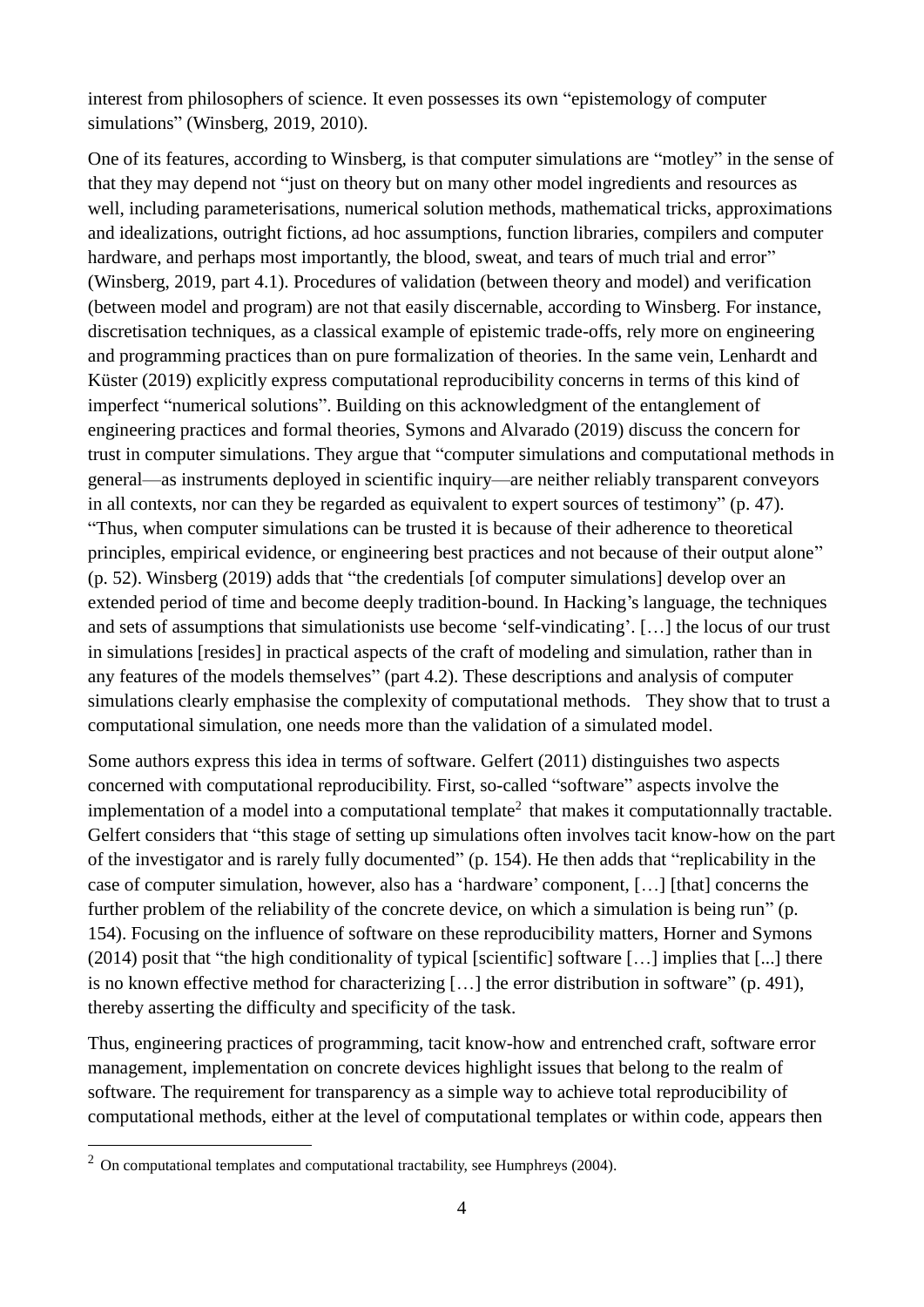naive. Yet, we consider that software, in those accounts (as algorithms in the case of Gelfert, or as programming in the case of Symons and Horner), is viewed as too narrow and not sufficiently historicized. Building on these works, but also on the field of the history of software, we thus aim to expand on the multifaceted nature of software to better apprehend the complexity of computational reproducibility issues, as a simplistic moral imperative for more transparency may be not enough.

As the entanglement between all these aspects is of tremendous importance for the issue of computational reproducibility, we are choosing, as a case study, the field of computational chemistry to shed light on this entanglement. Computational chemistry is an interesting computational science, with peculiarities concerning software. Because of its particular historical context of development, because of its proximity to the pharmaceutical industry, computational chemistry has had to deal with academic norms as well as business norms (Anonymised, 2017). Software packages, in this context, are devised to produce novel scientific results. It is also important to acknowledge that they are distributed, maintained and licensed under these sometimes conflicting norms. We thus argue that computational chemistry is an interesting field to engage in, so as to articulate multiple dimensions of software within the problem of computational reproducibility.

#### **3. Computational chemistry as a case study**

Computational chemistry is a scientific community involved in designing models to explore the physico-chemical properties of molecules (and materials). It is a field where reproducibility concerns are expressed in numerous "benchmarks" to assess the validity of computer simulations. These "benchmark" publications (some of them contain the word "reproducibility" in their very title) strive to compare scientific models such as density functionals (Lejaeghere et al. 2016) or molecular dynamics force fields (Schappals et al., 2017). These benchmarks include their mathematical expressions, the parameterization of these expressions, their translation into code, and their embedding into software packages. As an extreme example, a recent publication has even highlighted a Nuclear Magnetic Resonance (NMR) chemical shift calculation that depends on the operating system the software is installed on! (Bhandari Neupane et al., 2019)

Our way to study computational chemistry is to focus on application software designed by computational chemists to model physico-chemical properties, a genre of software designed within the community and for the community. While some of the members of this community do program software as developers, others are only users of these application software packages, either in Academia or in the industry. Some even sell or market software packages. The profiles in this community are thus extremely diverse when it comes to using or developing software. It is also notable that computational chemistry has emerged in times of mobilization of American universities to produce innovation and was involved with two major industries: the computer manufacturers and the pharmaceutical industry, the latter becoming a potential market for the former through molecular modelling software packages. In this specific context, tensions between academic norms and business norms arise (Anonymised, 2017).

In another publication (Anonymised, 2020), we have argued that opacity in computational chemistry models lies in different layers: in the parameters of the mathematical formalization of the model itself, in the code into which these models are translated, in the packages where these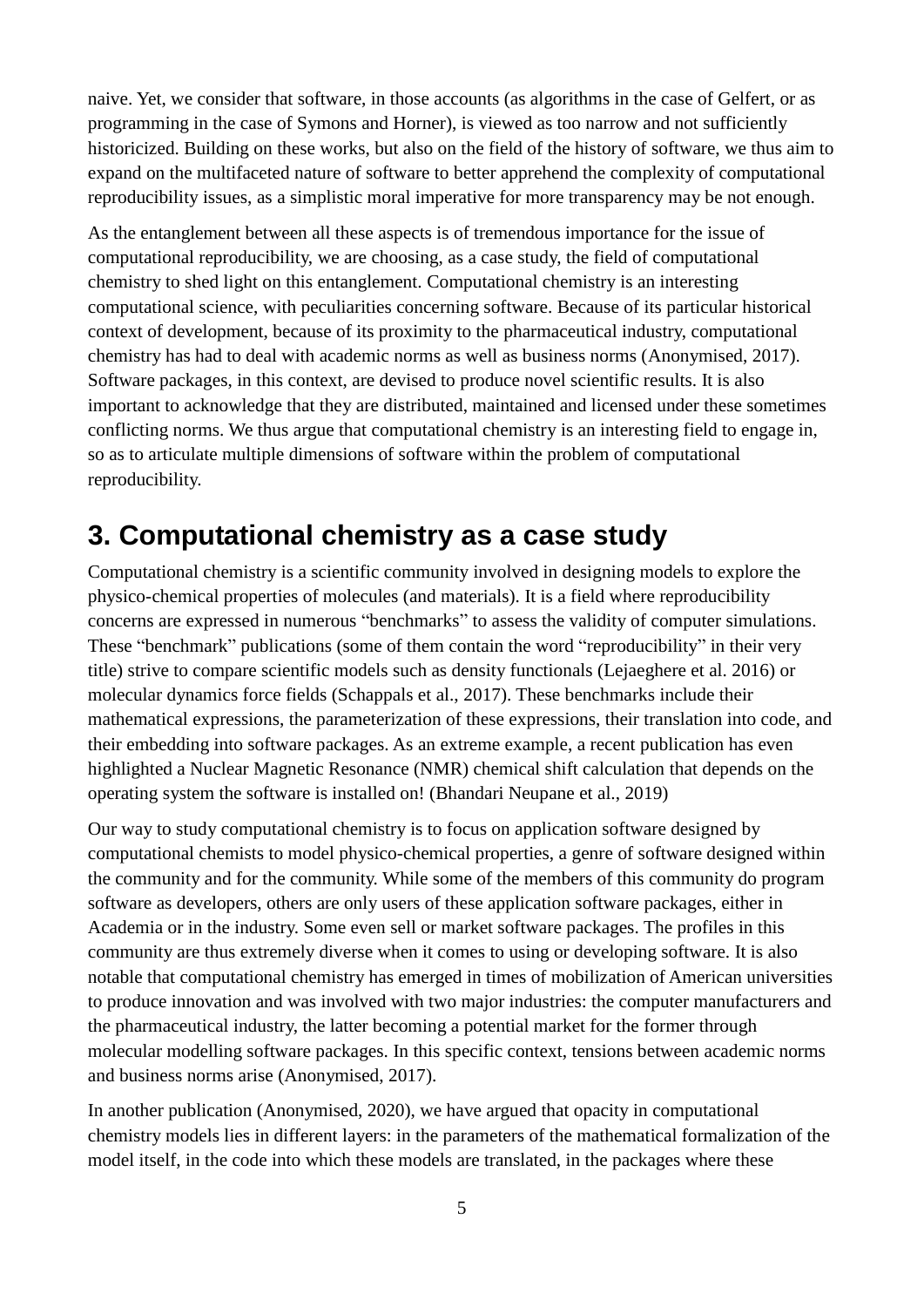implementations are embedded, in the licensing policies that define how software is shared and used, and in the communities of developers and users. We have also argued that these layers are entangled and not easily separated. Our point is that models and software have to be addressed together: beyond the entanglement of theories and motley models, and models and code, we argue that other dimensions of software are to be studied.

Hence, our aim in the present paper is to move a step further by shedding light on the incompleteness of expressing reproducibility in terms of mere transparency of code. To better comprehend the complexity of computational reproducibility, we describe different layers of what we call a software millefeuille. We build on this description to depict three more epistemic characteristics (namely consistency, sustainability and inclusivity) beyond transparency. As empirical grounding for our argument, we are focusing in this paper on a timely series of five opinion pieces evolving into an asynchronous debate within the computational chemistry community. They have been written and published in 2015 and 2016, and they explicitly refer to a "reproducibility crisis". The articles have been published in "Journal of Physical Chemistry Letters" for three of them and in blog posts for three of them (one was a blog post eventually turned into a paper). We make use of these five papers and we also at times refer to debates within the Computational Chemistry List along the years, especially the so-called 1993, 2001 and 2011 flame wars we have analyzed before (Anonymised, 2017).

The first paper (Gezelter, 2015) has a self-explaining title: "Open Source and Open Data Should Be Standard Practices". Gezelter, as a computational chemist and an Open Science activist, argues for code sharing as desirable transparency, especially for peer reviewing, encourages versioning to improve code sustainability, and laments the lack of academic recognition for the activity of developing software. It is followed by a paper by ten co-authors (all involved in the development of commercial software packages among the most renowned in their field) entitled "What is the price of open source software?" that counters Getzelter's arguments (Krylov et al., 2015). The aim of this reply is to stand up for their business and epistemic model, and to question the feasibility and sustainability of open source software in computational chemistry. This second paper is in turn replied to by a blog post co-authored by four ("The Price of Open-Source Software – A Joint Response") (Chue Hong et al., 2015) and another paper by Jacob ("How Open Is Commercial Scientific Software?") (Jacob, 2016) that mitigate both views. A fifth blog post by Miletic, "What is the price of open-source fear, uncertainty, and doubt?", criticizes Krylov et al. from the viewpoint of libre activism (Miletic, 2015). Chue Hong and his co-authors are software engineers and work in the field of scientific software sustainability. Jacob is a computational chemist and part of the development team of yet another commercial package. Miletic is a contributor to a decentralized open source package project. Throughout these five pieces, typical software and epistemic issues related to computational reproducibility are discussed, a diversity of viewpoints are opposed, arguments are put forward, countered and debated.

### **4. Software and epistemic issues of reproducibility**

Software is a difficult topic to grasp, first of all because its very definition is elusive. As historian of software Nathan Ensmenger puts: "Although the idea of software is central to our modern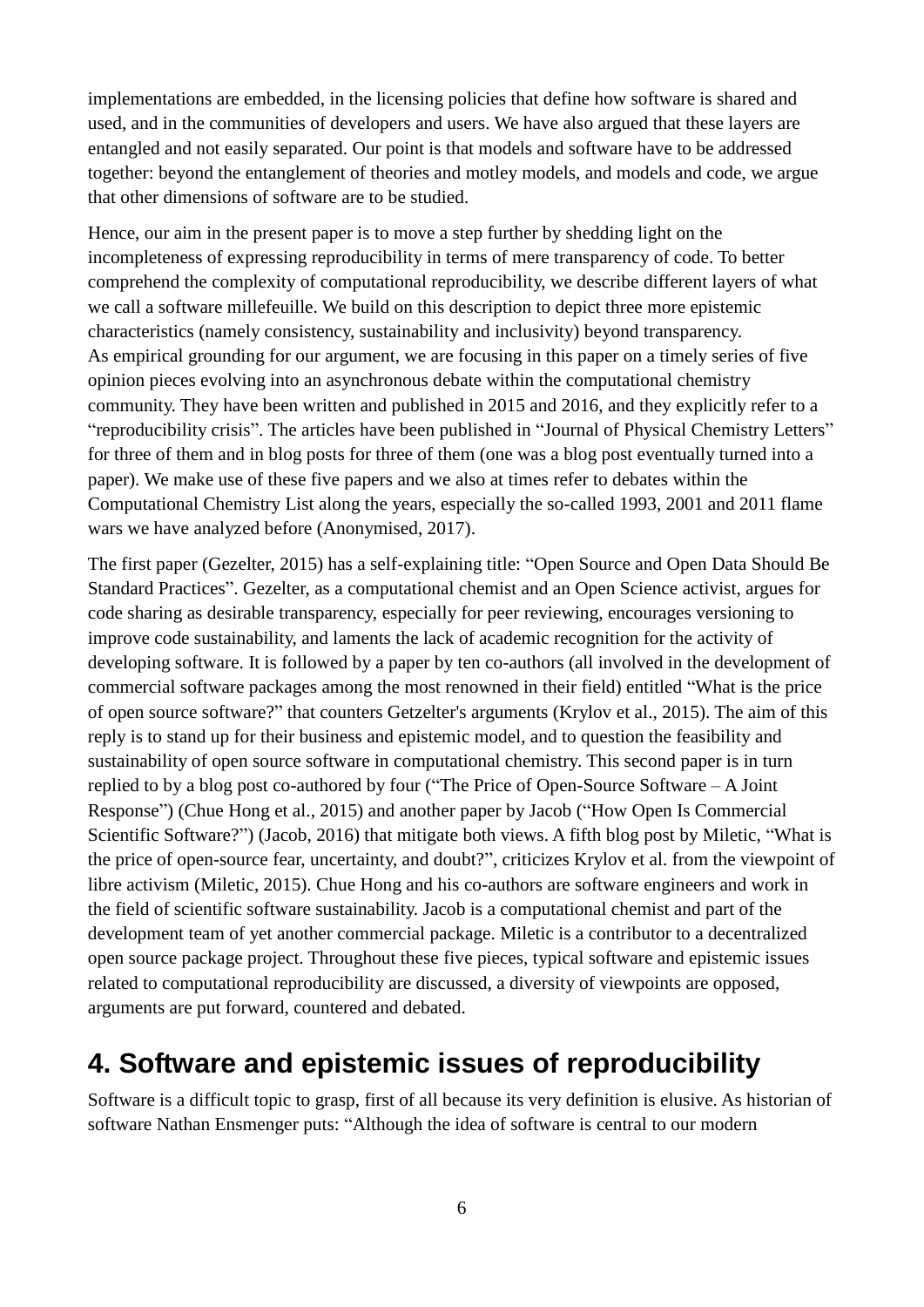conception of the computer as a universal machine, defining exactly what software is can be surprisingly difficult" (Ensmenger, 2010, p. 7).

In many accounts, software and code are interchangeably used, yet software encompasses many dimensions that go beyond what is understood as code. Ensmenger summons the notion of socio-technical object to circumscribe these many dimensions. "Unlike hardware, which is almost by definition a tangible thing that can readily be isolated, identified, and evaluated, software is inextricably intertwined with the larger sociotechnical system of computing that includes machines [...], people (users, designers, and developers), and processes [...]" (Ensmenger, 2010, pp. 7-8).

To address computational reproducibility, we argue that a focus not only on the design of programs but also on the implementation, distribution, maintenance, support and uses of software is necessary. For an operational assessment of the different yet entangled layers of the software millefeuille, we will in this paper try to stick to a categorization that distinguishes between the model, the code, the computing environment, the package, the licence and the community, even though each of these categories are not impermeable, and even though other phrasings exist to designate layers within or in between those categories, such as methods, algorithms, or programs. We are trying here to design an operational categorization to highlight the diversity of layers at stake.

We thus are choosing the term *"model"* as encompassing the methods for which scientists envision the possibility to compute "numerical solutions" out of them. By *"code"*, we mean the translation of those models into a language that a computer comprehends. Both layers are entangled. *"Computing environment"* refers to the interactions of code with other computer layers such as operating systems, or libraries dependencies, or the compiling into an executable. It is also entangled with the previous layers because some hardware evolution like parallelization or the use of graphical processing units need reassessment of programming and calculation techniques. *"Package*" illustrates that part of software that is designed as something to be distributed. It might embed several different scientific models into an assemblage of code sub-units, possibly tied together within a user interface, and possibly evolving into a full software suite. Support and maintenance, when they exist, apply mainly to this package layer<sup>3</sup>. The *"licence"* is the contract that links the package and its users. It defines under which conditions the package is distributed and used. Finally, the *"community"* embraces scientists, developers, programmers, maintainers, professionals, possible marketers and sellers, but also users. Users are in turn potentially further divided into categories such as lay users or lead users.

We argue that not only transparency is difficult to achieve indeed throughout this software millefeuille, it is also not enough to account for the reproducibility problems at stake. We thus introduce three other epistemic characteristics, namely consistency, sustainability and inclusivity that are distinct from transparency and yet play a significant role in computational reproducibility issues.

1

 $3$ We thank a anonymous reviewer for suggesting "documentation" as yet another layer. While we agree that a variety of epistemic concerns may arise from such a layer, we have chosen, based on our case study corpus, to account for the documentation layer within what we have named the "package" layer.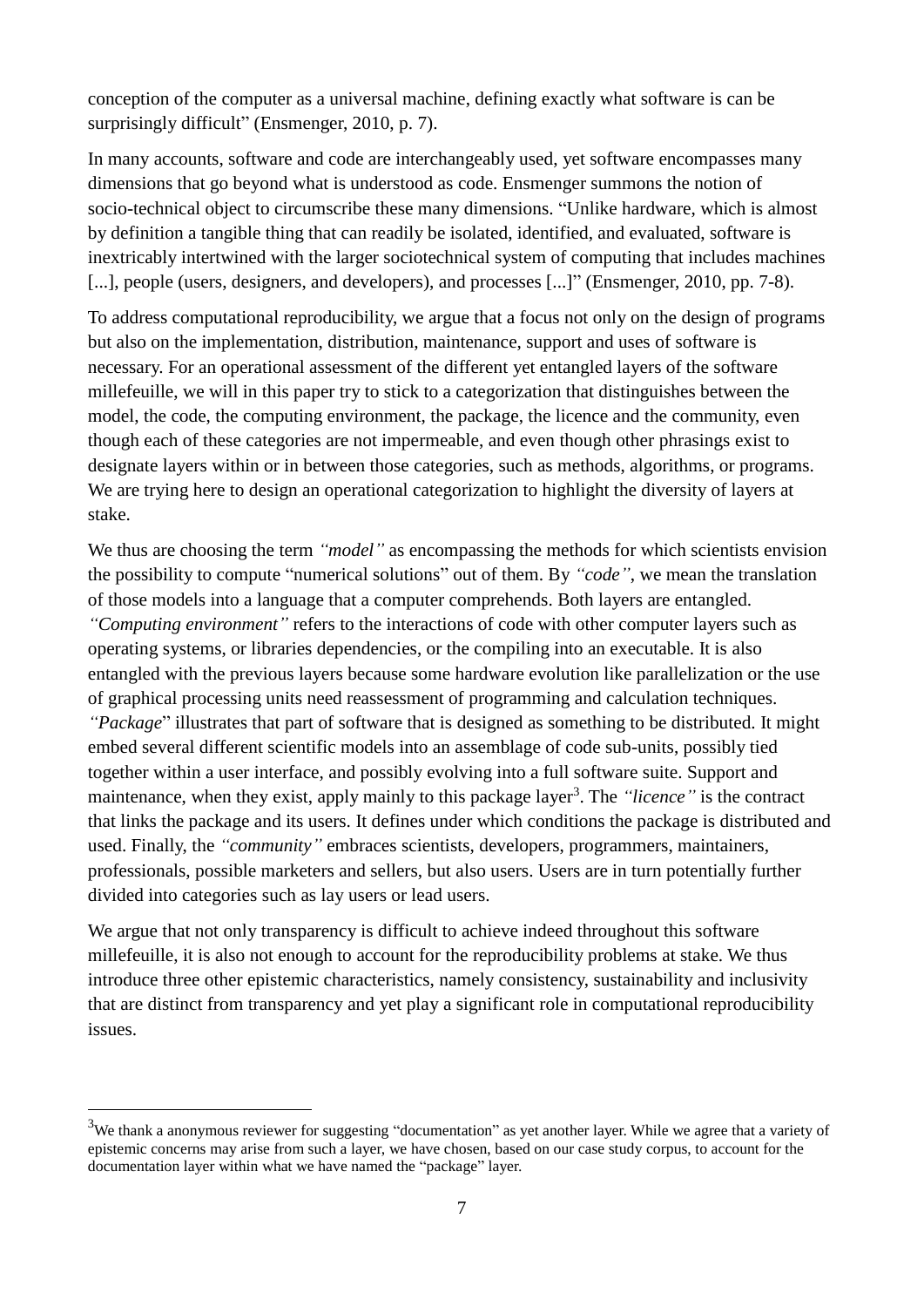We define *"transparency*" as the ability to check how a tool functions and what it does. As far as software is concerned, transparency is obviously linked to open-source code as a commonly-viewed necessary prerequisite to any reproducibility attempt. Yet, transparency extends well beyond the scope of open-source code as we clarify further down in this paper. We define *"consistency"* as the ability to be certain about which tool is actually used in which computing environment, transparent or not. Transparency may not be enough for replication, if one cannot ascertain which transparent tool is used in which computing environment, and therefore ensure that said tool does what it claims it does. Consistency is linked for example to the practices of versioning, or to software dependency problems. We define *"sustainability"* as the guarantee that the tool works the same way over time, or with different hardware configurations, or with different compilers. Sustainability is linked to support, maintenance but also portability. Sustainability is an essential matter for results to be replicated over time or different computing environments, something that transparency and consistency alone cannot offer. We define *"inclusivity"* as the ability for anyone to use, benchmark or develop the tool. Transparency, consistency and sustainability may be not enough for replication if some people, but not all, are actually allowed, or empowered to test or try to replicate. Evidently, these characteristics are interrelated. Yet, they are also at times conflicting, and we argue that this categorization is useful to illustrate the tensions within computational reproducibility. Consistency, sustainability and inclusivity are in a way the hidden part of the iceberg of computational reproducibility. Beyond the sole transparency, taking those four characteristics into account altogether allow for a deeper understanding of the epistemic complexity of computational reproducibility.

In the following sections, we describe three different perspectives about how the concept of software can be grasped in the scientific milieu. First of all, software is akin to a scientific instrument, a tool that is used by scientists to perform scientific calculations. Secondly, as scientific software development norms are at times at odds with academic norms, software is also a business model, being actually either pursued or criticized as such. Finally, software introduces a social dimension. First, development involves many interacting humans. Software also defines a relationship between users on the one hand and developers on the other. This social dimension raises the bureaucratic question of governance as a reproducibility matter.

In these three different perspectives, the way the four previously defined epistemic characteristics are interrelated is diverse, bringing a kaleidoscopic view of computational reproducibility epistemic issues. We will now assess software as instrument, software as distribution and software as governance in terms of these four epistemic characteristics linked to the six layers of software millefeuille (model, code, computing environment, package, licence and community), in order to stress how computational reproducibility is impacted.

#### **5. Software as Instrument**

Scientists construct models in ways that are linked to the phenomena their models try to represent, to the theories they can use, but also to the technological, professional, economic and political context in which they work. These epistemic roots are a pivotal step to understand how the models they construct are then translated into software, and how these models influence the actors' discourses and the tensions at stake among them. As the historian of software Michael Mahoney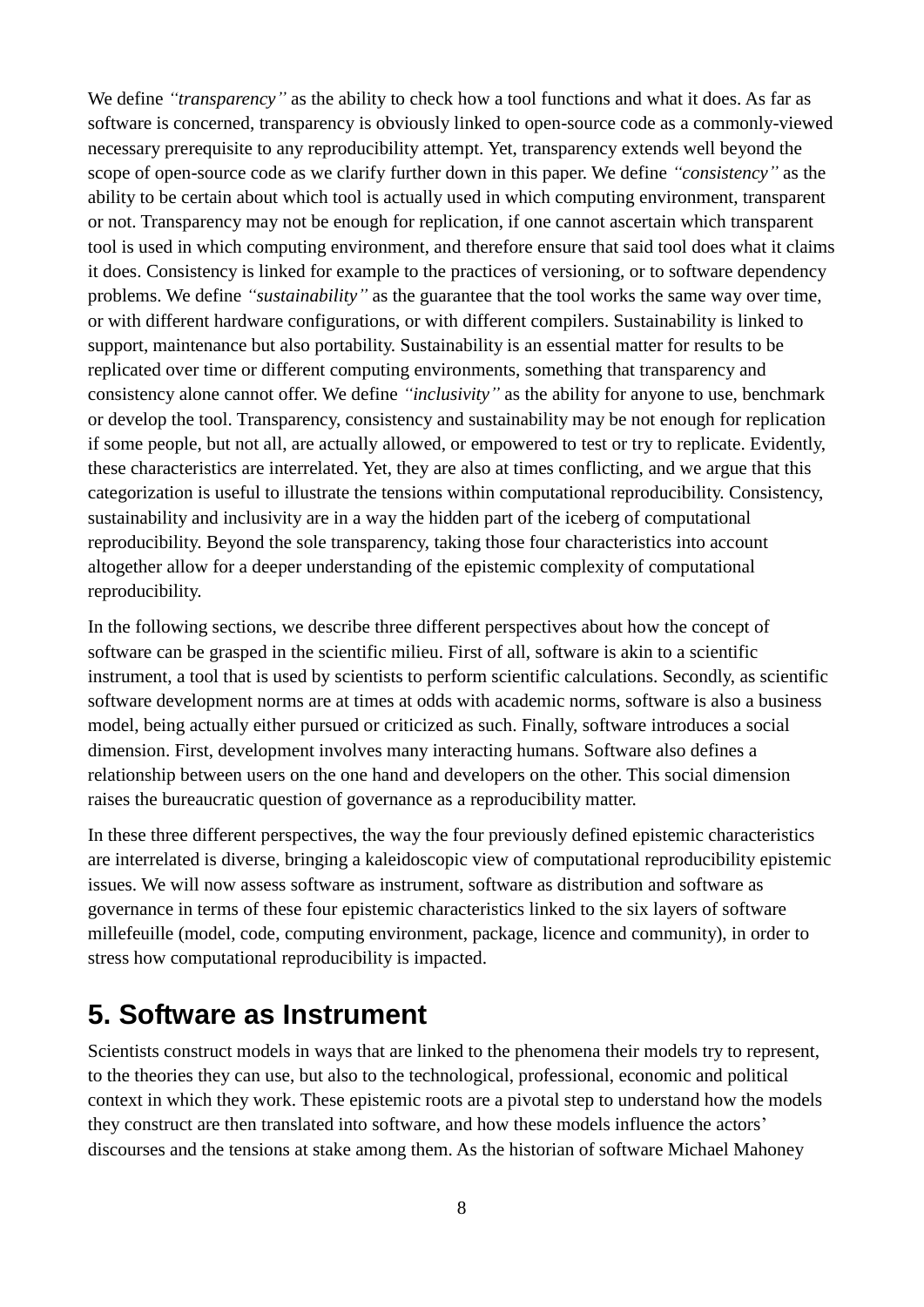writes, computational scientists "have put their portion of the world into the computer" (Mahoney, 2008, p. 8). These models, and their translations into software, are "operative" representations. "Through the computer, we can manipulate them, and they in turn can trigger actions in the world" (Mahoney, 2008, p. 13).

In a publication describing the designing of a piece of software within a computational fluid dynamics academic laboratory, Spencer (2015) points out this performativity: "The focus on the framework, on keeping it workable, portable, durable, arises from the intersection of the properties of expanding software with its conditions of application as a particular kind of medium for research"*.* Scientific software thus shares many aspects with scientific instrumentation. It is a tool, designed by scientists for scientists, part and parcel of the scientific lab.

Typically, the actors of our corpus view software as a complex scientific instrument. The Nuclear Magnetic Resonance (NMR) apparatus is a frequent metaphor they employ. Not only NMR and molecular modelling are the bread and butter of many chemistry labs instrumentation, the metaphor is also used because NMR is exemplar of modernity and complexity in the chemistry lab, at the crossroads between Big Science and Entrepreneurship Science, as narrated by Reinhardt (2006).

Two different, almost opposed, Weltanschauungen regarding scientific instrumentation are referred to in the papers of the corpus we explore. In the first one, the instrument is home-made. The practitioner knows the instrument well. The trust of the community is based on the *transparency* of the instrument: it is open for all to see. The claim here is that transparency is the epistemic virtue that entails reproducibility. Failing to achieve transparency leads to the instrument being accused of being a so called "black box", i.e. an instrument where it is not known what is going on "under the hood".

In the second one, the instrument is manufactured by a corporation. The trust of the practitioner and the community is based on an industrial commodity, that is supposed to be calibrated, standardised and even liable. The corporation is in charge of providing a reliable instrument. It is not challenged to open the black box. Reproducibility is here based on the stability and dissemination of a (industrial) standard. Failure to warrant it leads to issues of *consistency*, as in the proliferation of non-certified versions of the instrument, and *sustainability*, as for example in the lack of its maintenance.

Of course, these are ideal types: software, as instruments in general, may belong to an intermediate category, or be as complex as to mix parts belonging to each category. Instruments may even share characteristics of one category and the other at the same time (for a review of epistemic instrumentation issues in chemistry, see Reinhardt, 2001). Yet, these two ideal types function in the narratives of the actors to oppose two Weltanschauungen of how reproducibility is built.

In our case study, the two types are exemplified in advocacy for open source software vs proprietary software. The proponents of open source software as an imperative typically argue that transparency should be a must for "taxpayers funded" science. Science as a public good should not be enclosed into proprietary software. Transparency must therefore be achieved by publication of the details of the *model*, the source *code* being open (and intelligible), accessible to reviewers, to users, or to any "taxpayer". According to whom it is actually transparent, *inclusivity* concerns are here at stake.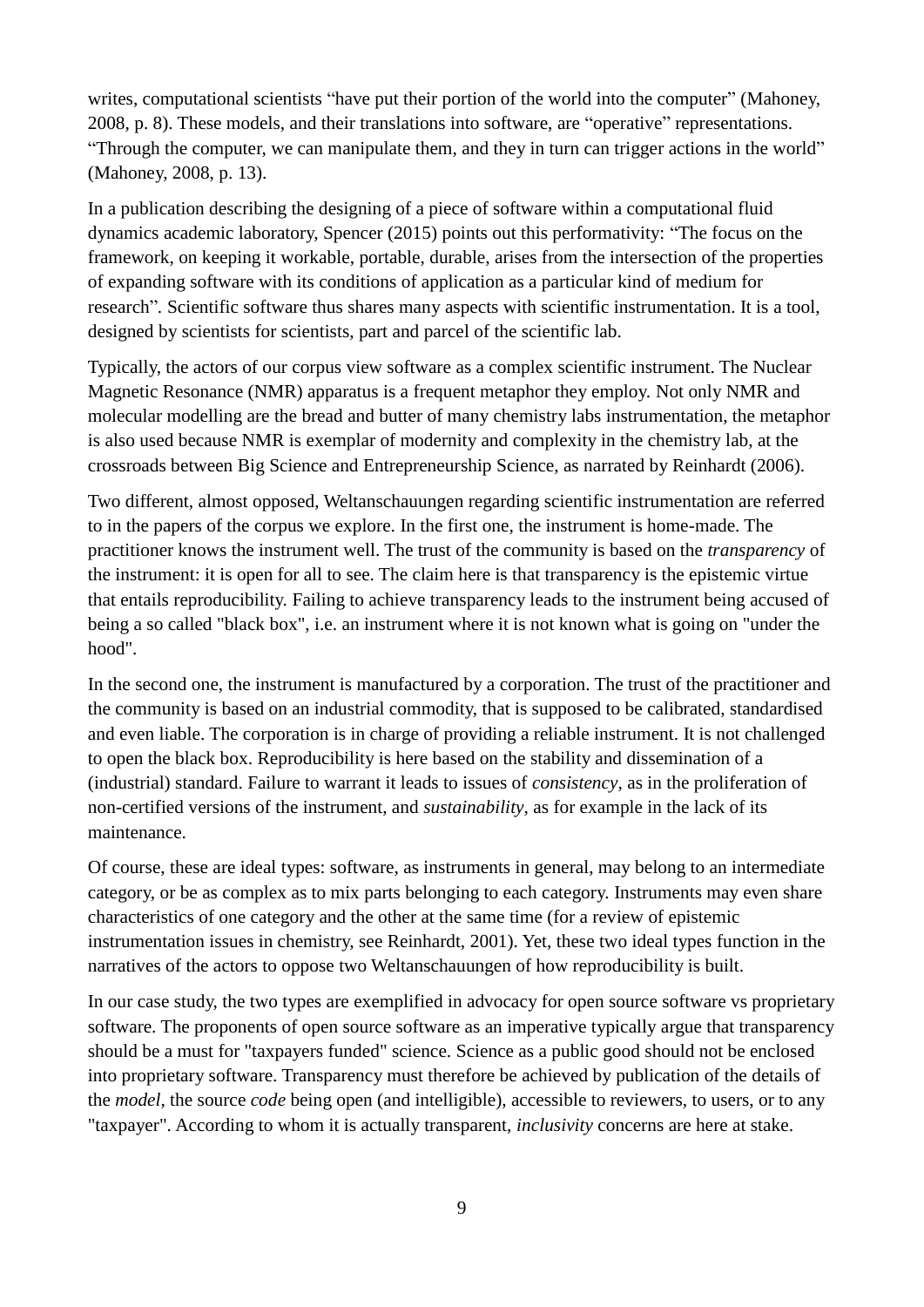These arguments are countered by Krylov et al. (2015) by referring to the complexity of a quantum chemistry program. The metaphor of the "phone app" is used to describe what in contrast "complex quantum chemsitry code" is: it is slow to write, develop, maintain and support and the community of contributors is small, akin to an NMR apparatus, whereas the "phone app" can afford to be "free" (the narrative is replete with confusion between free beer and free speech) because the phone app, in their words, is easy to write, is disposable, and the community of contributors can be large. Therefore, proprietary licensing is used by "complex quantum chemistry code" developers to generate revenue that allows to finance the required workforce to develop, maintain and support the software *package* in order to achieve *sustainability* and *consistency*. Reproducibility is to be attained thanks to this proprietary financing.

Moving beyond the open/proprietary dichotomy, the well known (in the field) Gaussian *package* is subject to a similar tension. The company is priding itself on providing a readable source *code* (to allow *transparency*), yet it forbids its compiling with unsupported compilers. It does so to avoid the proliferation of "suboptimal" versions of the official *package*, expressing concerns of *consistency*. It also does so to avoid the portability to unsupported hardware, thus expressing concerns of *sustainability* regarding the *computing environment*. The debates around this very tension have been analysed in Anonymised (2017). As Chue Hong et al. (2015) point out, the mere publication of equations, parameters or algorithms or even source code is not enough to warrant reproducibility. The mere compiling of a piece of software or the dependence on evolving libraries may jeopardize the reproducibility of a calculation. Hence, epistemic characteristics are clashing here: *transparency* on the one hand, as expressed by the fact that a readable source code may not be transparent enough for reproducibility of calculations, and *consistency* on the other, as expressed by the fact that a modifiable source code may lead to a proliferation of versions that hamper the consistency of results.

#### **6. Software as Distribution**

Software is also what turns code into an activity linked to the rest of the world, sometimes an industrial one. Nathan Ensmenger argues that software, as the interface between computer and society, defines our relationship to the computer. "Software sits uncomfortably at the intersection of science, engineering and business, a heterogeneous technology that blurs the boundaries between the technological and organizational, fraught with disputes over conflated social, political and technological agendas" (Ensmenger, 2010, p. 8).

In the professional history of software, the phrasing "software crisis" describes a major disenchantment that occurred soon after software was envisioned as a business opportunity: in a nutshell, from the late nineteen sixties onwards, the computing industry realised that while the performance of hardware went up and its cost went down, the software followed the exact opposite trend, precisely because of the increased difficulty to keep up with the hardware development pace, with increasing demands for workforce, for investment and for technology, especially in the domains of maintenance and support more than the actual design or programming. More than a turning point, the "software crisis" has been known more as an art-de-vivre ever since (Ensmenger, 2010). In his description of the academic developing of a piece of software, Spencer (2015) similarly emphasises on the tensions introduced by time: "Both brittleness and the accumulation of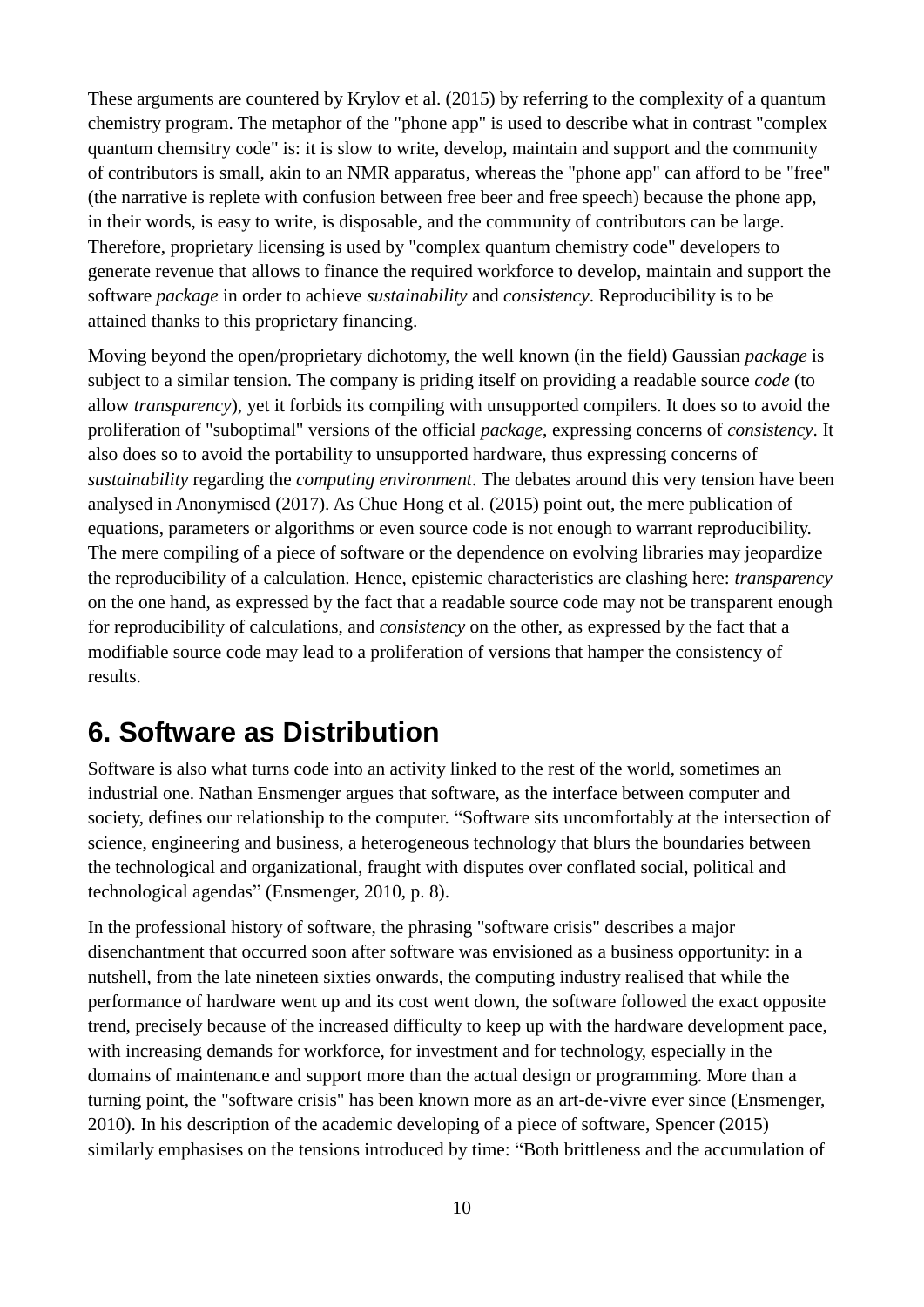supporting processes make demands on time, whether it is time spent figuring out how to make changes or fix bugs, or time spent adhering to new administrative routines for tracking changes and logging bugs".

Software has also to be understood as something to share or distribute. More than fifty years ago, scientists began to write programs to be used by others. "Market-oriented" scientific software thus shares concerns that are similar to the general software industry. Even if scientific software is not necessarily a commercial product (and it sometimes is), it is prone to commodification. Miletic (2015) argues that the limit of the NMR instrument metaphor shows when distribution issues arise: from a certain open point of view, the sharing of a piece of software is unlimited. Yet, issues of (lack of) academic recognition regarding the labour of programming can be found in scientific fields where software is a tool and not the object of research itself. The notion of a (lack of) "business model" is ubiquitous in actor phrasings, exemplifying the tensions between academic norms and business norms.

#### **Business models**

Software developing oftentimes is an unrewarded scientific activity within Academia. The traditional publication reward of scientific activity fails to account for the amount of work, energy, time and money invested in developing a scientific method turned into a piece of software. It is an acute problem in computational science because developing, and even more so maintaining, is barely the core activity of computational scientists, in contrast to computing scientists. In this regard, computational scientists are often portrayed as "bad programmers". Many computational reproducibility issues are summed up into a lack of sound programming practices (AlNoamany & Borghi, 2018). In the same vein, the lack of incentives and rewards, or mechanisms of recognition for software developing (quite similarly to data curating) is a well known problem mentioned in computational reproducibility pamphlets (Stodden et al., 2016). What is much less mentioned however is the fact that a "sustainable business model" is one of the way computational scientists try to address the issue.

Not unexpectedly, proprietary software is criticized by open source promoters. Not only do proprietary *packages* turn software into epistemically opaque scientific instruments that lack *transparency*, Miletic also points out that they trap their users-customers in a "vendor lock-in" situation: price is not negligible, users cannot benchmark, *portability* is discouraged, and above all, users are restricted to only make use of the scientific methods that are validated by the software corporation. The market is such that distributors (industrial or academic turned into companies) embed several (but not all) molecular modeling methods into competing software *suites* that are mutually exclusive in terms of the choice of *models*. Access to the tools is thus restricted, expressing an issue of *inclusivity*.

Even though it is common to find arguments in favour of alternative business models in the realm of general open source software (like paid services, assistance, support, maintenance...), it is much more difficult for a "complex quantum chemistry code" with a limited community of developers and users, in contrast to the (in)famous phone app. Actually, even the most hardcore promoters of open source in our case study acknowledge the need for a sustainable business model. Still, their suggested business models are vague or surprising (like a proprietary GUI around an open source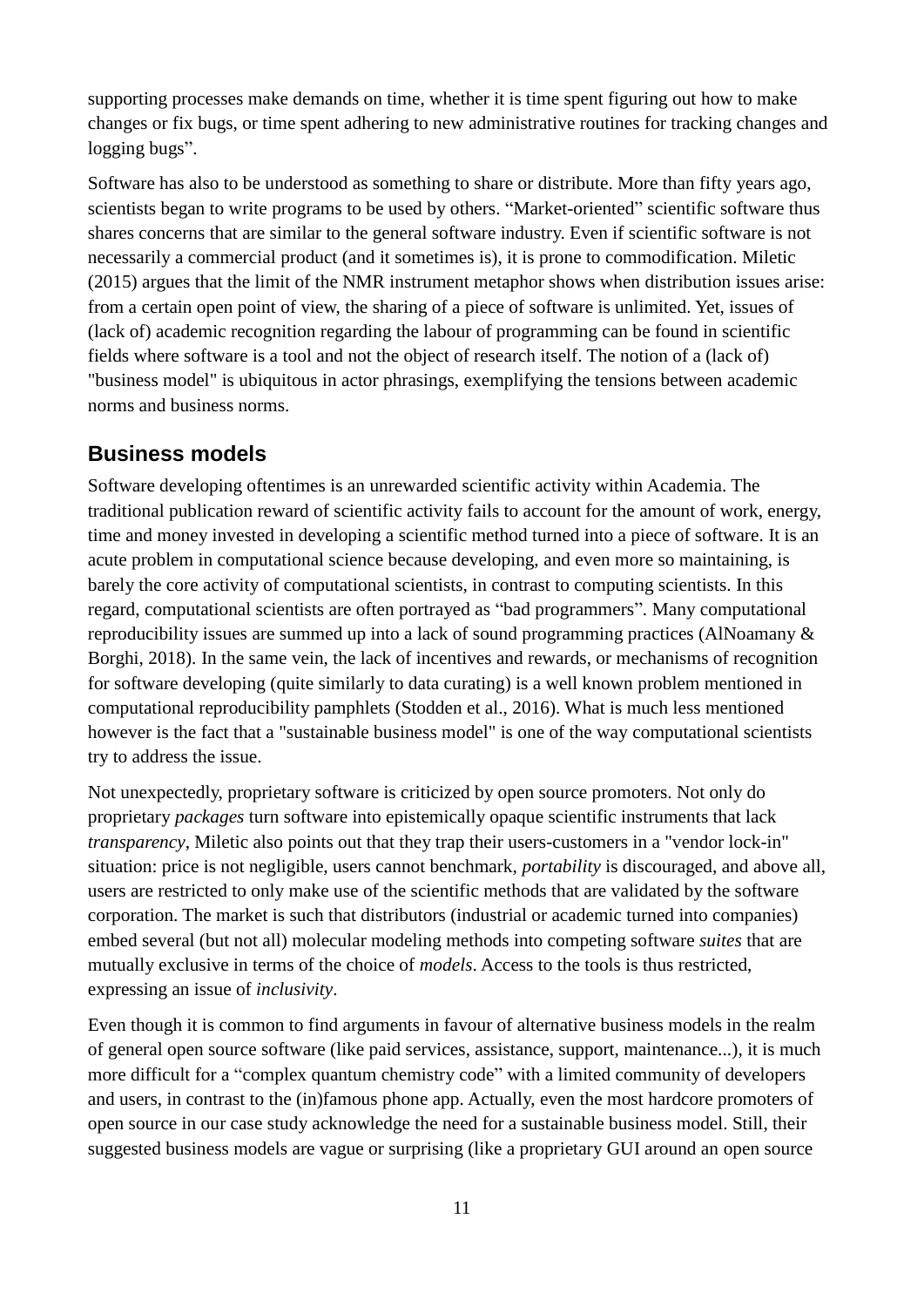engine, for example). The "cost of open software" in general is actually an issue that is gaining attention (Geiger et al., 2019).

Proprietary packages rely on a professional workforce to ensure "strict coding guidelines" (in Krylov et al. words), support and maintenance (at least in their rhetorics). Linked to the issue of industry, recognition, market and workforce, they express a concern about the reliance on interns, graduates or post-docs to code (an activity that is detrimental to their career), de facto transforming junior researchers into the lumpenproletariat of scientific software in "free software" development. The portability of the *package* into diverse pieces of hardware, the rewriting of the *code* with regard to vectorisation, parallelisation or GPU processors, are issues of *computing environment sustainability* that, they argue, can only be addressed by a (well paid) professional team of programmers. Yet, it is argued on the opposing side, that this labour is also part and parcel of the computational scientist toolkit. Such understanding, leanrt by experience, of the entanglements of model and code are empowering the coding scientist. The division of labour is thus criticized as an issue of *inclusivity*, since it lowers the number of people able to delve into these entanglements.

It is also argued that equating *transparency* of software as reproducible good practice with free software principles may lead to conceptual dead ends. As scientists turned into software developers commonly fear for the stealing of their code (precisely because this activity requires a lot of investment and gives only minuscule rewards in return), some are wary to give away their code to the reviewer, even though the code is supposed to be licensed under an open licence. Delaying for as long as possible the sharing of ones code is a technique used to minimize the dangers of being stolen of a cutting edge scientific tool in a competitive scientific world. The actual practices of publishing and reviewing in competitive research are surely key here, and this participates in a wider wariness of scientists towards the publishing process. In contrast to code commenting as recommended sound research practices that allow intelligibility and thus *transparency*, the practices of code obfuscation do exist as a perverse technique to make an open source code *less* intelligible, in the same competitive outlook. The notion of an open source *code* is thus not as straightforward as it seems.

#### **Licensing policies**

Licensing is what permits the distribution of software from developers to users under some form of law, by defining the contractual obligations of both parties. In that sense, business models are materialized into sharing practices by licenses. Licenses are also a way to materialise what it means to be "open" when referring to free software as a role model for open science. Licensing is a core practice of software developing and it is, in particular, fundamental in order to be able to embed the principles of free software into an actual package. Yet, it is frequently overlooked. A lot of scientific programs are "given away for free" without any licensing considerations, thus leaving in the dark the actual distribution strategies of the program owner (AlNoamany & Borghi, 2018).

The Gaussian software package example that we mentioned earlier allows to shed light on a blind spot in the open source narrative for reproducibility: it is often argued that the source *code* should be available, and the weakest sense (open as available to read) actually is problematic, not only because trying to read a source code raises its own issues of intelligibility, but also because, available to read may be not enough. If a source code is readable but not available to reuse (modify,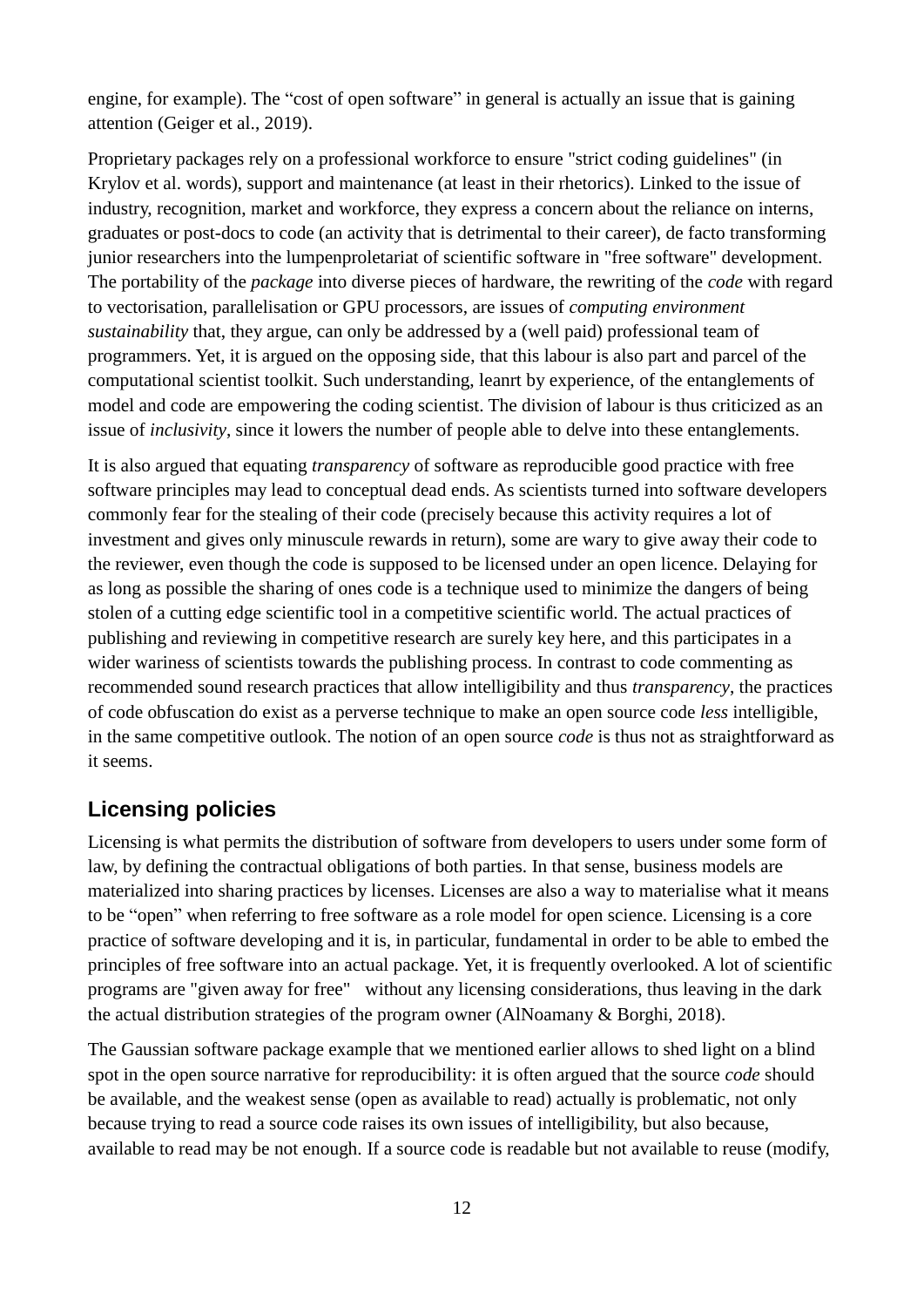compile, benchmark...), then its "openness" is debatable. Since *transparency* as a virtue of reproducibility often refers to the commitments of free software as a role model to follow, it is surprising that so little case is made for reuse as an "essential freedom". The tension here is between the readability of the source *code* (to ensure *transparency*) vs the control of the stability of the *package* and its versions (to ensure *consistency*).

On the other hand, the issues of licensing may be more complex than this Manichean view. Consider, for example, the parameterization of modelling methods. It is a fundamental step in the modelling process. The readability of parameters may be hidden away in the *code* (thus affecting *transparency***)**, but the licencing policy has also a role here, especially when it discriminates between academic and industrial users. Industrial users are for example sometimes given the possibility to alter modelling parameters (for a higher licensing price). The industrial license thus allows more *transparency* that the academic one, because the user can actually check and benchmark parameters (the black box is open). Yet, actors argue that published calculations from industrial licensees may have used altered parameters, thus revealing a problem of *consistency* in the *model* being used for the calculations, because of the then possible obfuscation of which modelling parameters have been actually used in a calculation (Anonymised, 2020).

#### **7. Software as Governance**

Software is also a community of developers and users. The work of anthropologist Chris Kelty has focused on the practices of free software communities (Kelty, 2008). Even though scientists involved with software adopt a diversity of standpoints regarding what is open or not in software and how important it is, the cultural influence of the free software community shows in the debates around scientific software. It certainly has an influence on how software is tackled in computational science. Among the core practices of free software communities that Kelty (2008) defines (such as sharing source code or defining licensing policies), one of them is organising communities around the development and use of software. Light is thus shed on the importance of social aspects on software matters in scientific activity, and their materialization into bureaucratic policies of development. Defining licensing policies (as seen earlier) and organising bureaucratic forms of governance are essential in these communities, according to Kelty, and these "core practices" are also salient in the computational scientific communities. As Spencer (2015) reminds us, "tendencies towards […] bureaucracy could be discounted as merely practical, having little bearing on the legitimacy of discourse. But they play a major role in conditioning the investigations through which such discourse is generated in the first place. They are the geological processes shaping the landscape of possibilities that scientists navigate when they put their techniques into action".

Another way of addressing the governance of software projects is to focus on the interactions between developers and different groups of users. As "market oriented" software is distributed to outsiders, and at times customers, the relationship between developers and users as conceptualised by innovation theorists, such as von Hippel, becomes relevant for reproducibility matters. Not unlike the "lead users" in NMR as described by Reinhardt (2006), borrowing from Von Hippel's theory of user driven innovation, different categories of users are emerging or disappearing around software projects. These dynamics exert influence over reproducibility, especially on the issue of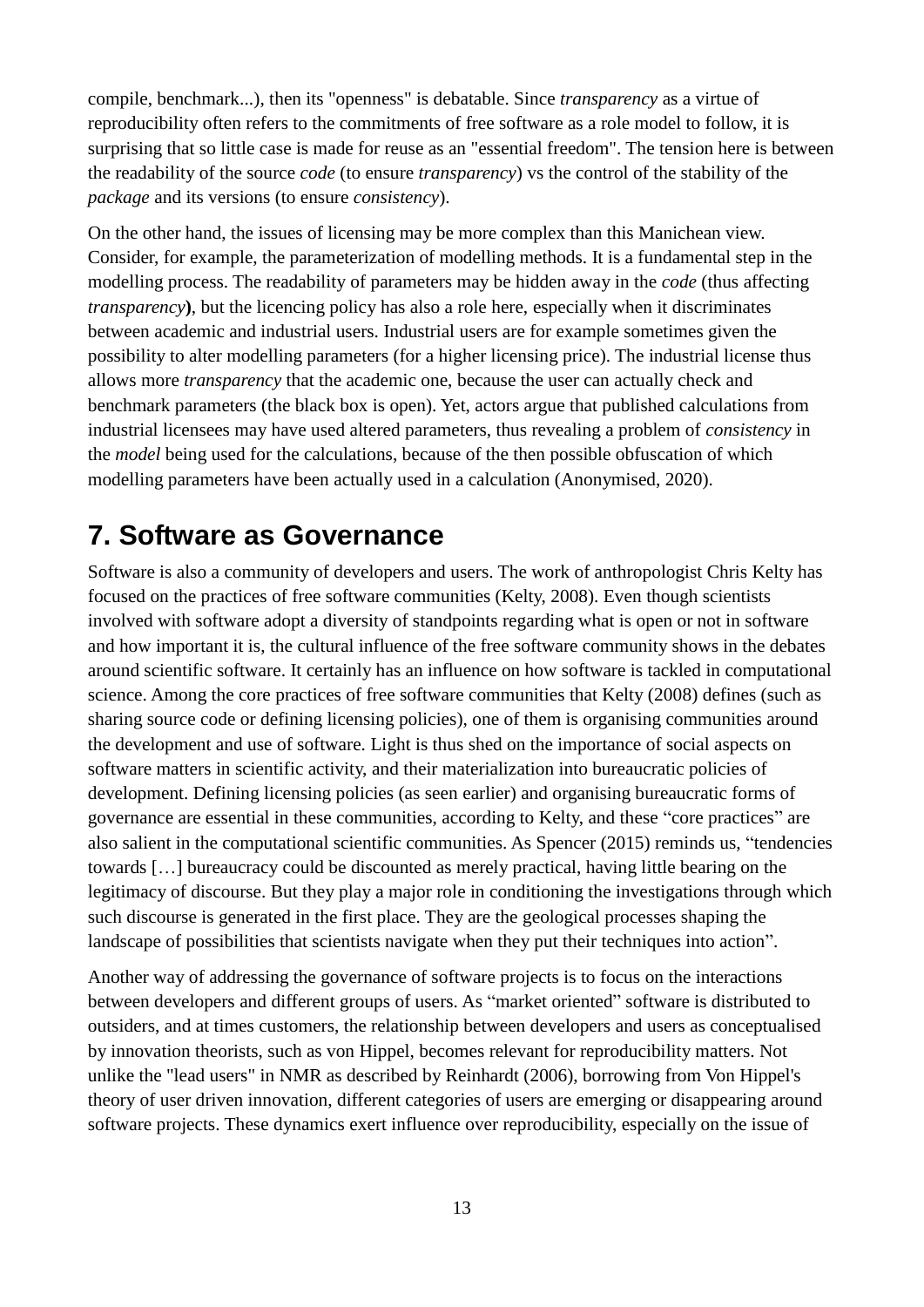who is able to do what, who contributes to software development and how, which users are empowered and how.

#### **Development Teams**

The issue of recognition when contributing to a piece of software shines a light on the collective aspect of software contribution. Publication-like processes define how authorship and contributorship to software are addressed and this situation sometimes generates frustration in academic circles. Yet, beyond the issue of who deserves reward for software and how, the actual practices of working together towards designing, developing, distributing, maintaining and supporting a piece of software raises collaboration issues through the critical bureaucratic issue of governance. In the software industry, and especially in open source projects, the vitality of the community of contributors is key. Not only the workforce must be sufficient and sustained (and this is not obvious if the project is "more complex than a phone app"), the issue of governance is influential for reproducibility matters, when it comes to *inclusivity* and *consistency*.

Business competition as a driving force for scientific software improvement is logically criticized from the point of view of open source advocates. The complexity of quantum chemistry programs forces anyone willing to start a project to reinvent the wheel because basic computational subroutines are withheld into proprietary packages. The modularity of those *packages* could be used to collaboratively create better software and this prospect is impaired by the competitive stance of proprietary licences. Competition hinders here the *inclusivity* to access code subroutines or libraries that constitute state-of-the-art routine procedures.

We have mentioned earlier the question of division of labour. Professionalization is regarded as a warrant of *sustainability* and *consistency* for a software package on the one hand. On the other, empowerment of scientists is argued to lead to *inclusivity* as they are then able to both act on models and to write code. Among the issues of "the cost of open software", the community of contributors (its size, its vitality, its governance) is part of a "business model" and "recognition" issue. Unless the software package gets huge public funding (and it sometimes does), it is often difficult to get a team to extend beyond one research group, to form a lasting workforce beyond interns, and to rely on other governance forms than counting entirely on one principal investigator. If the software *package* project is open source, then another governance issue may raise yet another problem: the forking of a project, a typical practice from the open source software world, may be a dividing threat for a community. Open source repositories are full of corpses of software projects that did not survive the withering of its community. It is a reproducibility issue because of the subsequent lack of *sustainability* of a project if a community fades away. It can also be an issue because of the proliferation of software versions that blurs its *consistency*. Spencer (2015), observing a team of computational fluid dynamics, has described the collaboration difficulties of contributing to a local piece of software, and how the developing team tried to address those bureaucratic issues by importing organisational practices from the free software world. Hey and Pane (2015) describe a successful example with the software involved in acquisition and treatment of data at the Large Hadron Collider, where all the worldwide community of high energy physics gathers in one place (and gets enormous funding). Those bureaucratic processes are a way of achieving *consistency* and *sustainability* by organising collectively the social rules of the versioning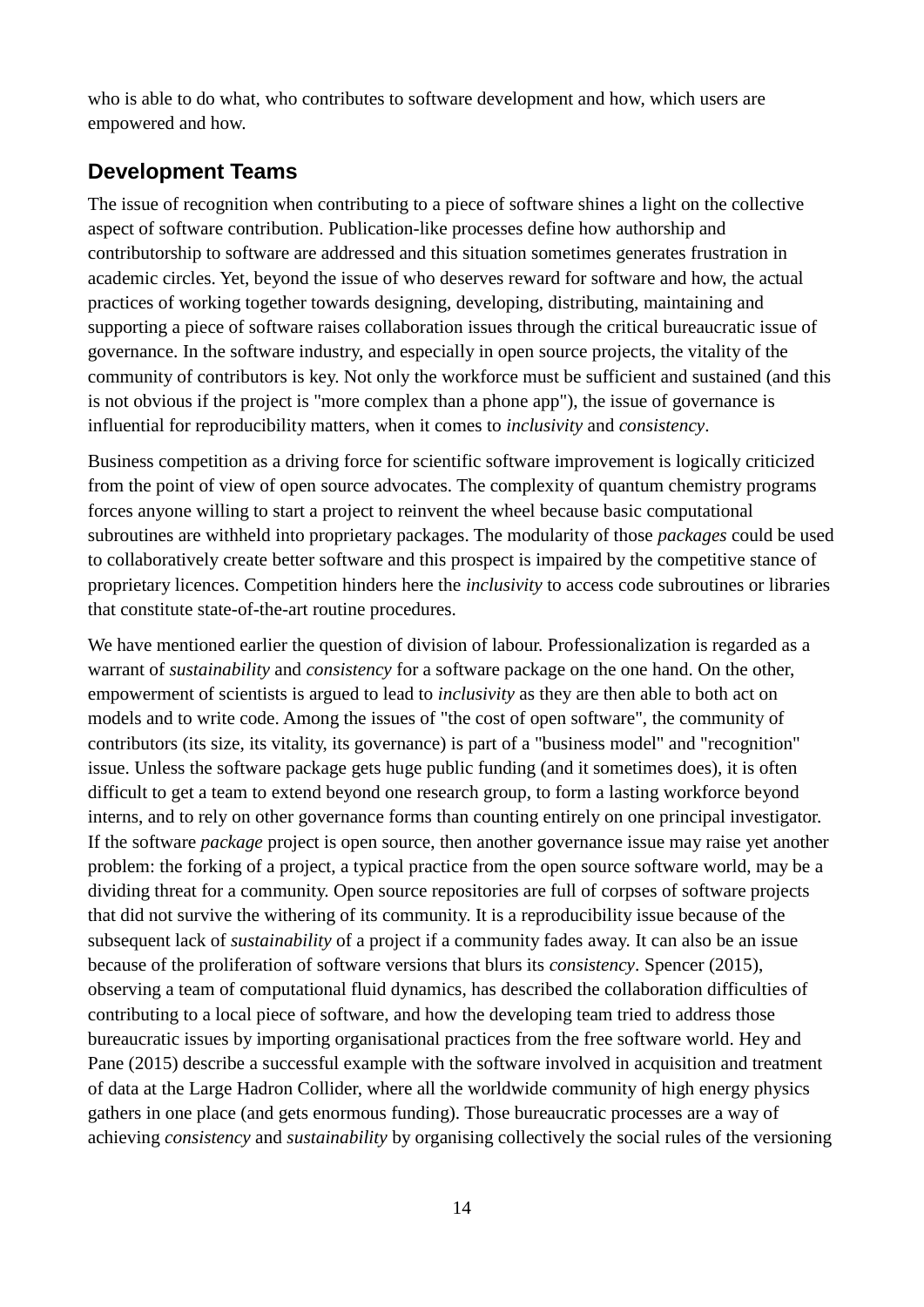and maintenance around a *model* embedded in a software, at the scale of a laboratory (Spencer, 2015) or an entire community (Hey and Pane, 2015).

#### **User-Developer Relationship**

We have already described how the advocates of proprietary software argue that they enhance the reliability of their packages with the hiring of professional software developers. But we have also hinted that the actual choice of scientific *models* embedded in *packages* is also pivotal: if the software is in a dominant market position, it has the power indeed to define what scientific *model* will be used by the community of its users-customers. To be part of a developing team (not only the actual coders, but also the scientists involved in the design of the models embedded into the suite) is therefore a strategic choice for the promotion of a model from a research team, and thus for academic careers. Krylov et al. (2015) argue that, while the source code of one of their software suites is not available to the whole community, it is indeed available to the community of partners of the project, a community that can be seen as a kind of lead-users (as defined in Reinhardt, 2006). They call this community an "open teamware" (Krylov et al., 2015) and argue that this selection process is actually what makes the community vibrant. Their source code is also available to its user base, upon request. Jacob, in response, points out that the "on demand source code" is in fact subject to the signing of a disclosure agreement that is dictated by the corporation. Suggestions of improvements to the software suite from "lead-users" research groups are traded in exchange of their surrendering of property rights. This situation results for these lead users in the hampering of potential external collaborations with other scientists as a consequence of those agreements. These mechanisms of *inclusivity* and exclusivity and the associated governance dynamics are thus complex, and are criticized as gatekeeping, and perpetuating power positions (Jacob, 2016). It is striking that the co-authors of the Krylov et al. paper are for the most part well established scientists. They have managed to make a software *suite* prosper along decades, and, as oftentimes in self-made meritocratic narratives, they have inherited this situation by being the students (or the students of students) of founding pioneers. A software suite in this regard is very much akin to dynasty and the stakes of being in or out the contributing team resembles playing the role of a courtier.

Thus, in a Weltanschauung where users are customers, the actual access to *models* poses a problem of *inclusivity*. Moreover, beyond the theoretical possibility of access, the implementation or not within the *package* of so called "user-friendly" empowering interfaces to access the parameterisation of the model, or even the portability to different hardware or operating systems, is a way of defining which user can use the tools (and thus who is in principle able to reproduce the scientific results produced with that tools). In this regard, it is another expression of the lock-in problem that hinders reproducibility.

### **8. Conclusion**

Throughout our analysis of a corpus of opinion pieces dealing with openness in computational chemistry, we have depicted how computational reproducibility issues are more complex than a naive requirement for transparency as a sufficient and necessary condition, in the name of openness. We want to make clear, here, that we do not advocate for the futility of code transparency and open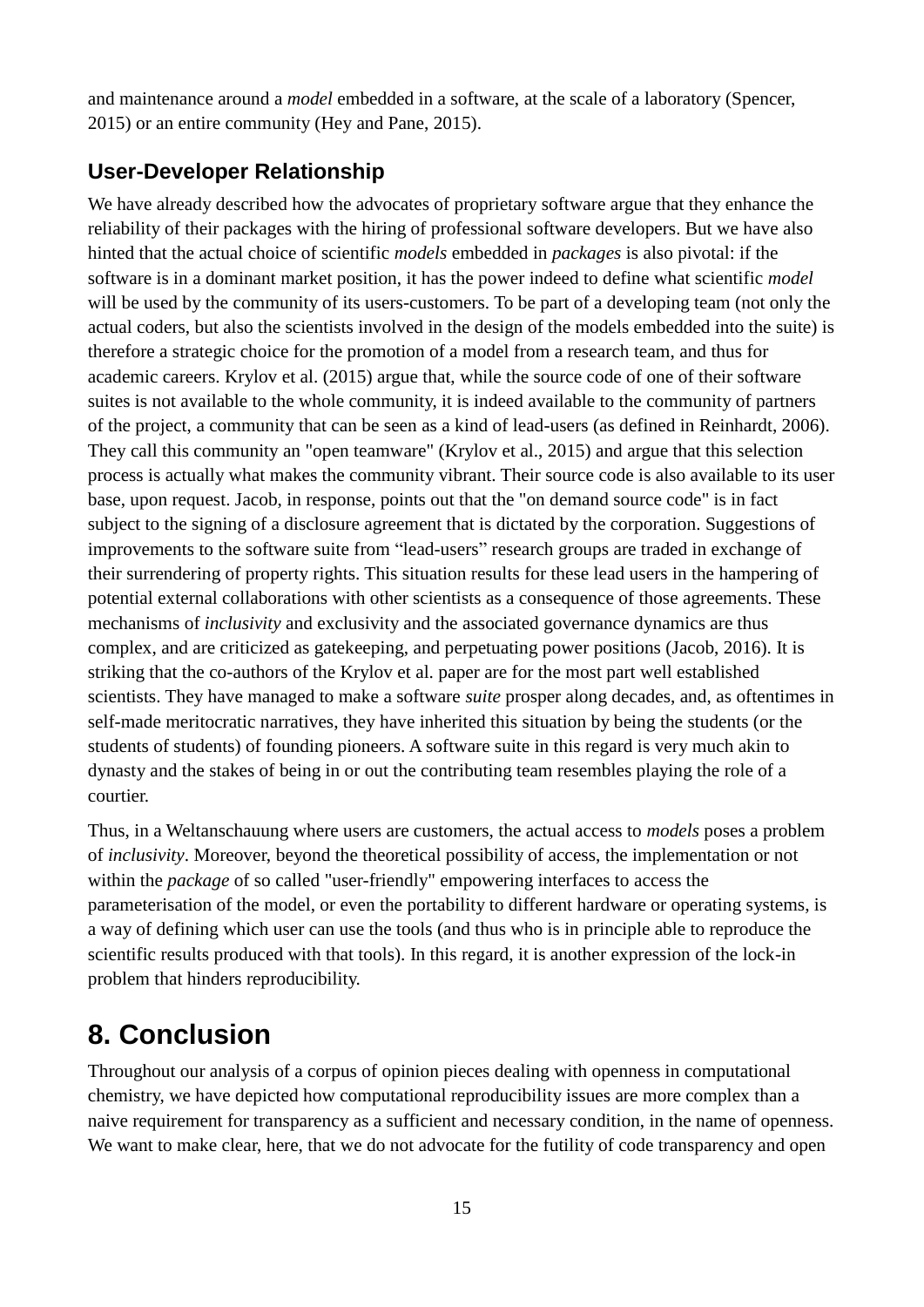source scientific software as a source of reproducibility, quite the contrary. But we do regard this view of transparency as sufficient for computational reproducibility as superficial, and even detrimental to openness.

We have introduced four epistemic characteristics (namely transparency, consistency, sustainability and inclusivity) to account for a deeper understanding of the epistemic issues at stake within the computational reproducibility iceberg, of which transparency is only the most visible part. Alongside this epistemic account , we have shown that code is only a part of a much more complex concept that is summed up into software. Informed by a history of computing that recognizes the overlook of software in computational matters until recently, we have described software as a millefeuille composed of many layers. Within the domain of computer simulations, our general claim is that entanglements among these layers make models and software inextricable, both technically and epistemically. These entanglements has hardly been tackled by philosophers of science until now. From the formal model to the code, the computing environment, the package, the licensing and the community around software, all these entangled layers constitute our software millefeuille.

To grasp the multifaceted concept of software, we built on three perspectives on how to consider software: as a scientific instrument, as a commodity, and as a social project. These three perspectives allow us to highlight these entanglements, and to highlight how the four epistemic characteristics interplay in different manners in each of these three perspectives, and to which layers they relate in each case.

In particular, we have described how these characteristics sometimes conflict one with another. For example, transparency and consistency conflict within two Weltanschuungen of a scientific instrument. Sustainability and inclusivity also conflict when discussing the required workforce around a software project. These epistemic conflicts account for the tensions that are at play in the opinion pieces in computational chemistry we used as a corpus, and more generally within the issues of computational reproducibility.

Every scientific field possesses its own history as regards its relationship to software. Computational chemistry as a longue durée case study lends itself to study precisely the nuances of these issues and allows to go further a superficial requirement for transparency. We argue that computational reproducibility is complex, its underlying epistemic issues are diverse, and they are deeply entangled with the concept of software, an ever present elephant in the room that still has to be acknowledged in its multiple dimensions as pivotal for computational reproducibility matters.

### **Acknowledgements**

The authors gratefully acknowledge the Science History Institute (Philadelphia) for a fellowship during which part of this research had been achieved. This research project is being supported by a grant from the MSH Lorraine, France.

We are indebted to both anonymous reviewers for their valuable suggestions, which have clearly improved, in our view, this paper.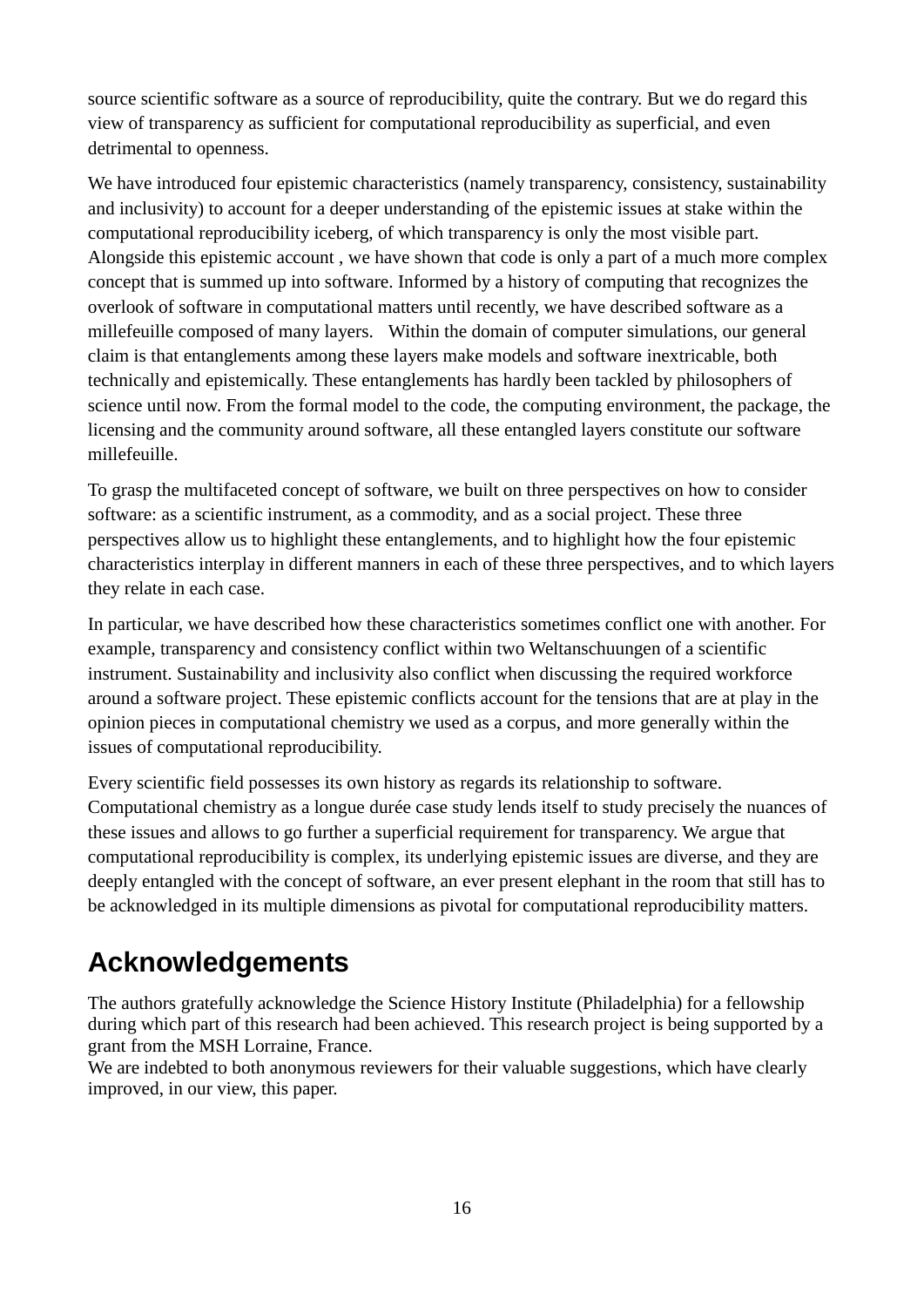### **References**

AlNoamany, Yasmin, and John A. Borghi. 2018. "Towards Computational Reproducibility: Researcher Perspectives on the Use and Sharing of Software." PeerJ Computer Science 4: e163. <https://peerj.com/articles/cs-163> (December 31, 2019).

Atmanspacher, Harald, and Sabine Maasen. 2016. Reproducibility: Principles, Problems, Practices, and Prospects. Hoboken, New Jersey: Wiley-Blackwell.

Baker, Monya. 2016. "1,500 Scientists Lift the Lid on Reproducibility." Nature News 533(7604): 452.<http://www.nature.com/news/1-500-scientists-lift-the-lid-on-reproducibility-1.19970> (December 31, 2019).

Bhandari Neupane, J., Neupane, R. P., Luo, Y., Yoshida, W. Y., Sun, R., & Williams, P. G. (2019). "Characterization of Leptazolines A–D, Polar Oxazolines from the Cyanobacterium Leptolyngbya sp., Reveals a Glitch with the "Willoughby–Hoye" Scripts for Calculating NMR Chemical Shifts". *Organic Letters*, *21*(20), 8449–8453.<https://doi.org/10.1021/acs.orglett.9b03216>

Benureau, Fabien C. Y., and Nicolas P. Rougier. 2018. "Re-Run, Repeat, Reproduce, Reuse, Replicate: Transforming Code into Scientific Contributions." Frontiers in Neuroinformatics 11. <https://www.frontiersin.org/articles/10.3389/fninf.2017.00069/full> (December 31, 2019).

Chue Hong, Neil, Simon Hettrick, Andrew Jones, and Daniel Katz. 2015. "The Price of Open-Source Software – A Joint Response." Software Sustainability Institute blog. <https://www.software.ac.uk/blog/2016-09-22-price-open-source-software-joint-response> (December 31, 2019).

Ensmenger, Nathan L. 2010. The Computer Boys Take Over: Computers, Programmers, and the Politics of Technical Expertise. The MIT Press.

Geiger, Stuart, Dorothy Roe Howard, Lilly Irani, Nelle Varoquaux, Alexandra Paxton, and Chris Holdgraf. 2019. "Who Pays the Costs of Free and Open-Source Scientific Software?" 4S Annual Meeting.<http://tinyurl.com/y2jqs4fb> (December 31, 2019).

Gelfert, Axel. 2011. "Scientific Models, Simulation, and the Experimenter's Regress". In Models, Simulations, and Representations, edited by Paul Humphreys and Cyrille Imbert, 145-167. Routledge.

Gezelter, J. Daniel. 2015. "Open Source and Open Data Should Be Standard Practices." The Journal of Physical Chemistry Letters 6(7): 1168–69.<https://doi.org/10.1021/acs.jpclett.5b00285> (December 31, 2019).

Hatton, L., & van Genuchten, M. (2019). Computational Reproducibility: The Elephant in the Room. *IEEE Software*, *36*(2), 137–144.<https://doi.org/10.1109/MS.2018.2883805>

Hey, Tony, and Mike C. Payne. 2015. "Open Science Decoded." Nature Physics 11(5): 367–69. <https://www.nature.com/articles/nphys3313> (December 31, 2019).

Hinsen, Konrad. 2014. "Computational science: shifting the focus from tools to models [version 2; peer review: 2 approved]". F1000Research 2014, 3:101. <https://doi.org/10.12688/f1000research.3978.2>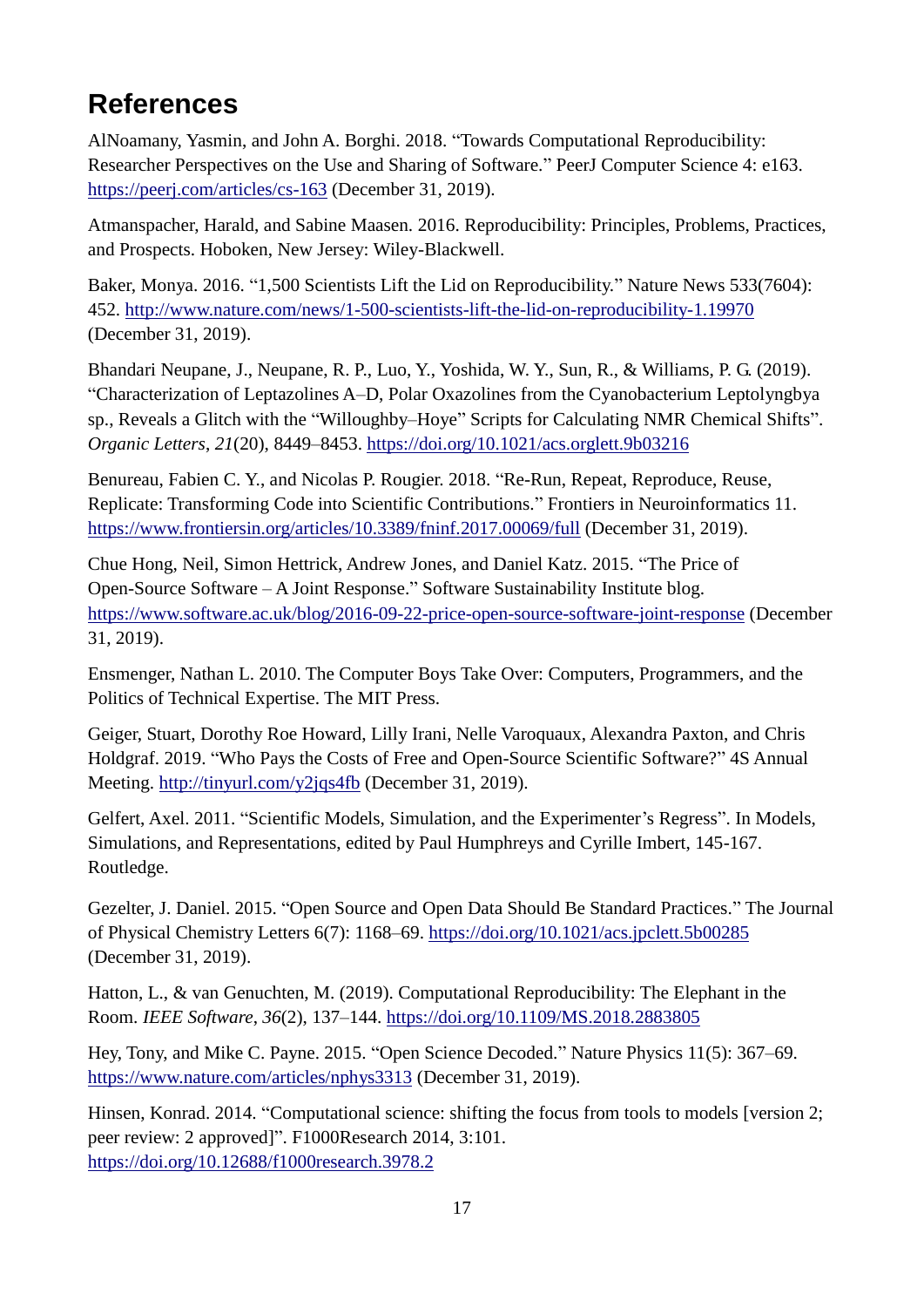Hinsen, Konrad, and Nicolas Rougier. 2019. "Challenge to Test Reproducibility of Old Computer Code." Nature 574(7780): 634–634.<https://www.nature.com/articles/d41586-019-03296-8> (December 31, 2019).

Horner, Jack, and John Symons. 2014. "Reply to Angius and Primiero on Software Intensive Science". Philosophy & Technology 27 (3): 491-94. [https://doi.org/10.1007/s13347-014-0172-9.](https://doi.org/10.1007/s13347-014-0172-9)

Humphreys, Paul. 2004. Extending Ourselves: Computational Science, Empiricism, and Scientific Method. Oxford University Press.

Jacob, Christoph R. 2016. "How Open Is Commercial Scientific Software?" The Journal of Physical Chemistry Letters 7(2): 351–53.<https://doi.org/10.1021/acs.jpclett.5b02609> (December 31, 2019).

Kelty, Christopher M. 2008. Two Bits: The Cultural Significance of Free Software. Duke University Press.

Krylov, Anna I., John M. Herbert, Filipp Furche, Martin Head-Gordon, Peter J. Knowles, Roland Lindh, Frederick R. Manby, Peter Pulay, Chris-Kriton Skylaris, and Hans-Joachim Werner. 2015. "What Is the Price of Open-Source Software?" The Journal of Physical Chemistry Letters 6(14): 2751–54.<https://doi.org/10.1021/acs.jpclett.5b01258> (December 31, 2019).

Lejaeghere, K., Bihlmayer, G., Björkman, T., Blaha, P., Blügel, S., Blum, V., Caliste, D., Castelli, I. E., Clark, S. J., Dal Corso, A., de Gironcoli, S., Deutsch, T., Dewhurst, J. K., Di Marco, I., Draxl, C., Dułak, M., Eriksson, O., Flores-Livas, J. A., Garrity, K. F., … Cottenier, S. (2016). "Reproducibility in density functional theory calculations of solids". *Science (New York, N.Y.)*, *351*(6280), aad3000.<https://doi.org/10.1126/science.aad3000>

Lenhard, Johannes, and Uwe Küster. 2019. "Reproducibility and the Concept of Numerical Solution." Minds and Machines 29 (1): 19–36. [https://doi.org/10.1007/s11023-019-09492-9.](https://doi.org/10.1007/s11023-019-09492-9)

Leonelli, Sabina. 2019. "Rethinking Reproducibility as a Criterion for Research Quality." In Including a Symposium on Mary Morgan: Curiosity, Imagination, and Surprise, Research in the History of Economic Thought and Methodology, Emerald Publishing Limited, 129–46. <https://doi.org/10.1108/S0743-41542018000036B009> (December 31, 2019).

Mahoney, Michael S. (2008). What Makes the History of Software Hard. IEEE Annals of the History of Computing 30(3): 8–18. https://doi.org/10.1109/MAHC.2008.55

Miletić, Vedran. 2015. "What Is the Price of Open-Source Fear, Uncertainty, and Doubt?" Nudged Elastic Band is my band name.

<https://nudgedelastic.band/2015/09/what-is-the-price-of-open-source-fear-uncertainty-and-doubt/> (December 31, 2019).

Peng, Roger D. 2011. "Reproducible Research in Computational Science." Science 334(6060): 1226–27.<https://science.sciencemag.org/content/334/6060/1226> (December 31, 2019).

Reinhardt, Carsten. 2001. Chemical Sciences in the 20th Century : Bridging Boundaries. Weinheim; New York: Wiley-VCH.